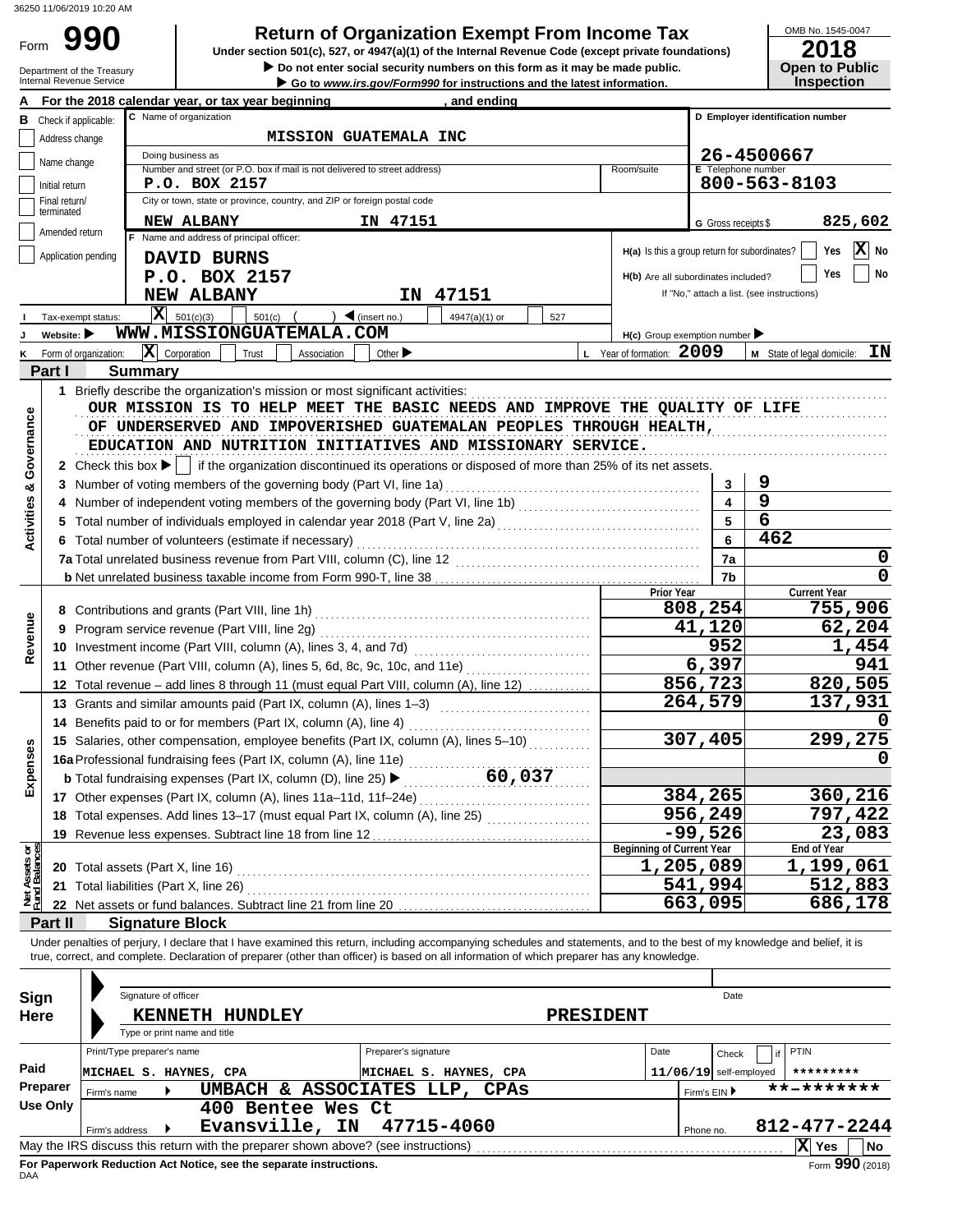| Part III<br><b>Statement of Program Service Accomplishments</b><br>$\mathbf x$<br>1 Briefly describe the organization's mission:<br>OUR MISSION IS TO HELP MEET THE BASIC NEEDS AND IMPROVE THE QUALITY OF LIFE<br>OF UNDERSERVED AND IMPOVERISHED GUATEMALAN PEOPLES THROUGH HEALTH,<br>EDUCATION AND NUTRITION INITIATIVES AND MISSIONARY SERVICE.<br>2 Did the organization undertake any significant program services during the year which were not listed on the<br>Yes $X$ No<br>prior Form 990 or 990-EZ?<br>If "Yes," describe these new services on Schedule O.<br>Did the organization cease conducting, or make significant changes in how it conducts, any program<br>3<br>Yes $X$ No<br>services?<br>If "Yes," describe these changes on Schedule O.<br>Describe the organization's program service accomplishments for each of its three largest program services, as measured by<br>expenses. Section 501(c)(3) and 501(c)(4) organizations are required to report the amount of grants and allocations to others,<br>the total expenses, and revenue, if any, for each program service reported.<br>4a (Code:  ) (Expenses \$  142, 319 including grants of \$<br>39,662<br>) (Revenue \$<br>MISSION GUATEMALA OPERATES A MEDICAL CLINIC THAT PROVIDES ACCESS TO<br>MEDICAL, LABORATORY, OPTICAL, AND DENTAL SERVICES TO MEMBERS OF RURAL AND<br>UNDERSERVED GUATEMALAN COMMUNITIES.<br>THE CLINIC ALSO PROVIDES LOW COST<br>MEDICINES, AS PRESCRIBED BY THE CLINIC DOCTOR.<br>NO ONE IS DENIED SERVICE.<br>tHE CLINIC SERVED OVER 4,300 PATIENTS IN THE PAST YEAR.<br>$144,772$ including grants of \$ 82,887 ) (Revenue \$<br>) (Expenses \$<br>4b (Code:<br>MISSION GUATEMALA COORDINATES A VARIETY OF NUTRITIONAL PROGRAMS IN<br>RURAL COMMUNITIES THAT HELP PROVIDE HEALTHY AND BALANCED MEALS AND<br>SUPPLEMENTS TO CHILDREN RANGING IN AGES FROM 6 MONTHS OLD TO THOSE<br>MISSION GUATEMALA ALSO DISTRIBUTES FOOD TO<br><b>GRADUATING FROM 6TH GRADE.</b><br>INDIVIDUALS AND FAMILIES TO HELP RELIEVE HUNGER ISSUES.<br>iN 2018, OVER<br>67,000 MEALS WERE SERVED THROUGH OUR VARIOUS NUTRITION INITIATIVES. CHRONIC<br>MALNUTRUTION IS A GROWING ISSUE IN GUATEMALA. OVER HALF OF THE CHILDREN IN<br>RURAL AREAS SUFFER FROM CHRONIC CHILDHOOD MALNUTRITION, WHICH CAN LEAD TO<br>STUNTING AND OTHER GROWTH AND DEVELOPMENTAL ISSUES WHICH IMPACT A CHILD<br>THROUGHOUT THEIR ENTIRE LIFE.<br>(Expenses \$295,743 including grants of \$29,800 ) (Revenue \$<br>4c (Code:<br>THE ORGANIZATION USES VOLUNTEERS FROM CHURCHES AND OTHER ORGANIZATIONS IN<br>THE UNITED STATES TO AID IN COMMUNITY DEVELOPMENT BY THE CONSTRUCTION OF<br>NEEDED FACILITIES AT SCHOOLS AND THE COMMUNITY AT LARGE.<br><b>THESE</b><br>CONSTRUCTION PROJECTS ARE DONE IN PARTNERSHIP WITH COMMUNITIES WHO HELP<br>DEFINE THEIR NEEDS IN THE AREAS OF HEALTH, EDUCATION AND NUTRITION.<br>EXAMPLES WOULD BE HANDWASHING SINKS AT SCHOOLS, RECREATION AREAS AT<br>SCHOOLS, KITCHENS FOR SCHOOL FOOD PREPARATION, COMMUNITY HEALTH CENTERS,<br>AND CLASSROOMS.<br>4d Other program services (Describe in Schedule O.)<br>59,696 including grants of \$25,244 ) (Revenue \$<br>(Expenses \$<br>642,530<br>4e Total program service expenses ><br>DAA | Form 990 (2018) MISSION GUATEMALA INC | 26-4500667 | Page 2 |
|------------------------------------------------------------------------------------------------------------------------------------------------------------------------------------------------------------------------------------------------------------------------------------------------------------------------------------------------------------------------------------------------------------------------------------------------------------------------------------------------------------------------------------------------------------------------------------------------------------------------------------------------------------------------------------------------------------------------------------------------------------------------------------------------------------------------------------------------------------------------------------------------------------------------------------------------------------------------------------------------------------------------------------------------------------------------------------------------------------------------------------------------------------------------------------------------------------------------------------------------------------------------------------------------------------------------------------------------------------------------------------------------------------------------------------------------------------------------------------------------------------------------------------------------------------------------------------------------------------------------------------------------------------------------------------------------------------------------------------------------------------------------------------------------------------------------------------------------------------------------------------------------------------------------------------------------------------------------------------------------------------------------------------------------------------------------------------------------------------------------------------------------------------------------------------------------------------------------------------------------------------------------------------------------------------------------------------------------------------------------------------------------------------------------------------------------------------------------------------------------------------------------------------------------------------------------------------------------------------------------------------------------------------------------------------------------------------------------------------------------------------------------------------------------------------------------------------------------------------------------------------------------------------------------------------------------------------------------------------------------------------------------------------------------------------------------------------------------------------------------------------------------------------------------------------------------------------------------------------------------------|---------------------------------------|------------|--------|
|                                                                                                                                                                                                                                                                                                                                                                                                                                                                                                                                                                                                                                                                                                                                                                                                                                                                                                                                                                                                                                                                                                                                                                                                                                                                                                                                                                                                                                                                                                                                                                                                                                                                                                                                                                                                                                                                                                                                                                                                                                                                                                                                                                                                                                                                                                                                                                                                                                                                                                                                                                                                                                                                                                                                                                                                                                                                                                                                                                                                                                                                                                                                                                                                                                                      |                                       |            |        |
|                                                                                                                                                                                                                                                                                                                                                                                                                                                                                                                                                                                                                                                                                                                                                                                                                                                                                                                                                                                                                                                                                                                                                                                                                                                                                                                                                                                                                                                                                                                                                                                                                                                                                                                                                                                                                                                                                                                                                                                                                                                                                                                                                                                                                                                                                                                                                                                                                                                                                                                                                                                                                                                                                                                                                                                                                                                                                                                                                                                                                                                                                                                                                                                                                                                      |                                       |            |        |
| Form 990 (2018)                                                                                                                                                                                                                                                                                                                                                                                                                                                                                                                                                                                                                                                                                                                                                                                                                                                                                                                                                                                                                                                                                                                                                                                                                                                                                                                                                                                                                                                                                                                                                                                                                                                                                                                                                                                                                                                                                                                                                                                                                                                                                                                                                                                                                                                                                                                                                                                                                                                                                                                                                                                                                                                                                                                                                                                                                                                                                                                                                                                                                                                                                                                                                                                                                                      |                                       |            |        |
|                                                                                                                                                                                                                                                                                                                                                                                                                                                                                                                                                                                                                                                                                                                                                                                                                                                                                                                                                                                                                                                                                                                                                                                                                                                                                                                                                                                                                                                                                                                                                                                                                                                                                                                                                                                                                                                                                                                                                                                                                                                                                                                                                                                                                                                                                                                                                                                                                                                                                                                                                                                                                                                                                                                                                                                                                                                                                                                                                                                                                                                                                                                                                                                                                                                      |                                       |            |        |
|                                                                                                                                                                                                                                                                                                                                                                                                                                                                                                                                                                                                                                                                                                                                                                                                                                                                                                                                                                                                                                                                                                                                                                                                                                                                                                                                                                                                                                                                                                                                                                                                                                                                                                                                                                                                                                                                                                                                                                                                                                                                                                                                                                                                                                                                                                                                                                                                                                                                                                                                                                                                                                                                                                                                                                                                                                                                                                                                                                                                                                                                                                                                                                                                                                                      |                                       |            |        |
|                                                                                                                                                                                                                                                                                                                                                                                                                                                                                                                                                                                                                                                                                                                                                                                                                                                                                                                                                                                                                                                                                                                                                                                                                                                                                                                                                                                                                                                                                                                                                                                                                                                                                                                                                                                                                                                                                                                                                                                                                                                                                                                                                                                                                                                                                                                                                                                                                                                                                                                                                                                                                                                                                                                                                                                                                                                                                                                                                                                                                                                                                                                                                                                                                                                      |                                       |            |        |
|                                                                                                                                                                                                                                                                                                                                                                                                                                                                                                                                                                                                                                                                                                                                                                                                                                                                                                                                                                                                                                                                                                                                                                                                                                                                                                                                                                                                                                                                                                                                                                                                                                                                                                                                                                                                                                                                                                                                                                                                                                                                                                                                                                                                                                                                                                                                                                                                                                                                                                                                                                                                                                                                                                                                                                                                                                                                                                                                                                                                                                                                                                                                                                                                                                                      |                                       |            |        |
|                                                                                                                                                                                                                                                                                                                                                                                                                                                                                                                                                                                                                                                                                                                                                                                                                                                                                                                                                                                                                                                                                                                                                                                                                                                                                                                                                                                                                                                                                                                                                                                                                                                                                                                                                                                                                                                                                                                                                                                                                                                                                                                                                                                                                                                                                                                                                                                                                                                                                                                                                                                                                                                                                                                                                                                                                                                                                                                                                                                                                                                                                                                                                                                                                                                      |                                       |            |        |
|                                                                                                                                                                                                                                                                                                                                                                                                                                                                                                                                                                                                                                                                                                                                                                                                                                                                                                                                                                                                                                                                                                                                                                                                                                                                                                                                                                                                                                                                                                                                                                                                                                                                                                                                                                                                                                                                                                                                                                                                                                                                                                                                                                                                                                                                                                                                                                                                                                                                                                                                                                                                                                                                                                                                                                                                                                                                                                                                                                                                                                                                                                                                                                                                                                                      |                                       |            |        |
|                                                                                                                                                                                                                                                                                                                                                                                                                                                                                                                                                                                                                                                                                                                                                                                                                                                                                                                                                                                                                                                                                                                                                                                                                                                                                                                                                                                                                                                                                                                                                                                                                                                                                                                                                                                                                                                                                                                                                                                                                                                                                                                                                                                                                                                                                                                                                                                                                                                                                                                                                                                                                                                                                                                                                                                                                                                                                                                                                                                                                                                                                                                                                                                                                                                      |                                       |            |        |
|                                                                                                                                                                                                                                                                                                                                                                                                                                                                                                                                                                                                                                                                                                                                                                                                                                                                                                                                                                                                                                                                                                                                                                                                                                                                                                                                                                                                                                                                                                                                                                                                                                                                                                                                                                                                                                                                                                                                                                                                                                                                                                                                                                                                                                                                                                                                                                                                                                                                                                                                                                                                                                                                                                                                                                                                                                                                                                                                                                                                                                                                                                                                                                                                                                                      |                                       |            |        |
|                                                                                                                                                                                                                                                                                                                                                                                                                                                                                                                                                                                                                                                                                                                                                                                                                                                                                                                                                                                                                                                                                                                                                                                                                                                                                                                                                                                                                                                                                                                                                                                                                                                                                                                                                                                                                                                                                                                                                                                                                                                                                                                                                                                                                                                                                                                                                                                                                                                                                                                                                                                                                                                                                                                                                                                                                                                                                                                                                                                                                                                                                                                                                                                                                                                      |                                       |            |        |
|                                                                                                                                                                                                                                                                                                                                                                                                                                                                                                                                                                                                                                                                                                                                                                                                                                                                                                                                                                                                                                                                                                                                                                                                                                                                                                                                                                                                                                                                                                                                                                                                                                                                                                                                                                                                                                                                                                                                                                                                                                                                                                                                                                                                                                                                                                                                                                                                                                                                                                                                                                                                                                                                                                                                                                                                                                                                                                                                                                                                                                                                                                                                                                                                                                                      |                                       |            |        |
|                                                                                                                                                                                                                                                                                                                                                                                                                                                                                                                                                                                                                                                                                                                                                                                                                                                                                                                                                                                                                                                                                                                                                                                                                                                                                                                                                                                                                                                                                                                                                                                                                                                                                                                                                                                                                                                                                                                                                                                                                                                                                                                                                                                                                                                                                                                                                                                                                                                                                                                                                                                                                                                                                                                                                                                                                                                                                                                                                                                                                                                                                                                                                                                                                                                      |                                       |            |        |
|                                                                                                                                                                                                                                                                                                                                                                                                                                                                                                                                                                                                                                                                                                                                                                                                                                                                                                                                                                                                                                                                                                                                                                                                                                                                                                                                                                                                                                                                                                                                                                                                                                                                                                                                                                                                                                                                                                                                                                                                                                                                                                                                                                                                                                                                                                                                                                                                                                                                                                                                                                                                                                                                                                                                                                                                                                                                                                                                                                                                                                                                                                                                                                                                                                                      |                                       |            |        |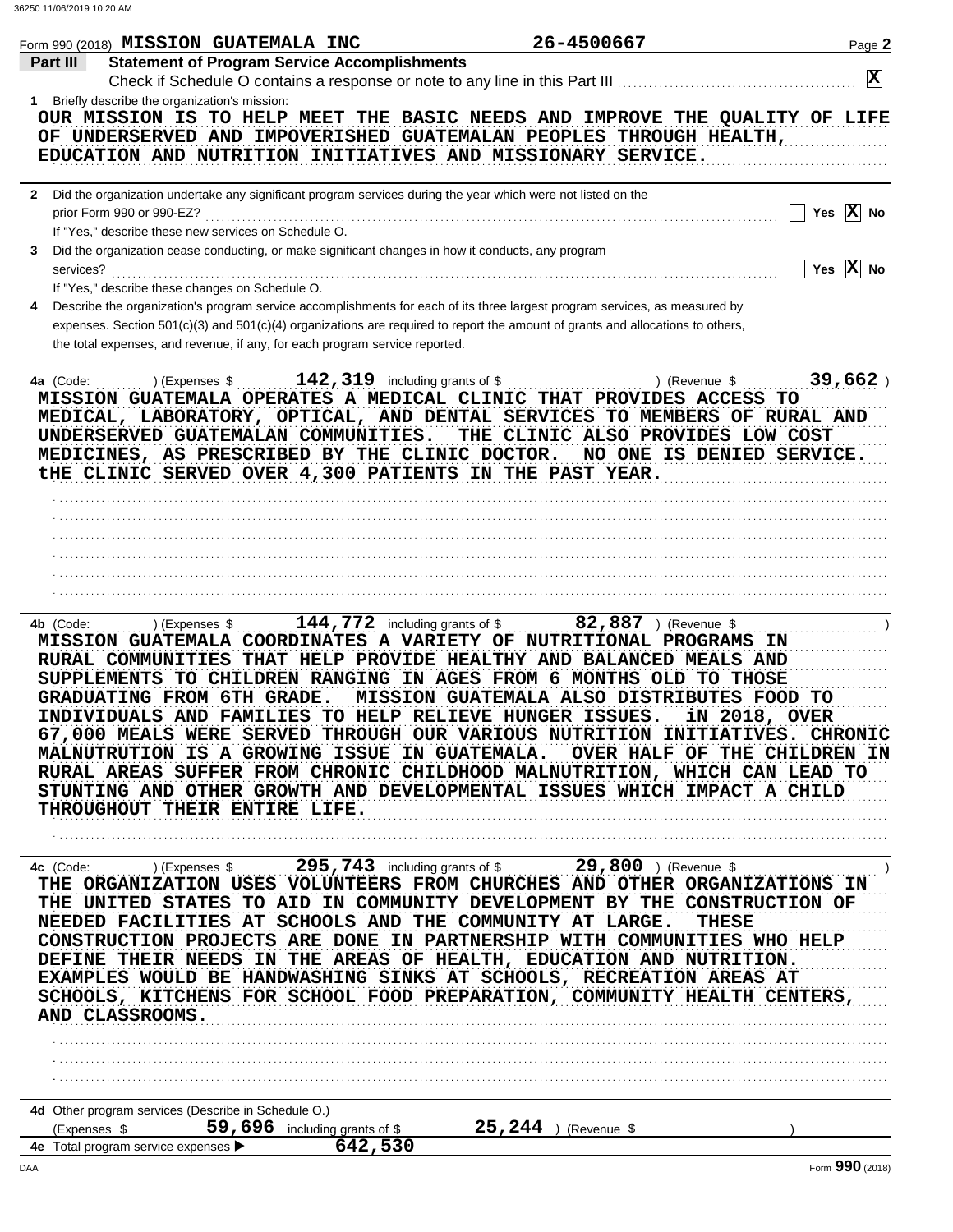| 26-4500667<br>Form 990 (2018) MISSION GUATEMALA<br><b>INC</b><br>Page |
|-----------------------------------------------------------------------|
|-----------------------------------------------------------------------|

|              | Part IV<br><b>Checklist of Required Schedules</b>                                                                       |                 |             |             |
|--------------|-------------------------------------------------------------------------------------------------------------------------|-----------------|-------------|-------------|
|              |                                                                                                                         |                 | Yes         | No          |
| 1            | Is the organization described in section $501(c)(3)$ or $4947(a)(1)$ (other than a private foundation)? If "Yes,"       |                 |             |             |
|              | complete Schedule A                                                                                                     | 1.              | X           |             |
| $\mathbf{2}$ | Is the organization required to complete Schedule B, Schedule of Contributors (see instructions)?                       | $\mathbf{2}$    | $\mathbf x$ |             |
| 3            | Did the organization engage in direct or indirect political campaign activities on behalf of or in opposition to        |                 |             |             |
|              | candidates for public office? If "Yes," complete Schedule C, Part I                                                     | 3               |             | X           |
| 4            | Section 501(c)(3) organizations. Did the organization engage in lobbying activities, or have a section 501(h)           |                 |             |             |
|              | election in effect during the tax year? If "Yes," complete Schedule C, Part II                                          | 4               |             | X           |
| 5            | Is the organization a section $501(c)(4)$ , $501(c)(5)$ , or $501(c)(6)$ organization that receives membership dues,    |                 |             |             |
|              | assessments, or similar amounts as defined in Revenue Procedure 98-19? If "Yes," complete Schedule C, Part III          | 5               |             | x           |
| 6            | Did the organization maintain any donor advised funds or any similar funds or accounts for which donors                 |                 |             |             |
|              | have the right to provide advice on the distribution or investment of amounts in such funds or accounts? If             |                 |             |             |
|              | "Yes," complete Schedule D, Part I                                                                                      | 6               |             | X           |
| 7            | Did the organization receive or hold a conservation easement, including easements to preserve open space,               |                 |             |             |
|              | the environment, historic land areas, or historic structures? If "Yes," complete Schedule D, Part II                    | 7               |             | X           |
| 8            | Did the organization maintain collections of works of art, historical treasures, or other similar assets? If "Yes,"     |                 |             |             |
|              | complete Schedule D, Part III                                                                                           | 8               |             | x           |
| 9            | Did the organization report an amount in Part X, line 21, for escrow or custodial account liability, serve as a         |                 |             |             |
|              | custodian for amounts not listed in Part X; or provide credit counseling, debt management, credit repair, or            |                 |             |             |
|              | debt negotiation services? If "Yes," complete Schedule D, Part IV                                                       | 9               |             | X           |
| 10           | Did the organization, directly or through a related organization, hold assets in temporarily restricted                 |                 |             |             |
|              | endowments, permanent endowments, or quasi-endowments? If "Yes," complete Schedule D, Part V                            | 10              |             | x           |
| 11           | If the organization's answer to any of the following questions is "Yes," then complete Schedule D, Parts VI,            |                 |             |             |
|              | VII, VIII, IX, or X as applicable.                                                                                      |                 |             |             |
| а            | Did the organization report an amount for land, buildings, and equipment in Part X, line 10? If "Yes,"                  |                 |             |             |
|              | complete Schedule D, Part VI                                                                                            | 11a             | X           |             |
| b            | Did the organization report an amount for investments-other securities in Part X, line 12 that is 5% or more            |                 |             |             |
|              | of its total assets reported in Part X, line 16? If "Yes," complete Schedule D, Part VII                                | 11b             |             | x           |
| c            | Did the organization report an amount for investments—program related in Part X, line 13 that is 5% or more             |                 |             |             |
|              | of its total assets reported in Part X, line 16? If "Yes," complete Schedule D, Part VIII                               | 11c             |             | x           |
| d            | Did the organization report an amount for other assets in Part X, line 15 that is 5% or more of its total assets        |                 |             |             |
|              | reported in Part X, line 16? If "Yes," complete Schedule D, Part IX                                                     | 11d             |             | x           |
|              | Did the organization report an amount for other liabilities in Part X, line 25? If "Yes," complete Schedule D, Part X   | 11e             |             | $\mathbf x$ |
| f            | Did the organization's separate or consolidated financial statements for the tax year include a footnote that addresses |                 |             |             |
|              | the organization's liability for uncertain tax positions under FIN 48 (ASC 740)? If "Yes," complete Schedule D, Part X  | 11f             |             | x           |
|              | 12a Did the organization obtain separate, independent audited financial statements for the tax year? If "Yes," complete |                 |             |             |
|              |                                                                                                                         | 12a             |             | X           |
|              | Was the organization included in consolidated, independent audited financial statements for the tax year? If            |                 |             |             |
|              | "Yes," and if the organization answered "No" to line 12a, then completing Schedule D, Parts XI and XII is optional      | 12 <sub>b</sub> |             | x           |
| 13           |                                                                                                                         | 13              |             | X           |
| 14a          | Did the organization maintain an office, employees, or agents outside of the United States?                             | 14a             | X           |             |
| b            | Did the organization have aggregate revenues or expenses of more than \$10,000 from grantmaking,                        |                 |             |             |
|              | fundraising, business, investment, and program service activities outside the United States, or aggregate               |                 |             |             |
|              | foreign investments valued at \$100,000 or more? If "Yes," complete Schedule F, Parts I and IV [[[[[[[[[[[[[[[          | 14b             | х           |             |
| 15           | Did the organization report on Part IX, column (A), line 3, more than \$5,000 of grants or other assistance to or       |                 |             |             |
|              | for any foreign organization? If "Yes," complete Schedule F, Parts II and IV                                            | 15              | X           |             |
| 16           | Did the organization report on Part IX, column (A), line 3, more than \$5,000 of aggregate grants or other              |                 |             |             |
|              | assistance to or for foreign individuals? If "Yes," complete Schedule F, Parts III and IV [[[[[[[[[[[[[[[[[[[           | 16              | X           |             |
| 17           | Did the organization report a total of more than \$15,000 of expenses for professional fundraising services on          |                 |             |             |
|              |                                                                                                                         | 17              |             | X,          |
| 18           | Did the organization report more than \$15,000 total of fundraising event gross income and contributions on             |                 |             |             |
|              | Part VIII, lines 1c and 8a? If "Yes," complete Schedule G, Part II                                                      | 18              |             | X           |
| 19           | Did the organization report more than \$15,000 of gross income from gaming activities on Part VIII, line 9a?            |                 |             |             |
|              |                                                                                                                         | 19              |             | X           |
| 20a          | Did the organization operate one or more hospital facilities? If "Yes," complete Schedule H                             | 20a             |             | X           |
| $\mathbf b$  |                                                                                                                         | 20 <sub>b</sub> |             |             |
| 21           | Did the organization report more than \$5,000 of grants or other assistance to any domestic organization or             |                 |             |             |
|              |                                                                                                                         | 21              |             | x           |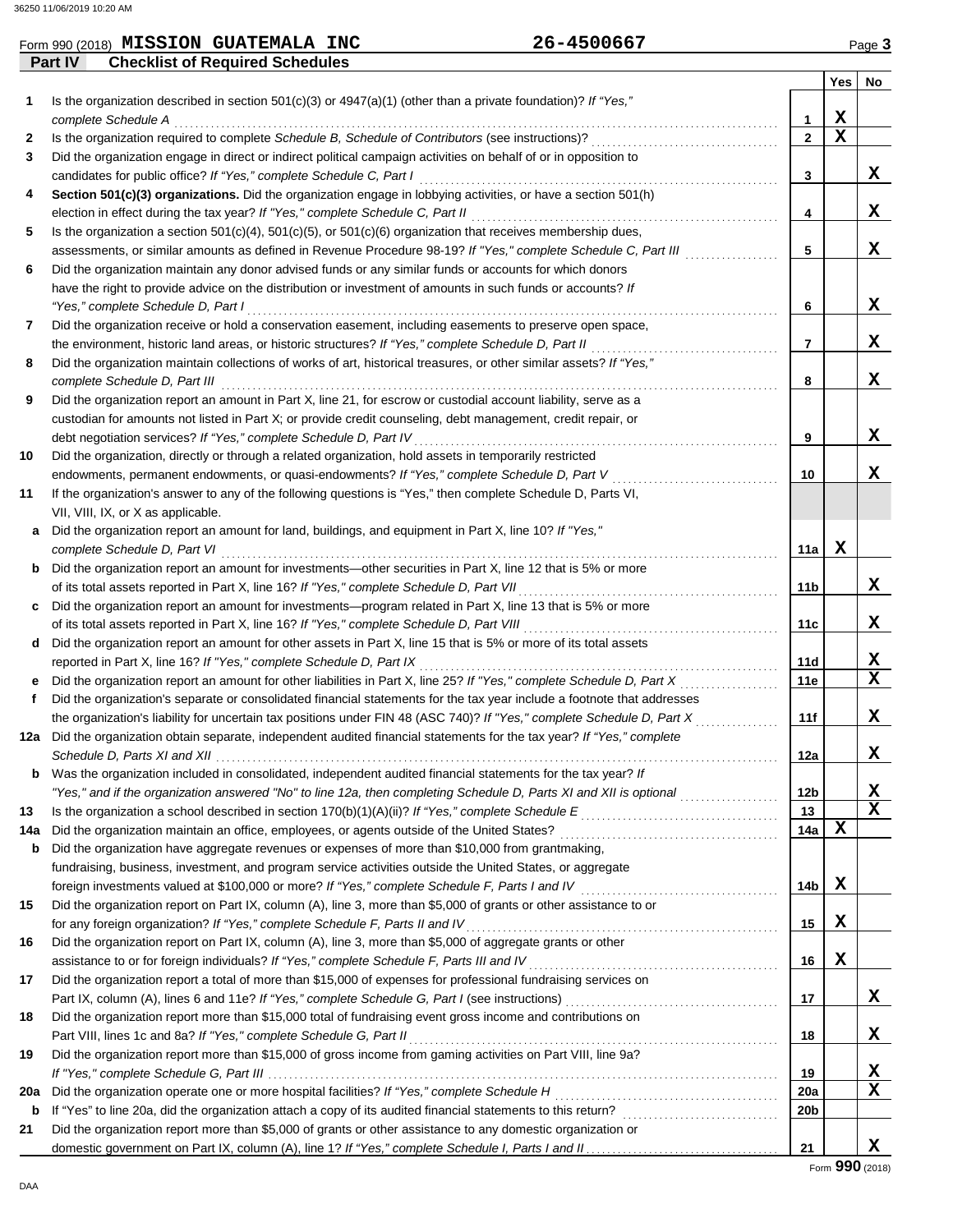|     | 26-4500667<br>Form 990 (2018) MISSION GUATEMALA INC                                                              |                 |            | Page 4    |
|-----|------------------------------------------------------------------------------------------------------------------|-----------------|------------|-----------|
|     | <b>Part IV</b><br><b>Checklist of Required Schedules (continued)</b>                                             |                 |            |           |
|     |                                                                                                                  |                 | <b>Yes</b> | <b>No</b> |
| 22  | Did the organization report more than \$5,000 of grants or other assistance to or for domestic individuals on    |                 |            |           |
|     | Part IX, column (A), line 2? If "Yes," complete Schedule I, Parts I and III                                      | 22              |            | x         |
| 23  | Did the organization answer "Yes" to Part VII, Section A, line 3, 4, or 5 about compensation of the              |                 |            |           |
|     | organization's current and former officers, directors, trustees, key employees, and highest compensated          |                 |            |           |
|     | employees? If "Yes," complete Schedule J                                                                         | 23              |            | x         |
| 24a | Did the organization have a tax-exempt bond issue with an outstanding principal amount of more than              |                 |            |           |
|     | \$100,000 as of the last day of the year, that was issued after December 31, 2002? If "Yes," answer lines 24b    |                 |            |           |
|     | through 24d and complete Schedule K. If "No," go to line 25a                                                     | 24a             |            | x         |
|     | Did the organization invest any proceeds of tax-exempt bonds beyond a temporary period exception?                | 24 <sub>b</sub> |            |           |
| c   | Did the organization maintain an escrow account other than a refunding escrow at any time during the year        |                 |            |           |
|     | to defease any tax-exempt bonds?                                                                                 | 24c             |            |           |
| d   | Did the organization act as an "on behalf of" issuer for bonds outstanding at any time during the year?          | 24d             |            |           |
| 25а | Section 501(c)(3), 501(c)(4), and 501(c)(29) organizations. Did the organization engage in an excess benefit     |                 |            |           |
|     | transaction with a disqualified person during the year? If "Yes," complete Schedule L, Part I                    | 25a             |            | X         |
| b   | Is the organization aware that it engaged in an excess benefit transaction with a disqualified person in a prior |                 |            |           |
|     | year, and that the transaction has not been reported on any of the organization's prior Forms 990 or 990-EZ?     |                 |            |           |
|     | If "Yes," complete Schedule L, Part I                                                                            | 25 <sub>b</sub> |            | x         |
| 26  | Did the organization report any amount on Part X, line 5, 6, or 22 for receivables from or payables to any       |                 |            |           |
|     | current or former officers, directors, trustees, key employees, highest compensated employees, or                |                 |            |           |
|     | disqualified persons? If "Yes," complete Schedule L, Part II                                                     | 26              |            | x         |
| 27  | Did the organization provide a grant or other assistance to an officer, director, trustee, key employee,         |                 |            |           |
|     | substantial contributor or employee thereof, a grant selection committee member, or to a 35% controlled          |                 |            |           |
|     | entity or family member of any of these persons? If "Yes," complete Schedule L, Part III                         | 27              |            | X         |
| 28  | Was the organization a party to a business transaction with one of the following parties (see Schedule L,        |                 |            |           |

|     | <i>relating momber</i> of a barrone of former binoer, allocol, tradect, or key chiployee: <i>if</i> 100, complete  |                 |     |                         |  |  |  |  |  |  |
|-----|--------------------------------------------------------------------------------------------------------------------|-----------------|-----|-------------------------|--|--|--|--|--|--|
|     | Schedule L, Part IV                                                                                                | 28 <sub>b</sub> |     | x                       |  |  |  |  |  |  |
| c   | An entity of which a current or former officer, director, trustee, or key employee (or a family member thereof)    |                 |     |                         |  |  |  |  |  |  |
|     | was an officer, director, trustee, or direct or indirect owner? If "Yes," complete Schedule L, Part IV             | 28c             |     | x                       |  |  |  |  |  |  |
| 29  | Did the organization receive more than \$25,000 in non-cash contributions? If "Yes," complete Schedule M           |                 |     |                         |  |  |  |  |  |  |
| 30  | Did the organization receive contributions of art, historical treasures, or other similar assets, or qualified     |                 |     |                         |  |  |  |  |  |  |
|     | conservation contributions? If "Yes," complete Schedule M                                                          | 30              |     | X                       |  |  |  |  |  |  |
| 31  | Did the organization liquidate, terminate, or dissolve and cease operations? If "Yes," complete Schedule N, Part I | 31              |     | $\overline{\mathbf{x}}$ |  |  |  |  |  |  |
| 32  | Did the organization sell, exchange, dispose of, or transfer more than 25% of its net assets? If "Yes,"            |                 |     |                         |  |  |  |  |  |  |
|     | complete Schedule N, Part II                                                                                       | 32              |     | x                       |  |  |  |  |  |  |
| 33  | Did the organization own 100% of an entity disregarded as separate from the organization under Regulations         |                 |     |                         |  |  |  |  |  |  |
|     | sections 301.7701-2 and 301.7701-3? If "Yes," complete Schedule R, Part I                                          | 33              |     | x                       |  |  |  |  |  |  |
| 34  | Was the organization related to any tax-exempt or taxable entity? If "Yes," complete Schedule R, Part II, III,     |                 |     |                         |  |  |  |  |  |  |
|     | or IV, and Part V, line 1                                                                                          | 34              |     | X                       |  |  |  |  |  |  |
| 35a | Did the organization have a controlled entity within the meaning of section 512(b)(13)?                            | 35a             |     | $\overline{\mathbf{x}}$ |  |  |  |  |  |  |
| b   | If "Yes" to line 35a, did the organization receive any payment from or engage in any transaction with a            |                 |     |                         |  |  |  |  |  |  |
|     | controlled entity within the meaning of section 512(b)(13)? If "Yes," complete Schedule R, Part V, line 2          | 35b             |     |                         |  |  |  |  |  |  |
| 36  | Section 501(c)(3) organizations. Did the organization make any transfers to an exempt non-charitable               |                 |     |                         |  |  |  |  |  |  |
|     | related organization? If "Yes," complete Schedule R, Part V, line 2                                                | 36              |     | X.                      |  |  |  |  |  |  |
| 37  | Did the organization conduct more than 5% of its activities through an entity that is not a related organization   |                 |     |                         |  |  |  |  |  |  |
|     | and that is treated as a partnership for federal income tax purposes? If "Yes," complete Schedule R, Part VI       | 37              |     | x                       |  |  |  |  |  |  |
| 38  | Did the organization complete Schedule O and provide explanations in Schedule O for Part VI, lines 11b and         |                 |     |                         |  |  |  |  |  |  |
|     | 19? Note. All Form 990 filers are required to complete Schedule O.                                                 | 38              | X   |                         |  |  |  |  |  |  |
|     | Part V<br><b>Statements Regarding Other IRS Filings and Tax Compliance</b>                                         |                 |     |                         |  |  |  |  |  |  |
|     | Check if Schedule O contains a response or note to any line in this Part V                                         |                 |     |                         |  |  |  |  |  |  |
|     |                                                                                                                    |                 | Yes | No                      |  |  |  |  |  |  |
| 1a  | 0<br>Enter the number reported in Box 3 of Form 1096. Enter -0- if not applicable<br>1a                            |                 |     |                         |  |  |  |  |  |  |
| b   | 0<br>1 <sub>b</sub><br>Enter the number of Forms W-2G included in line 1a. Enter -0- if not applicable             |                 |     |                         |  |  |  |  |  |  |
| c   | Did the organization comply with backup withholding rules for reportable payments to vendors and                   |                 |     |                         |  |  |  |  |  |  |
|     |                                                                                                                    | 1c              |     |                         |  |  |  |  |  |  |

**a** A current or former officer, director, trustee, or key employee? *If "Yes," complete Schedule L, Part IV* . . . . . . . . . . . . . . . . . . . . . . . . . . . . . . . .

A family member of a current or former officer, director, trustee, or key employee? *If "Yes," complete*

Part IV instructions for applicable filing thresholds, conditions, and exceptions):

**28a**

**X**

**b**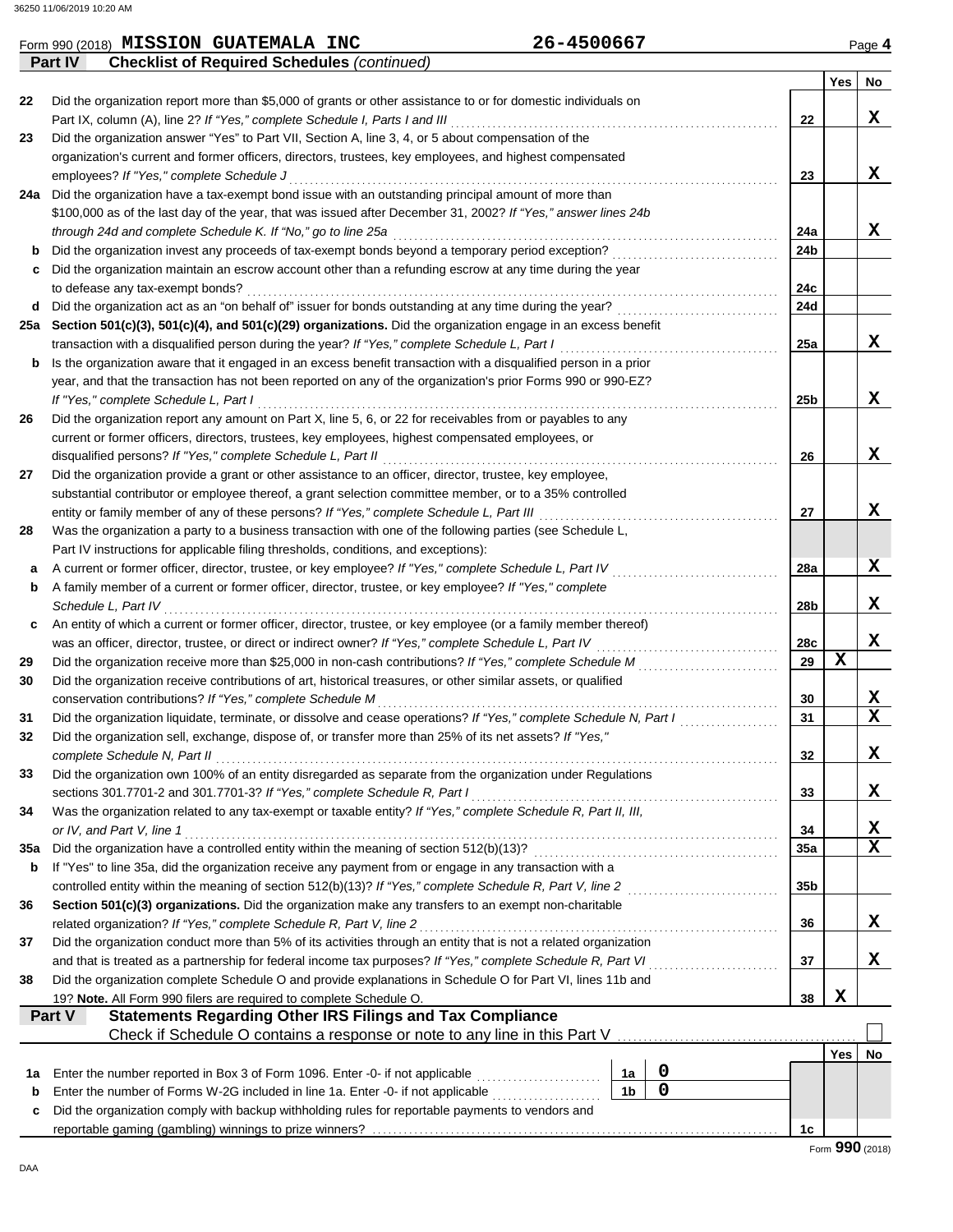| Statements Regarding Other IRS Filings and Tax Compliance (continued)<br><b>Part V</b><br><b>Yes</b><br>No<br>2a Enter the number of employees reported on Form W-3, Transmittal of Wage and Tax<br>6<br>2a<br>Statements, filed for the calendar year ending with or within the year covered by this return<br>X<br>2 <sub>b</sub><br>b<br>Note. If the sum of lines 1a and 2a is greater than 250, you may be required to e-file (see instructions)<br>x<br>Did the organization have unrelated business gross income of \$1,000 or more during the year?<br>За<br>За<br>3 <sub>b</sub><br>b<br>At any time during the calendar year, did the organization have an interest in, or a signature or other authority over,<br>4a<br>X<br>4a<br>a financial account in a foreign country (such as a bank account, securities account, or other financial account)?<br>If "Yes," enter the name of the foreign country: $\blacktriangleright$ Guatemala<br>b<br>See instructions for filing requirements for FinCEN Form 114, Report of Foreign Bank and Financial Accounts (FBAR).<br>x<br>5a<br>5a<br>$\mathbf x$<br>5 <sub>b</sub><br>b<br>5c<br>с<br>Does the organization have annual gross receipts that are normally greater than \$100,000, and did the<br>6а<br>x<br>6a<br>If "Yes," did the organization include with every solicitation an express statement that such contributions or<br>b<br>gifts were not tax deductible?<br>6b<br>Organizations that may receive deductible contributions under section 170(c).<br>7<br>Did the organization receive a payment in excess of \$75 made partly as a contribution and partly for goods<br>a<br>X<br>7а<br>7b<br>b<br>Did the organization sell, exchange, or otherwise dispose of tangible personal property for which it was<br>c<br>x<br>7c<br>7d<br>d<br>X<br>7e<br>Did the organization receive any funds, directly or indirectly, to pay premiums on a personal benefit contract?<br>е<br>$\mathbf x$<br>7f<br>f<br>$\mathbf x$<br>If the organization received a contribution of qualified intellectual property, did the organization file Form 8899 as required?<br>7g<br>g<br>$\mathbf x$<br>If the organization received a contribution of cars, boats, airplanes, or other vehicles, did the organization file a Form 1098-C?<br>7h<br>h<br>Sponsoring organizations maintaining donor advised funds. Did a donor advised fund maintained by the<br>8<br>8<br>Sponsoring organizations maintaining donor advised funds.<br>9<br>9a<br>a<br>Did the sponsoring organization make a distribution to a donor, donor advisor, or related person?<br>9b<br>b<br>Section 501(c)(7) organizations. Enter:<br>10<br>Initiation fees and capital contributions included on Part VIII, line 12 [11] [11] [12] [11] [11] [12] [11] [1<br>10a<br>а<br>Gross receipts, included on Form 990, Part VIII, line 12, for public use of club facilities<br>10b<br>b<br>Section 501(c)(12) organizations. Enter:<br>11<br>11a<br>a<br>Gross income from other sources (Do not net amounts due or paid to other sources<br>b<br>against amounts due or received from them.)<br>11 <sub>b</sub><br>12a<br>12a<br>If "Yes," enter the amount of tax-exempt interest received or accrued during the year<br> 12b <br>b<br>Section 501(c)(29) qualified nonprofit health insurance issuers.<br>13<br>13а<br>а<br>Note. See the instructions for additional information the organization must report on Schedule O.<br>Enter the amount of reserves the organization is required to maintain by the states in which<br>b<br>the organization is licensed to issue qualified health plans [10] contains the organization is licensed to issue qualified health plans<br>13 <sub>b</sub><br>13c<br>Enter the amount of reserves on hand<br>c<br>x<br>14a<br>14a<br>14b<br>b<br>Is the organization subject to the section 4960 tax on payment(s) of more than \$1,000,000 in remuneration or<br>15<br>x<br>excess parachute payment(s) during the year?<br>15<br>If "Yes," see instructions and file Form 4720, Schedule N.<br>x<br>Is the organization an educational institution subject to the section 4968 excise tax on net investment income?<br>16<br>16<br>If "Yes," complete Form 4720, Schedule O. | 26-4500667<br>Form 990 (2018) MISSION GUATEMALA INC |  |  |  | Page 5 |  |  |  |  |  |
|---------------------------------------------------------------------------------------------------------------------------------------------------------------------------------------------------------------------------------------------------------------------------------------------------------------------------------------------------------------------------------------------------------------------------------------------------------------------------------------------------------------------------------------------------------------------------------------------------------------------------------------------------------------------------------------------------------------------------------------------------------------------------------------------------------------------------------------------------------------------------------------------------------------------------------------------------------------------------------------------------------------------------------------------------------------------------------------------------------------------------------------------------------------------------------------------------------------------------------------------------------------------------------------------------------------------------------------------------------------------------------------------------------------------------------------------------------------------------------------------------------------------------------------------------------------------------------------------------------------------------------------------------------------------------------------------------------------------------------------------------------------------------------------------------------------------------------------------------------------------------------------------------------------------------------------------------------------------------------------------------------------------------------------------------------------------------------------------------------------------------------------------------------------------------------------------------------------------------------------------------------------------------------------------------------------------------------------------------------------------------------------------------------------------------------------------------------------------------------------------------------------------------------------------------------------------------------------------------------------------------------------------------------------------------------------------------------------------------------------------------------------------------------------------------------------------------------------------------------------------------------------------------------------------------------------------------------------------------------------------------------------------------------------------------------------------------------------------------------------------------------------------------------------------------------------------------------------------------------------------------------------------------------------------------------------------------------------------------------------------------------------------------------------------------------------------------------------------------------------------------------------------------------------------------------------------------------------------------------------------------------------------------------------------------------------------------------------------------------------------------------------------------------------------------------------------------------------------------------------------------------------------------------------------------------------------------------------------------------------------------------------------------------------------------------------------------------------------------------------------------------------------------------------------------------------------------------------------------------------------------------|-----------------------------------------------------|--|--|--|--------|--|--|--|--|--|
|                                                                                                                                                                                                                                                                                                                                                                                                                                                                                                                                                                                                                                                                                                                                                                                                                                                                                                                                                                                                                                                                                                                                                                                                                                                                                                                                                                                                                                                                                                                                                                                                                                                                                                                                                                                                                                                                                                                                                                                                                                                                                                                                                                                                                                                                                                                                                                                                                                                                                                                                                                                                                                                                                                                                                                                                                                                                                                                                                                                                                                                                                                                                                                                                                                                                                                                                                                                                                                                                                                                                                                                                                                                                                                                                                                                                                                                                                                                                                                                                                                                                                                                                                                                                                                                         |                                                     |  |  |  |        |  |  |  |  |  |
|                                                                                                                                                                                                                                                                                                                                                                                                                                                                                                                                                                                                                                                                                                                                                                                                                                                                                                                                                                                                                                                                                                                                                                                                                                                                                                                                                                                                                                                                                                                                                                                                                                                                                                                                                                                                                                                                                                                                                                                                                                                                                                                                                                                                                                                                                                                                                                                                                                                                                                                                                                                                                                                                                                                                                                                                                                                                                                                                                                                                                                                                                                                                                                                                                                                                                                                                                                                                                                                                                                                                                                                                                                                                                                                                                                                                                                                                                                                                                                                                                                                                                                                                                                                                                                                         |                                                     |  |  |  |        |  |  |  |  |  |
|                                                                                                                                                                                                                                                                                                                                                                                                                                                                                                                                                                                                                                                                                                                                                                                                                                                                                                                                                                                                                                                                                                                                                                                                                                                                                                                                                                                                                                                                                                                                                                                                                                                                                                                                                                                                                                                                                                                                                                                                                                                                                                                                                                                                                                                                                                                                                                                                                                                                                                                                                                                                                                                                                                                                                                                                                                                                                                                                                                                                                                                                                                                                                                                                                                                                                                                                                                                                                                                                                                                                                                                                                                                                                                                                                                                                                                                                                                                                                                                                                                                                                                                                                                                                                                                         |                                                     |  |  |  |        |  |  |  |  |  |
|                                                                                                                                                                                                                                                                                                                                                                                                                                                                                                                                                                                                                                                                                                                                                                                                                                                                                                                                                                                                                                                                                                                                                                                                                                                                                                                                                                                                                                                                                                                                                                                                                                                                                                                                                                                                                                                                                                                                                                                                                                                                                                                                                                                                                                                                                                                                                                                                                                                                                                                                                                                                                                                                                                                                                                                                                                                                                                                                                                                                                                                                                                                                                                                                                                                                                                                                                                                                                                                                                                                                                                                                                                                                                                                                                                                                                                                                                                                                                                                                                                                                                                                                                                                                                                                         |                                                     |  |  |  |        |  |  |  |  |  |
|                                                                                                                                                                                                                                                                                                                                                                                                                                                                                                                                                                                                                                                                                                                                                                                                                                                                                                                                                                                                                                                                                                                                                                                                                                                                                                                                                                                                                                                                                                                                                                                                                                                                                                                                                                                                                                                                                                                                                                                                                                                                                                                                                                                                                                                                                                                                                                                                                                                                                                                                                                                                                                                                                                                                                                                                                                                                                                                                                                                                                                                                                                                                                                                                                                                                                                                                                                                                                                                                                                                                                                                                                                                                                                                                                                                                                                                                                                                                                                                                                                                                                                                                                                                                                                                         |                                                     |  |  |  |        |  |  |  |  |  |
|                                                                                                                                                                                                                                                                                                                                                                                                                                                                                                                                                                                                                                                                                                                                                                                                                                                                                                                                                                                                                                                                                                                                                                                                                                                                                                                                                                                                                                                                                                                                                                                                                                                                                                                                                                                                                                                                                                                                                                                                                                                                                                                                                                                                                                                                                                                                                                                                                                                                                                                                                                                                                                                                                                                                                                                                                                                                                                                                                                                                                                                                                                                                                                                                                                                                                                                                                                                                                                                                                                                                                                                                                                                                                                                                                                                                                                                                                                                                                                                                                                                                                                                                                                                                                                                         |                                                     |  |  |  |        |  |  |  |  |  |
|                                                                                                                                                                                                                                                                                                                                                                                                                                                                                                                                                                                                                                                                                                                                                                                                                                                                                                                                                                                                                                                                                                                                                                                                                                                                                                                                                                                                                                                                                                                                                                                                                                                                                                                                                                                                                                                                                                                                                                                                                                                                                                                                                                                                                                                                                                                                                                                                                                                                                                                                                                                                                                                                                                                                                                                                                                                                                                                                                                                                                                                                                                                                                                                                                                                                                                                                                                                                                                                                                                                                                                                                                                                                                                                                                                                                                                                                                                                                                                                                                                                                                                                                                                                                                                                         |                                                     |  |  |  |        |  |  |  |  |  |
|                                                                                                                                                                                                                                                                                                                                                                                                                                                                                                                                                                                                                                                                                                                                                                                                                                                                                                                                                                                                                                                                                                                                                                                                                                                                                                                                                                                                                                                                                                                                                                                                                                                                                                                                                                                                                                                                                                                                                                                                                                                                                                                                                                                                                                                                                                                                                                                                                                                                                                                                                                                                                                                                                                                                                                                                                                                                                                                                                                                                                                                                                                                                                                                                                                                                                                                                                                                                                                                                                                                                                                                                                                                                                                                                                                                                                                                                                                                                                                                                                                                                                                                                                                                                                                                         |                                                     |  |  |  |        |  |  |  |  |  |
|                                                                                                                                                                                                                                                                                                                                                                                                                                                                                                                                                                                                                                                                                                                                                                                                                                                                                                                                                                                                                                                                                                                                                                                                                                                                                                                                                                                                                                                                                                                                                                                                                                                                                                                                                                                                                                                                                                                                                                                                                                                                                                                                                                                                                                                                                                                                                                                                                                                                                                                                                                                                                                                                                                                                                                                                                                                                                                                                                                                                                                                                                                                                                                                                                                                                                                                                                                                                                                                                                                                                                                                                                                                                                                                                                                                                                                                                                                                                                                                                                                                                                                                                                                                                                                                         |                                                     |  |  |  |        |  |  |  |  |  |
|                                                                                                                                                                                                                                                                                                                                                                                                                                                                                                                                                                                                                                                                                                                                                                                                                                                                                                                                                                                                                                                                                                                                                                                                                                                                                                                                                                                                                                                                                                                                                                                                                                                                                                                                                                                                                                                                                                                                                                                                                                                                                                                                                                                                                                                                                                                                                                                                                                                                                                                                                                                                                                                                                                                                                                                                                                                                                                                                                                                                                                                                                                                                                                                                                                                                                                                                                                                                                                                                                                                                                                                                                                                                                                                                                                                                                                                                                                                                                                                                                                                                                                                                                                                                                                                         |                                                     |  |  |  |        |  |  |  |  |  |
|                                                                                                                                                                                                                                                                                                                                                                                                                                                                                                                                                                                                                                                                                                                                                                                                                                                                                                                                                                                                                                                                                                                                                                                                                                                                                                                                                                                                                                                                                                                                                                                                                                                                                                                                                                                                                                                                                                                                                                                                                                                                                                                                                                                                                                                                                                                                                                                                                                                                                                                                                                                                                                                                                                                                                                                                                                                                                                                                                                                                                                                                                                                                                                                                                                                                                                                                                                                                                                                                                                                                                                                                                                                                                                                                                                                                                                                                                                                                                                                                                                                                                                                                                                                                                                                         |                                                     |  |  |  |        |  |  |  |  |  |
|                                                                                                                                                                                                                                                                                                                                                                                                                                                                                                                                                                                                                                                                                                                                                                                                                                                                                                                                                                                                                                                                                                                                                                                                                                                                                                                                                                                                                                                                                                                                                                                                                                                                                                                                                                                                                                                                                                                                                                                                                                                                                                                                                                                                                                                                                                                                                                                                                                                                                                                                                                                                                                                                                                                                                                                                                                                                                                                                                                                                                                                                                                                                                                                                                                                                                                                                                                                                                                                                                                                                                                                                                                                                                                                                                                                                                                                                                                                                                                                                                                                                                                                                                                                                                                                         |                                                     |  |  |  |        |  |  |  |  |  |
|                                                                                                                                                                                                                                                                                                                                                                                                                                                                                                                                                                                                                                                                                                                                                                                                                                                                                                                                                                                                                                                                                                                                                                                                                                                                                                                                                                                                                                                                                                                                                                                                                                                                                                                                                                                                                                                                                                                                                                                                                                                                                                                                                                                                                                                                                                                                                                                                                                                                                                                                                                                                                                                                                                                                                                                                                                                                                                                                                                                                                                                                                                                                                                                                                                                                                                                                                                                                                                                                                                                                                                                                                                                                                                                                                                                                                                                                                                                                                                                                                                                                                                                                                                                                                                                         |                                                     |  |  |  |        |  |  |  |  |  |
|                                                                                                                                                                                                                                                                                                                                                                                                                                                                                                                                                                                                                                                                                                                                                                                                                                                                                                                                                                                                                                                                                                                                                                                                                                                                                                                                                                                                                                                                                                                                                                                                                                                                                                                                                                                                                                                                                                                                                                                                                                                                                                                                                                                                                                                                                                                                                                                                                                                                                                                                                                                                                                                                                                                                                                                                                                                                                                                                                                                                                                                                                                                                                                                                                                                                                                                                                                                                                                                                                                                                                                                                                                                                                                                                                                                                                                                                                                                                                                                                                                                                                                                                                                                                                                                         |                                                     |  |  |  |        |  |  |  |  |  |
|                                                                                                                                                                                                                                                                                                                                                                                                                                                                                                                                                                                                                                                                                                                                                                                                                                                                                                                                                                                                                                                                                                                                                                                                                                                                                                                                                                                                                                                                                                                                                                                                                                                                                                                                                                                                                                                                                                                                                                                                                                                                                                                                                                                                                                                                                                                                                                                                                                                                                                                                                                                                                                                                                                                                                                                                                                                                                                                                                                                                                                                                                                                                                                                                                                                                                                                                                                                                                                                                                                                                                                                                                                                                                                                                                                                                                                                                                                                                                                                                                                                                                                                                                                                                                                                         |                                                     |  |  |  |        |  |  |  |  |  |
|                                                                                                                                                                                                                                                                                                                                                                                                                                                                                                                                                                                                                                                                                                                                                                                                                                                                                                                                                                                                                                                                                                                                                                                                                                                                                                                                                                                                                                                                                                                                                                                                                                                                                                                                                                                                                                                                                                                                                                                                                                                                                                                                                                                                                                                                                                                                                                                                                                                                                                                                                                                                                                                                                                                                                                                                                                                                                                                                                                                                                                                                                                                                                                                                                                                                                                                                                                                                                                                                                                                                                                                                                                                                                                                                                                                                                                                                                                                                                                                                                                                                                                                                                                                                                                                         |                                                     |  |  |  |        |  |  |  |  |  |
|                                                                                                                                                                                                                                                                                                                                                                                                                                                                                                                                                                                                                                                                                                                                                                                                                                                                                                                                                                                                                                                                                                                                                                                                                                                                                                                                                                                                                                                                                                                                                                                                                                                                                                                                                                                                                                                                                                                                                                                                                                                                                                                                                                                                                                                                                                                                                                                                                                                                                                                                                                                                                                                                                                                                                                                                                                                                                                                                                                                                                                                                                                                                                                                                                                                                                                                                                                                                                                                                                                                                                                                                                                                                                                                                                                                                                                                                                                                                                                                                                                                                                                                                                                                                                                                         |                                                     |  |  |  |        |  |  |  |  |  |
|                                                                                                                                                                                                                                                                                                                                                                                                                                                                                                                                                                                                                                                                                                                                                                                                                                                                                                                                                                                                                                                                                                                                                                                                                                                                                                                                                                                                                                                                                                                                                                                                                                                                                                                                                                                                                                                                                                                                                                                                                                                                                                                                                                                                                                                                                                                                                                                                                                                                                                                                                                                                                                                                                                                                                                                                                                                                                                                                                                                                                                                                                                                                                                                                                                                                                                                                                                                                                                                                                                                                                                                                                                                                                                                                                                                                                                                                                                                                                                                                                                                                                                                                                                                                                                                         |                                                     |  |  |  |        |  |  |  |  |  |
|                                                                                                                                                                                                                                                                                                                                                                                                                                                                                                                                                                                                                                                                                                                                                                                                                                                                                                                                                                                                                                                                                                                                                                                                                                                                                                                                                                                                                                                                                                                                                                                                                                                                                                                                                                                                                                                                                                                                                                                                                                                                                                                                                                                                                                                                                                                                                                                                                                                                                                                                                                                                                                                                                                                                                                                                                                                                                                                                                                                                                                                                                                                                                                                                                                                                                                                                                                                                                                                                                                                                                                                                                                                                                                                                                                                                                                                                                                                                                                                                                                                                                                                                                                                                                                                         |                                                     |  |  |  |        |  |  |  |  |  |
|                                                                                                                                                                                                                                                                                                                                                                                                                                                                                                                                                                                                                                                                                                                                                                                                                                                                                                                                                                                                                                                                                                                                                                                                                                                                                                                                                                                                                                                                                                                                                                                                                                                                                                                                                                                                                                                                                                                                                                                                                                                                                                                                                                                                                                                                                                                                                                                                                                                                                                                                                                                                                                                                                                                                                                                                                                                                                                                                                                                                                                                                                                                                                                                                                                                                                                                                                                                                                                                                                                                                                                                                                                                                                                                                                                                                                                                                                                                                                                                                                                                                                                                                                                                                                                                         |                                                     |  |  |  |        |  |  |  |  |  |
|                                                                                                                                                                                                                                                                                                                                                                                                                                                                                                                                                                                                                                                                                                                                                                                                                                                                                                                                                                                                                                                                                                                                                                                                                                                                                                                                                                                                                                                                                                                                                                                                                                                                                                                                                                                                                                                                                                                                                                                                                                                                                                                                                                                                                                                                                                                                                                                                                                                                                                                                                                                                                                                                                                                                                                                                                                                                                                                                                                                                                                                                                                                                                                                                                                                                                                                                                                                                                                                                                                                                                                                                                                                                                                                                                                                                                                                                                                                                                                                                                                                                                                                                                                                                                                                         |                                                     |  |  |  |        |  |  |  |  |  |
|                                                                                                                                                                                                                                                                                                                                                                                                                                                                                                                                                                                                                                                                                                                                                                                                                                                                                                                                                                                                                                                                                                                                                                                                                                                                                                                                                                                                                                                                                                                                                                                                                                                                                                                                                                                                                                                                                                                                                                                                                                                                                                                                                                                                                                                                                                                                                                                                                                                                                                                                                                                                                                                                                                                                                                                                                                                                                                                                                                                                                                                                                                                                                                                                                                                                                                                                                                                                                                                                                                                                                                                                                                                                                                                                                                                                                                                                                                                                                                                                                                                                                                                                                                                                                                                         |                                                     |  |  |  |        |  |  |  |  |  |
|                                                                                                                                                                                                                                                                                                                                                                                                                                                                                                                                                                                                                                                                                                                                                                                                                                                                                                                                                                                                                                                                                                                                                                                                                                                                                                                                                                                                                                                                                                                                                                                                                                                                                                                                                                                                                                                                                                                                                                                                                                                                                                                                                                                                                                                                                                                                                                                                                                                                                                                                                                                                                                                                                                                                                                                                                                                                                                                                                                                                                                                                                                                                                                                                                                                                                                                                                                                                                                                                                                                                                                                                                                                                                                                                                                                                                                                                                                                                                                                                                                                                                                                                                                                                                                                         |                                                     |  |  |  |        |  |  |  |  |  |
|                                                                                                                                                                                                                                                                                                                                                                                                                                                                                                                                                                                                                                                                                                                                                                                                                                                                                                                                                                                                                                                                                                                                                                                                                                                                                                                                                                                                                                                                                                                                                                                                                                                                                                                                                                                                                                                                                                                                                                                                                                                                                                                                                                                                                                                                                                                                                                                                                                                                                                                                                                                                                                                                                                                                                                                                                                                                                                                                                                                                                                                                                                                                                                                                                                                                                                                                                                                                                                                                                                                                                                                                                                                                                                                                                                                                                                                                                                                                                                                                                                                                                                                                                                                                                                                         |                                                     |  |  |  |        |  |  |  |  |  |
|                                                                                                                                                                                                                                                                                                                                                                                                                                                                                                                                                                                                                                                                                                                                                                                                                                                                                                                                                                                                                                                                                                                                                                                                                                                                                                                                                                                                                                                                                                                                                                                                                                                                                                                                                                                                                                                                                                                                                                                                                                                                                                                                                                                                                                                                                                                                                                                                                                                                                                                                                                                                                                                                                                                                                                                                                                                                                                                                                                                                                                                                                                                                                                                                                                                                                                                                                                                                                                                                                                                                                                                                                                                                                                                                                                                                                                                                                                                                                                                                                                                                                                                                                                                                                                                         |                                                     |  |  |  |        |  |  |  |  |  |
|                                                                                                                                                                                                                                                                                                                                                                                                                                                                                                                                                                                                                                                                                                                                                                                                                                                                                                                                                                                                                                                                                                                                                                                                                                                                                                                                                                                                                                                                                                                                                                                                                                                                                                                                                                                                                                                                                                                                                                                                                                                                                                                                                                                                                                                                                                                                                                                                                                                                                                                                                                                                                                                                                                                                                                                                                                                                                                                                                                                                                                                                                                                                                                                                                                                                                                                                                                                                                                                                                                                                                                                                                                                                                                                                                                                                                                                                                                                                                                                                                                                                                                                                                                                                                                                         |                                                     |  |  |  |        |  |  |  |  |  |
|                                                                                                                                                                                                                                                                                                                                                                                                                                                                                                                                                                                                                                                                                                                                                                                                                                                                                                                                                                                                                                                                                                                                                                                                                                                                                                                                                                                                                                                                                                                                                                                                                                                                                                                                                                                                                                                                                                                                                                                                                                                                                                                                                                                                                                                                                                                                                                                                                                                                                                                                                                                                                                                                                                                                                                                                                                                                                                                                                                                                                                                                                                                                                                                                                                                                                                                                                                                                                                                                                                                                                                                                                                                                                                                                                                                                                                                                                                                                                                                                                                                                                                                                                                                                                                                         |                                                     |  |  |  |        |  |  |  |  |  |
|                                                                                                                                                                                                                                                                                                                                                                                                                                                                                                                                                                                                                                                                                                                                                                                                                                                                                                                                                                                                                                                                                                                                                                                                                                                                                                                                                                                                                                                                                                                                                                                                                                                                                                                                                                                                                                                                                                                                                                                                                                                                                                                                                                                                                                                                                                                                                                                                                                                                                                                                                                                                                                                                                                                                                                                                                                                                                                                                                                                                                                                                                                                                                                                                                                                                                                                                                                                                                                                                                                                                                                                                                                                                                                                                                                                                                                                                                                                                                                                                                                                                                                                                                                                                                                                         |                                                     |  |  |  |        |  |  |  |  |  |
|                                                                                                                                                                                                                                                                                                                                                                                                                                                                                                                                                                                                                                                                                                                                                                                                                                                                                                                                                                                                                                                                                                                                                                                                                                                                                                                                                                                                                                                                                                                                                                                                                                                                                                                                                                                                                                                                                                                                                                                                                                                                                                                                                                                                                                                                                                                                                                                                                                                                                                                                                                                                                                                                                                                                                                                                                                                                                                                                                                                                                                                                                                                                                                                                                                                                                                                                                                                                                                                                                                                                                                                                                                                                                                                                                                                                                                                                                                                                                                                                                                                                                                                                                                                                                                                         |                                                     |  |  |  |        |  |  |  |  |  |
|                                                                                                                                                                                                                                                                                                                                                                                                                                                                                                                                                                                                                                                                                                                                                                                                                                                                                                                                                                                                                                                                                                                                                                                                                                                                                                                                                                                                                                                                                                                                                                                                                                                                                                                                                                                                                                                                                                                                                                                                                                                                                                                                                                                                                                                                                                                                                                                                                                                                                                                                                                                                                                                                                                                                                                                                                                                                                                                                                                                                                                                                                                                                                                                                                                                                                                                                                                                                                                                                                                                                                                                                                                                                                                                                                                                                                                                                                                                                                                                                                                                                                                                                                                                                                                                         |                                                     |  |  |  |        |  |  |  |  |  |
|                                                                                                                                                                                                                                                                                                                                                                                                                                                                                                                                                                                                                                                                                                                                                                                                                                                                                                                                                                                                                                                                                                                                                                                                                                                                                                                                                                                                                                                                                                                                                                                                                                                                                                                                                                                                                                                                                                                                                                                                                                                                                                                                                                                                                                                                                                                                                                                                                                                                                                                                                                                                                                                                                                                                                                                                                                                                                                                                                                                                                                                                                                                                                                                                                                                                                                                                                                                                                                                                                                                                                                                                                                                                                                                                                                                                                                                                                                                                                                                                                                                                                                                                                                                                                                                         |                                                     |  |  |  |        |  |  |  |  |  |
|                                                                                                                                                                                                                                                                                                                                                                                                                                                                                                                                                                                                                                                                                                                                                                                                                                                                                                                                                                                                                                                                                                                                                                                                                                                                                                                                                                                                                                                                                                                                                                                                                                                                                                                                                                                                                                                                                                                                                                                                                                                                                                                                                                                                                                                                                                                                                                                                                                                                                                                                                                                                                                                                                                                                                                                                                                                                                                                                                                                                                                                                                                                                                                                                                                                                                                                                                                                                                                                                                                                                                                                                                                                                                                                                                                                                                                                                                                                                                                                                                                                                                                                                                                                                                                                         |                                                     |  |  |  |        |  |  |  |  |  |
|                                                                                                                                                                                                                                                                                                                                                                                                                                                                                                                                                                                                                                                                                                                                                                                                                                                                                                                                                                                                                                                                                                                                                                                                                                                                                                                                                                                                                                                                                                                                                                                                                                                                                                                                                                                                                                                                                                                                                                                                                                                                                                                                                                                                                                                                                                                                                                                                                                                                                                                                                                                                                                                                                                                                                                                                                                                                                                                                                                                                                                                                                                                                                                                                                                                                                                                                                                                                                                                                                                                                                                                                                                                                                                                                                                                                                                                                                                                                                                                                                                                                                                                                                                                                                                                         |                                                     |  |  |  |        |  |  |  |  |  |
|                                                                                                                                                                                                                                                                                                                                                                                                                                                                                                                                                                                                                                                                                                                                                                                                                                                                                                                                                                                                                                                                                                                                                                                                                                                                                                                                                                                                                                                                                                                                                                                                                                                                                                                                                                                                                                                                                                                                                                                                                                                                                                                                                                                                                                                                                                                                                                                                                                                                                                                                                                                                                                                                                                                                                                                                                                                                                                                                                                                                                                                                                                                                                                                                                                                                                                                                                                                                                                                                                                                                                                                                                                                                                                                                                                                                                                                                                                                                                                                                                                                                                                                                                                                                                                                         |                                                     |  |  |  |        |  |  |  |  |  |
|                                                                                                                                                                                                                                                                                                                                                                                                                                                                                                                                                                                                                                                                                                                                                                                                                                                                                                                                                                                                                                                                                                                                                                                                                                                                                                                                                                                                                                                                                                                                                                                                                                                                                                                                                                                                                                                                                                                                                                                                                                                                                                                                                                                                                                                                                                                                                                                                                                                                                                                                                                                                                                                                                                                                                                                                                                                                                                                                                                                                                                                                                                                                                                                                                                                                                                                                                                                                                                                                                                                                                                                                                                                                                                                                                                                                                                                                                                                                                                                                                                                                                                                                                                                                                                                         |                                                     |  |  |  |        |  |  |  |  |  |
|                                                                                                                                                                                                                                                                                                                                                                                                                                                                                                                                                                                                                                                                                                                                                                                                                                                                                                                                                                                                                                                                                                                                                                                                                                                                                                                                                                                                                                                                                                                                                                                                                                                                                                                                                                                                                                                                                                                                                                                                                                                                                                                                                                                                                                                                                                                                                                                                                                                                                                                                                                                                                                                                                                                                                                                                                                                                                                                                                                                                                                                                                                                                                                                                                                                                                                                                                                                                                                                                                                                                                                                                                                                                                                                                                                                                                                                                                                                                                                                                                                                                                                                                                                                                                                                         |                                                     |  |  |  |        |  |  |  |  |  |
|                                                                                                                                                                                                                                                                                                                                                                                                                                                                                                                                                                                                                                                                                                                                                                                                                                                                                                                                                                                                                                                                                                                                                                                                                                                                                                                                                                                                                                                                                                                                                                                                                                                                                                                                                                                                                                                                                                                                                                                                                                                                                                                                                                                                                                                                                                                                                                                                                                                                                                                                                                                                                                                                                                                                                                                                                                                                                                                                                                                                                                                                                                                                                                                                                                                                                                                                                                                                                                                                                                                                                                                                                                                                                                                                                                                                                                                                                                                                                                                                                                                                                                                                                                                                                                                         |                                                     |  |  |  |        |  |  |  |  |  |
|                                                                                                                                                                                                                                                                                                                                                                                                                                                                                                                                                                                                                                                                                                                                                                                                                                                                                                                                                                                                                                                                                                                                                                                                                                                                                                                                                                                                                                                                                                                                                                                                                                                                                                                                                                                                                                                                                                                                                                                                                                                                                                                                                                                                                                                                                                                                                                                                                                                                                                                                                                                                                                                                                                                                                                                                                                                                                                                                                                                                                                                                                                                                                                                                                                                                                                                                                                                                                                                                                                                                                                                                                                                                                                                                                                                                                                                                                                                                                                                                                                                                                                                                                                                                                                                         |                                                     |  |  |  |        |  |  |  |  |  |
|                                                                                                                                                                                                                                                                                                                                                                                                                                                                                                                                                                                                                                                                                                                                                                                                                                                                                                                                                                                                                                                                                                                                                                                                                                                                                                                                                                                                                                                                                                                                                                                                                                                                                                                                                                                                                                                                                                                                                                                                                                                                                                                                                                                                                                                                                                                                                                                                                                                                                                                                                                                                                                                                                                                                                                                                                                                                                                                                                                                                                                                                                                                                                                                                                                                                                                                                                                                                                                                                                                                                                                                                                                                                                                                                                                                                                                                                                                                                                                                                                                                                                                                                                                                                                                                         |                                                     |  |  |  |        |  |  |  |  |  |
|                                                                                                                                                                                                                                                                                                                                                                                                                                                                                                                                                                                                                                                                                                                                                                                                                                                                                                                                                                                                                                                                                                                                                                                                                                                                                                                                                                                                                                                                                                                                                                                                                                                                                                                                                                                                                                                                                                                                                                                                                                                                                                                                                                                                                                                                                                                                                                                                                                                                                                                                                                                                                                                                                                                                                                                                                                                                                                                                                                                                                                                                                                                                                                                                                                                                                                                                                                                                                                                                                                                                                                                                                                                                                                                                                                                                                                                                                                                                                                                                                                                                                                                                                                                                                                                         |                                                     |  |  |  |        |  |  |  |  |  |
|                                                                                                                                                                                                                                                                                                                                                                                                                                                                                                                                                                                                                                                                                                                                                                                                                                                                                                                                                                                                                                                                                                                                                                                                                                                                                                                                                                                                                                                                                                                                                                                                                                                                                                                                                                                                                                                                                                                                                                                                                                                                                                                                                                                                                                                                                                                                                                                                                                                                                                                                                                                                                                                                                                                                                                                                                                                                                                                                                                                                                                                                                                                                                                                                                                                                                                                                                                                                                                                                                                                                                                                                                                                                                                                                                                                                                                                                                                                                                                                                                                                                                                                                                                                                                                                         |                                                     |  |  |  |        |  |  |  |  |  |
|                                                                                                                                                                                                                                                                                                                                                                                                                                                                                                                                                                                                                                                                                                                                                                                                                                                                                                                                                                                                                                                                                                                                                                                                                                                                                                                                                                                                                                                                                                                                                                                                                                                                                                                                                                                                                                                                                                                                                                                                                                                                                                                                                                                                                                                                                                                                                                                                                                                                                                                                                                                                                                                                                                                                                                                                                                                                                                                                                                                                                                                                                                                                                                                                                                                                                                                                                                                                                                                                                                                                                                                                                                                                                                                                                                                                                                                                                                                                                                                                                                                                                                                                                                                                                                                         |                                                     |  |  |  |        |  |  |  |  |  |
|                                                                                                                                                                                                                                                                                                                                                                                                                                                                                                                                                                                                                                                                                                                                                                                                                                                                                                                                                                                                                                                                                                                                                                                                                                                                                                                                                                                                                                                                                                                                                                                                                                                                                                                                                                                                                                                                                                                                                                                                                                                                                                                                                                                                                                                                                                                                                                                                                                                                                                                                                                                                                                                                                                                                                                                                                                                                                                                                                                                                                                                                                                                                                                                                                                                                                                                                                                                                                                                                                                                                                                                                                                                                                                                                                                                                                                                                                                                                                                                                                                                                                                                                                                                                                                                         |                                                     |  |  |  |        |  |  |  |  |  |
|                                                                                                                                                                                                                                                                                                                                                                                                                                                                                                                                                                                                                                                                                                                                                                                                                                                                                                                                                                                                                                                                                                                                                                                                                                                                                                                                                                                                                                                                                                                                                                                                                                                                                                                                                                                                                                                                                                                                                                                                                                                                                                                                                                                                                                                                                                                                                                                                                                                                                                                                                                                                                                                                                                                                                                                                                                                                                                                                                                                                                                                                                                                                                                                                                                                                                                                                                                                                                                                                                                                                                                                                                                                                                                                                                                                                                                                                                                                                                                                                                                                                                                                                                                                                                                                         |                                                     |  |  |  |        |  |  |  |  |  |
|                                                                                                                                                                                                                                                                                                                                                                                                                                                                                                                                                                                                                                                                                                                                                                                                                                                                                                                                                                                                                                                                                                                                                                                                                                                                                                                                                                                                                                                                                                                                                                                                                                                                                                                                                                                                                                                                                                                                                                                                                                                                                                                                                                                                                                                                                                                                                                                                                                                                                                                                                                                                                                                                                                                                                                                                                                                                                                                                                                                                                                                                                                                                                                                                                                                                                                                                                                                                                                                                                                                                                                                                                                                                                                                                                                                                                                                                                                                                                                                                                                                                                                                                                                                                                                                         |                                                     |  |  |  |        |  |  |  |  |  |
|                                                                                                                                                                                                                                                                                                                                                                                                                                                                                                                                                                                                                                                                                                                                                                                                                                                                                                                                                                                                                                                                                                                                                                                                                                                                                                                                                                                                                                                                                                                                                                                                                                                                                                                                                                                                                                                                                                                                                                                                                                                                                                                                                                                                                                                                                                                                                                                                                                                                                                                                                                                                                                                                                                                                                                                                                                                                                                                                                                                                                                                                                                                                                                                                                                                                                                                                                                                                                                                                                                                                                                                                                                                                                                                                                                                                                                                                                                                                                                                                                                                                                                                                                                                                                                                         |                                                     |  |  |  |        |  |  |  |  |  |
|                                                                                                                                                                                                                                                                                                                                                                                                                                                                                                                                                                                                                                                                                                                                                                                                                                                                                                                                                                                                                                                                                                                                                                                                                                                                                                                                                                                                                                                                                                                                                                                                                                                                                                                                                                                                                                                                                                                                                                                                                                                                                                                                                                                                                                                                                                                                                                                                                                                                                                                                                                                                                                                                                                                                                                                                                                                                                                                                                                                                                                                                                                                                                                                                                                                                                                                                                                                                                                                                                                                                                                                                                                                                                                                                                                                                                                                                                                                                                                                                                                                                                                                                                                                                                                                         |                                                     |  |  |  |        |  |  |  |  |  |
|                                                                                                                                                                                                                                                                                                                                                                                                                                                                                                                                                                                                                                                                                                                                                                                                                                                                                                                                                                                                                                                                                                                                                                                                                                                                                                                                                                                                                                                                                                                                                                                                                                                                                                                                                                                                                                                                                                                                                                                                                                                                                                                                                                                                                                                                                                                                                                                                                                                                                                                                                                                                                                                                                                                                                                                                                                                                                                                                                                                                                                                                                                                                                                                                                                                                                                                                                                                                                                                                                                                                                                                                                                                                                                                                                                                                                                                                                                                                                                                                                                                                                                                                                                                                                                                         |                                                     |  |  |  |        |  |  |  |  |  |
|                                                                                                                                                                                                                                                                                                                                                                                                                                                                                                                                                                                                                                                                                                                                                                                                                                                                                                                                                                                                                                                                                                                                                                                                                                                                                                                                                                                                                                                                                                                                                                                                                                                                                                                                                                                                                                                                                                                                                                                                                                                                                                                                                                                                                                                                                                                                                                                                                                                                                                                                                                                                                                                                                                                                                                                                                                                                                                                                                                                                                                                                                                                                                                                                                                                                                                                                                                                                                                                                                                                                                                                                                                                                                                                                                                                                                                                                                                                                                                                                                                                                                                                                                                                                                                                         |                                                     |  |  |  |        |  |  |  |  |  |
|                                                                                                                                                                                                                                                                                                                                                                                                                                                                                                                                                                                                                                                                                                                                                                                                                                                                                                                                                                                                                                                                                                                                                                                                                                                                                                                                                                                                                                                                                                                                                                                                                                                                                                                                                                                                                                                                                                                                                                                                                                                                                                                                                                                                                                                                                                                                                                                                                                                                                                                                                                                                                                                                                                                                                                                                                                                                                                                                                                                                                                                                                                                                                                                                                                                                                                                                                                                                                                                                                                                                                                                                                                                                                                                                                                                                                                                                                                                                                                                                                                                                                                                                                                                                                                                         |                                                     |  |  |  |        |  |  |  |  |  |
|                                                                                                                                                                                                                                                                                                                                                                                                                                                                                                                                                                                                                                                                                                                                                                                                                                                                                                                                                                                                                                                                                                                                                                                                                                                                                                                                                                                                                                                                                                                                                                                                                                                                                                                                                                                                                                                                                                                                                                                                                                                                                                                                                                                                                                                                                                                                                                                                                                                                                                                                                                                                                                                                                                                                                                                                                                                                                                                                                                                                                                                                                                                                                                                                                                                                                                                                                                                                                                                                                                                                                                                                                                                                                                                                                                                                                                                                                                                                                                                                                                                                                                                                                                                                                                                         |                                                     |  |  |  |        |  |  |  |  |  |
|                                                                                                                                                                                                                                                                                                                                                                                                                                                                                                                                                                                                                                                                                                                                                                                                                                                                                                                                                                                                                                                                                                                                                                                                                                                                                                                                                                                                                                                                                                                                                                                                                                                                                                                                                                                                                                                                                                                                                                                                                                                                                                                                                                                                                                                                                                                                                                                                                                                                                                                                                                                                                                                                                                                                                                                                                                                                                                                                                                                                                                                                                                                                                                                                                                                                                                                                                                                                                                                                                                                                                                                                                                                                                                                                                                                                                                                                                                                                                                                                                                                                                                                                                                                                                                                         |                                                     |  |  |  |        |  |  |  |  |  |
|                                                                                                                                                                                                                                                                                                                                                                                                                                                                                                                                                                                                                                                                                                                                                                                                                                                                                                                                                                                                                                                                                                                                                                                                                                                                                                                                                                                                                                                                                                                                                                                                                                                                                                                                                                                                                                                                                                                                                                                                                                                                                                                                                                                                                                                                                                                                                                                                                                                                                                                                                                                                                                                                                                                                                                                                                                                                                                                                                                                                                                                                                                                                                                                                                                                                                                                                                                                                                                                                                                                                                                                                                                                                                                                                                                                                                                                                                                                                                                                                                                                                                                                                                                                                                                                         |                                                     |  |  |  |        |  |  |  |  |  |
|                                                                                                                                                                                                                                                                                                                                                                                                                                                                                                                                                                                                                                                                                                                                                                                                                                                                                                                                                                                                                                                                                                                                                                                                                                                                                                                                                                                                                                                                                                                                                                                                                                                                                                                                                                                                                                                                                                                                                                                                                                                                                                                                                                                                                                                                                                                                                                                                                                                                                                                                                                                                                                                                                                                                                                                                                                                                                                                                                                                                                                                                                                                                                                                                                                                                                                                                                                                                                                                                                                                                                                                                                                                                                                                                                                                                                                                                                                                                                                                                                                                                                                                                                                                                                                                         |                                                     |  |  |  |        |  |  |  |  |  |
|                                                                                                                                                                                                                                                                                                                                                                                                                                                                                                                                                                                                                                                                                                                                                                                                                                                                                                                                                                                                                                                                                                                                                                                                                                                                                                                                                                                                                                                                                                                                                                                                                                                                                                                                                                                                                                                                                                                                                                                                                                                                                                                                                                                                                                                                                                                                                                                                                                                                                                                                                                                                                                                                                                                                                                                                                                                                                                                                                                                                                                                                                                                                                                                                                                                                                                                                                                                                                                                                                                                                                                                                                                                                                                                                                                                                                                                                                                                                                                                                                                                                                                                                                                                                                                                         |                                                     |  |  |  |        |  |  |  |  |  |
|                                                                                                                                                                                                                                                                                                                                                                                                                                                                                                                                                                                                                                                                                                                                                                                                                                                                                                                                                                                                                                                                                                                                                                                                                                                                                                                                                                                                                                                                                                                                                                                                                                                                                                                                                                                                                                                                                                                                                                                                                                                                                                                                                                                                                                                                                                                                                                                                                                                                                                                                                                                                                                                                                                                                                                                                                                                                                                                                                                                                                                                                                                                                                                                                                                                                                                                                                                                                                                                                                                                                                                                                                                                                                                                                                                                                                                                                                                                                                                                                                                                                                                                                                                                                                                                         |                                                     |  |  |  |        |  |  |  |  |  |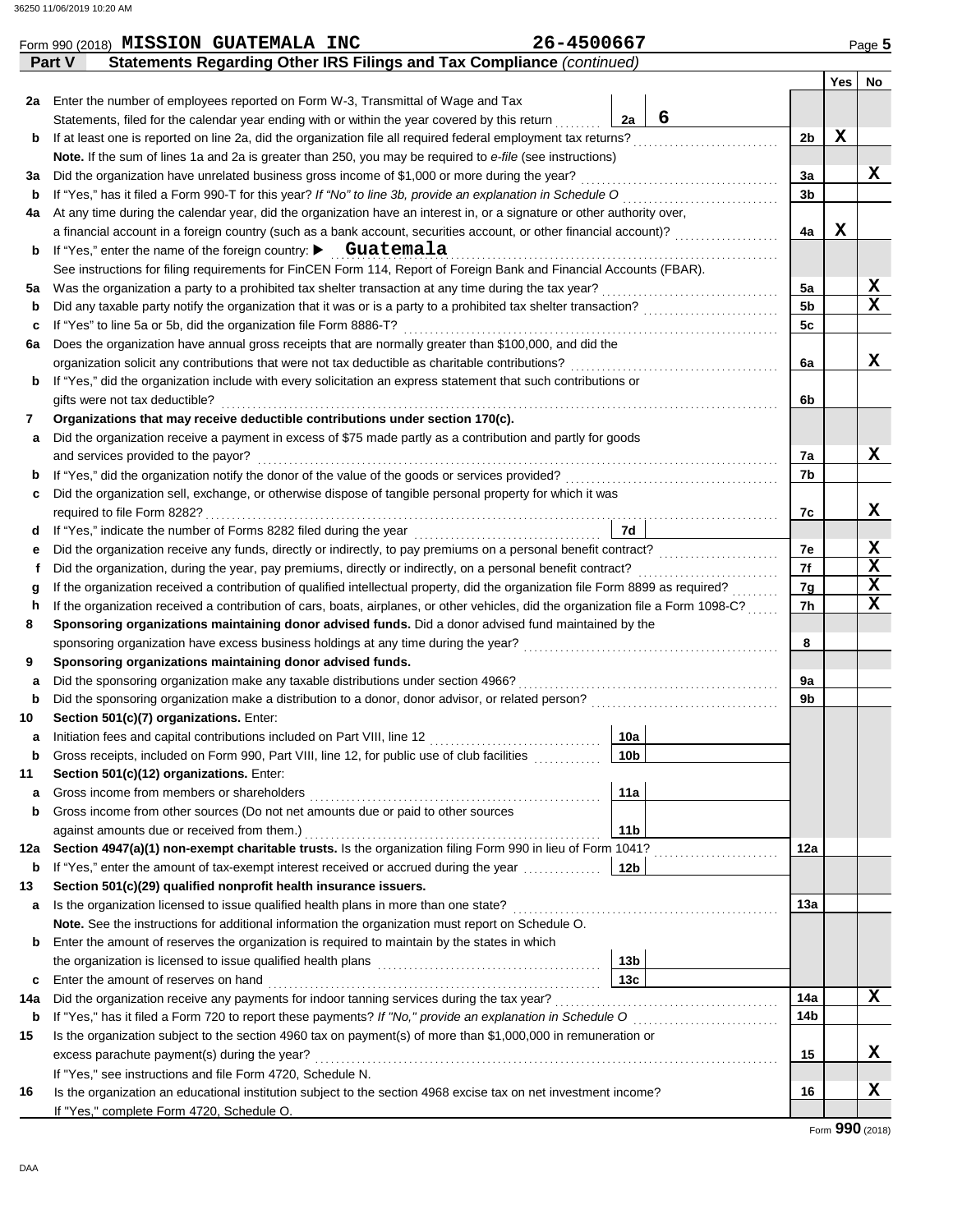|             | Form 990 (2018) MISSION GUATEMALA INC                                                                                                       | 26-4500667  |                     |              |                 |             | Page 6          |
|-------------|---------------------------------------------------------------------------------------------------------------------------------------------|-------------|---------------------|--------------|-----------------|-------------|-----------------|
|             | Governance, Management, and Disclosure For each "Yes" response to lines 2 through 7b below, and for a "No"<br><b>Part VI</b>                |             |                     |              |                 |             |                 |
|             | response to line 8a, 8b, or 10b below, describe the circumstances, processes, or changes in Schedule O. See instructions.                   |             |                     |              |                 |             |                 |
|             |                                                                                                                                             |             |                     |              |                 |             | IХI             |
|             | <b>Section A. Governing Body and Management</b>                                                                                             |             |                     |              |                 |             |                 |
|             |                                                                                                                                             |             |                     |              |                 | Yes         | No              |
| 1a          | Enter the number of voting members of the governing body at the end of the tax year                                                         |             | 9<br>1a             |              |                 |             |                 |
|             | If there are material differences in voting rights among members of the governing body, or                                                  |             |                     |              |                 |             |                 |
|             | if the governing body delegated broad authority to an executive committee or similar                                                        |             |                     |              |                 |             |                 |
|             | committee, explain in Schedule O.                                                                                                           |             |                     |              |                 |             |                 |
| $\mathbf b$ | Enter the number of voting members included in line 1a, above, who are independent                                                          |             | 9<br>1 <sub>b</sub> |              |                 |             |                 |
| 2           | Did any officer, director, trustee, or key employee have a family relationship or a business relationship with                              |             |                     |              |                 |             |                 |
|             | any other officer, director, trustee, or key employee?                                                                                      |             |                     |              | $\mathbf{2}$    |             | x               |
| 3           | Did the organization delegate control over management duties customarily performed by or under the direct                                   |             |                     |              |                 |             |                 |
|             | supervision of officers, directors, or trustees, or key employees to a management company or other person?                                  |             |                     |              | 3               |             | X               |
| 4           | Did the organization make any significant changes to its governing documents since the prior Form 990 was filed?                            |             |                     |              | 4               |             | $\mathbf x$     |
| 5           | Did the organization become aware during the year of a significant diversion of the organization's assets?                                  |             |                     |              | 5               |             | $\mathbf x$     |
| 6           | Did the organization have members or stockholders?                                                                                          |             |                     |              | 6               |             | $\mathbf x$     |
| 7a          | Did the organization have members, stockholders, or other persons who had the power to elect or appoint                                     |             |                     |              |                 |             |                 |
|             | one or more members of the governing body?                                                                                                  |             |                     |              | 7a              |             | x               |
| b           | Are any governance decisions of the organization reserved to (or subject to approval by) members,                                           |             |                     |              |                 |             |                 |
|             | stockholders, or persons other than the governing body?                                                                                     |             |                     |              | 7b              |             | x               |
| 8           | Did the organization contemporaneously document the meetings held or written actions undertaken during the year by the following:           |             |                     |              |                 |             |                 |
| а           | The governing body?                                                                                                                         |             |                     |              | 8а              | x           |                 |
| $\mathbf b$ | Each committee with authority to act on behalf of the governing body?                                                                       |             |                     |              | 8b              | X           |                 |
| 9           | Is there any officer, director, trustee, or key employee listed in Part VII, Section A, who cannot be reached at                            |             |                     |              |                 |             |                 |
|             |                                                                                                                                             |             |                     |              | 9               |             | x               |
|             | Section B. Policies (This Section B requests information about policies not required by the Internal Revenue Code.)                         |             |                     |              |                 |             |                 |
|             |                                                                                                                                             |             |                     |              |                 | Yes         | No              |
| 10a         | Did the organization have local chapters, branches, or affiliates?                                                                          |             |                     |              | 10a             |             | x               |
| b           | If "Yes," did the organization have written policies and procedures governing the activities of such chapters,                              |             |                     |              |                 |             |                 |
|             | affiliates, and branches to ensure their operations are consistent with the organization's exempt purposes?                                 |             |                     |              | 10b             |             |                 |
| 11a         | Has the organization provided a complete copy of this Form 990 to all members of its governing body before filing the form?                 |             |                     |              | 11a             | X           |                 |
|             | Describe in Schedule O the process, if any, used by the organization to review this Form 990.                                               |             |                     |              |                 |             |                 |
| b           | Did the organization have a written conflict of interest policy? If "No," go to line 13                                                     |             |                     |              | 12a             | X           |                 |
| 12a         | Were officers, directors, or trustees, and key employees required to disclose annually interests that could give rise to conflicts?         |             |                     |              | 12b             | X           |                 |
| b           | Did the organization regularly and consistently monitor and enforce compliance with the policy? If "Yes,"                                   |             |                     |              |                 |             |                 |
|             | describe in Schedule O how this was done                                                                                                    |             |                     |              |                 | $\mathbf x$ |                 |
|             |                                                                                                                                             |             |                     |              | 12c             |             | X               |
| 13          | Did the organization have a written whistleblower policy?<br>Did the organization have a written document retention and destruction policy? |             |                     |              | 13              |             | x               |
| 14          | Did the process for determining compensation of the following persons include a review and approval by                                      |             |                     |              | 14              |             |                 |
| 15          |                                                                                                                                             |             |                     |              |                 |             |                 |
|             | independent persons, comparability data, and contemporaneous substantiation of the deliberation and decision?                               |             |                     |              |                 |             |                 |
| а           | The organization's CEO, Executive Director, or top management official                                                                      |             |                     |              | 15a             | x           | X               |
| b           | Other officers or key employees of the organization                                                                                         |             |                     |              | 15 <sub>b</sub> |             |                 |
|             | If "Yes" to line 15a or 15b, describe the process in Schedule O (see instructions).                                                         |             |                     |              |                 |             |                 |
| 16a         | Did the organization invest in, contribute assets to, or participate in a joint venture or similar arrangement                              |             |                     |              |                 |             |                 |
|             | with a taxable entity during the year?                                                                                                      |             |                     |              | 16a             |             | x               |
| b           | If "Yes," did the organization follow a written policy or procedure requiring the organization to evaluate its                              |             |                     |              |                 |             |                 |
|             | participation in joint venture arrangements under applicable federal tax law, and take steps to safeguard the                               |             |                     |              |                 |             |                 |
|             |                                                                                                                                             |             |                     |              | 16b             |             |                 |
|             | <b>Section C. Disclosure</b>                                                                                                                |             |                     |              |                 |             |                 |
| 17          | List the states with which a copy of this Form 990 is required to be filed ><br>ΙN                                                          |             |                     |              |                 |             |                 |
| 18          | Section 6104 requires an organization to make its Forms 1023 (1024 or 1024-A if applicable), 990, and 990-T (Section 501(c)                 |             |                     |              |                 |             |                 |
|             | (3)s only) available for public inspection. Indicate how you made these available. Check all that apply.                                    |             |                     |              |                 |             |                 |
|             | X<br>Own website<br>Another's website<br>Upon request<br>Other (explain in Schedule O)                                                      |             |                     |              |                 |             |                 |
| 19          | Describe in Schedule O whether (and if so, how) the organization made its governing documents, conflict of interest policy, and             |             |                     |              |                 |             |                 |
|             | financial statements available to the public during the tax year.                                                                           |             |                     |              |                 |             |                 |
| 20          | State the name, address, and telephone number of the person who possesses the organization's books and records ▶                            |             |                     |              |                 |             |                 |
|             | P.O. BOX 2157<br>DAVID BURNS                                                                                                                |             |                     |              |                 |             |                 |
|             | <b>NEW ALBANY</b>                                                                                                                           | 47151<br>IN |                     | 800-563-8103 |                 |             |                 |
| DAA         |                                                                                                                                             |             |                     |              |                 |             | Form 990 (2018) |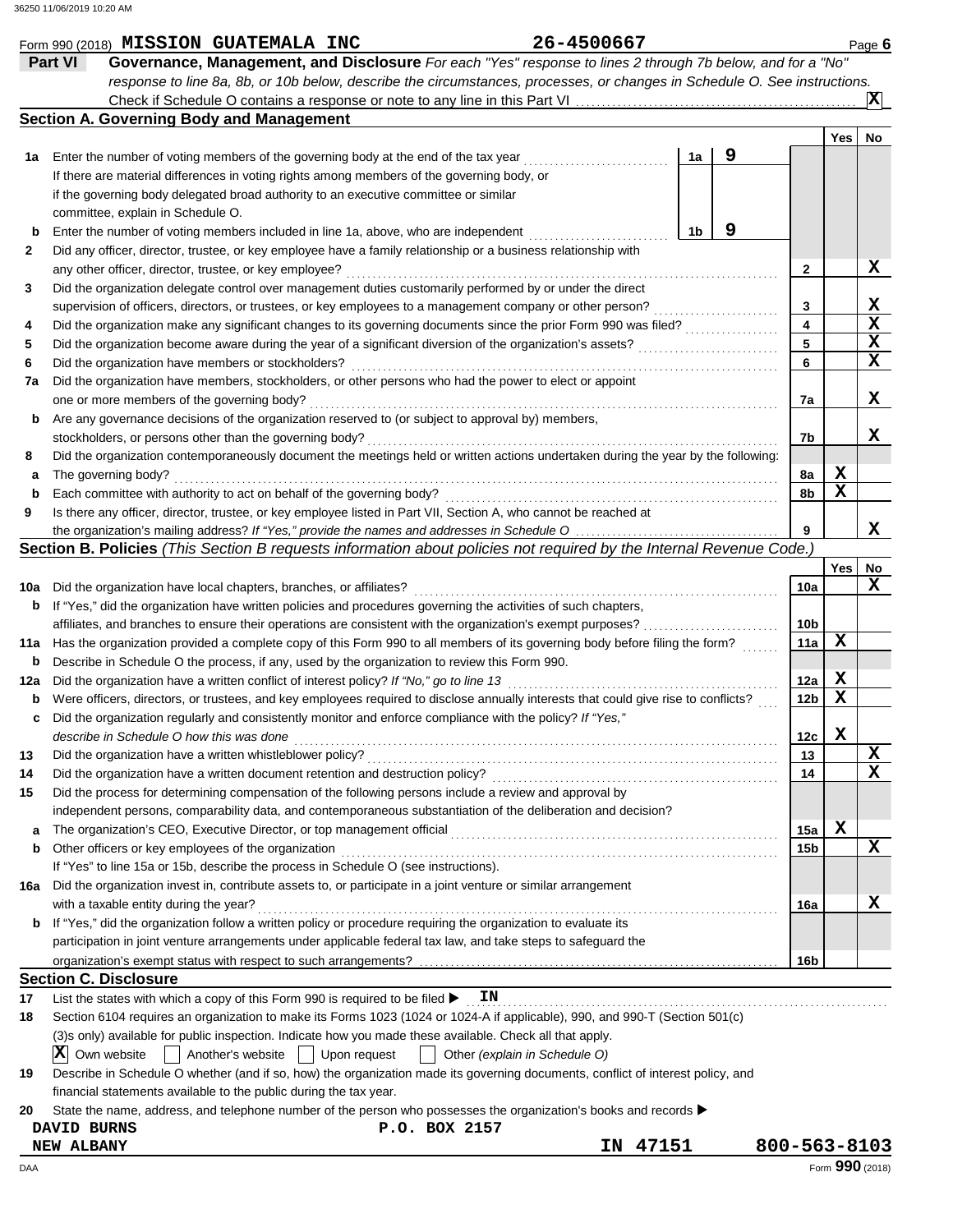|                          | Form 990 (2018) MISSION GUATEMALA INC                                                                                                                                                                                                      | 26-4500667                                                                                                                            | Page 7 |  |  |  |  |  |  |
|--------------------------|--------------------------------------------------------------------------------------------------------------------------------------------------------------------------------------------------------------------------------------------|---------------------------------------------------------------------------------------------------------------------------------------|--------|--|--|--|--|--|--|
| <b>Part VII</b>          | Compensation of Officers, Directors, Trustees, Key Employees, Highest Compensated Employees, and                                                                                                                                           |                                                                                                                                       |        |  |  |  |  |  |  |
|                          | <b>Independent Contractors</b>                                                                                                                                                                                                             |                                                                                                                                       |        |  |  |  |  |  |  |
|                          |                                                                                                                                                                                                                                            |                                                                                                                                       |        |  |  |  |  |  |  |
| <b>Section A.</b>        | Officers, Directors, Trustees, Key Employees, and Highest Compensated Employees                                                                                                                                                            |                                                                                                                                       |        |  |  |  |  |  |  |
| organization's tax year. |                                                                                                                                                                                                                                            | 1a Complete this table for all persons required to be listed. Report compensation for the calendar year ending with or within the     |        |  |  |  |  |  |  |
|                          | • List all of the organization's <b>current</b> officers, directors, trustees (whether individuals or organizations), regardless of amount of<br>compensation. Enter -0- in columns $(D)$ , $(E)$ , and $(F)$ if no compensation was paid. |                                                                                                                                       |        |  |  |  |  |  |  |
|                          | • List all of the organization's current key employees, if any. See instructions for definition of "key employee."                                                                                                                         |                                                                                                                                       |        |  |  |  |  |  |  |
|                          |                                                                                                                                                                                                                                            | List the organization's five <b>current</b> highest compensated employees (other than an officer, director, trustee, or key employee) |        |  |  |  |  |  |  |

who received reportable compensation (Box 5 of Form W-2 and/or Box 7 of Form 1099-MISC) of more than \$100,000 from the organization and any related organizations. **•**

List all of the organization's **former** officers, key employees, and highest compensated employees who received more than • List all of the organization's **former** officers, key employees, and highest compensate \$100,000 of reportable compensation from the organization and any related organizations.

■ List all of the organization's **former directors or trustees** that received, in the capacity as a former director or trustee of the precision more than \$10,000 of reportable componention from the organization and any re organization, more than \$10,000 of reportable compensation from the organization and any related organizations.

List persons in the following order: individual trustees or directors; institutional trustees; officers; key employees; highest compensated employees; and former such persons.

Check this box if neither the organization nor any related organization compensated any current officer, director, or trustee.

| (A)<br>Name and Title                     | (B)<br>Average<br>hours per<br>week<br>(list any               |                                   |                      | (C)<br>Position |              | (do not check more than one<br>box, unless person is both an<br>officer and a director/trustee) |        | (D)<br>Reportable<br>compensation<br>from<br>the | (E)<br>Reportable<br>compensation from<br>related<br>organizations | (F)<br>Estimated<br>amount of<br>other<br>compensation   |
|-------------------------------------------|----------------------------------------------------------------|-----------------------------------|----------------------|-----------------|--------------|-------------------------------------------------------------------------------------------------|--------|--------------------------------------------------|--------------------------------------------------------------------|----------------------------------------------------------|
|                                           | hours for<br>related<br>organizations<br>below dotted<br>line) | Individual trustee<br>or director | nstitutional trustee | Officer         | Key employee | Highest compensated<br>employee                                                                 | Former | organization<br>(W-2/1099-MISC)                  | (W-2/1099-MISC)                                                    | from the<br>organization<br>and related<br>organizations |
| (1) LEIGH RANDALL                         |                                                                |                                   |                      |                 |              |                                                                                                 |        |                                                  |                                                                    |                                                          |
|                                           | 2.00                                                           |                                   |                      |                 |              |                                                                                                 |        |                                                  |                                                                    |                                                          |
| <b>DIRECTOR</b>                           | 0.00                                                           | $\mathbf x$                       |                      |                 |              |                                                                                                 |        | 1,000                                            | 0                                                                  | 0                                                        |
| (2) J ZACHARY HOPKINS                     | 1.00                                                           |                                   |                      |                 |              |                                                                                                 |        |                                                  |                                                                    |                                                          |
| <b>TREASURER</b>                          | 0.00                                                           | $\mathbf x$                       |                      | $\mathbf x$     |              |                                                                                                 |        | 0                                                | 0                                                                  | $\mathbf 0$                                              |
| (3) VINCENT ANDERSON                      |                                                                |                                   |                      |                 |              |                                                                                                 |        |                                                  |                                                                    |                                                          |
|                                           | 1.00                                                           |                                   |                      |                 |              |                                                                                                 |        |                                                  |                                                                    |                                                          |
| PAST PRESIDENT                            | 0.00                                                           | $\mathbf x$                       |                      | $\mathbf x$     |              |                                                                                                 |        | 0                                                | 0                                                                  | $\mathbf 0$                                              |
| (4) FRAN BLACK                            |                                                                |                                   |                      |                 |              |                                                                                                 |        |                                                  |                                                                    |                                                          |
|                                           | 1.00                                                           |                                   |                      |                 |              |                                                                                                 |        |                                                  |                                                                    |                                                          |
| <b>SECRETARY</b>                          | 0.00                                                           | $\mathbf x$                       |                      | $\mathbf x$     |              |                                                                                                 |        | 0                                                | 0                                                                  | $\pmb{0}$                                                |
| (5) PAUL PEACH                            |                                                                |                                   |                      |                 |              |                                                                                                 |        |                                                  |                                                                    |                                                          |
|                                           | 1.00                                                           |                                   |                      |                 |              |                                                                                                 |        |                                                  |                                                                    |                                                          |
| <b>DIRECTOR</b>                           | 0.00                                                           | $\mathbf x$                       |                      |                 |              |                                                                                                 |        | 0                                                | 0                                                                  | $\mathbf 0$                                              |
| (6) KEITH LEONHARD                        |                                                                |                                   |                      |                 |              |                                                                                                 |        |                                                  |                                                                    |                                                          |
|                                           | 1.00                                                           |                                   |                      |                 |              |                                                                                                 |        |                                                  |                                                                    | $\mathbf 0$                                              |
| <b>VICE PRESIDENT</b><br>(7) LYNN PENLAND | 0.00                                                           | $\mathbf x$                       |                      | $\mathbf x$     |              |                                                                                                 |        | 0                                                | 0                                                                  |                                                          |
|                                           | 1.00                                                           |                                   |                      |                 |              |                                                                                                 |        |                                                  |                                                                    |                                                          |
| <b>DIRECTOR</b>                           | 0.00                                                           | $\mathbf x$                       |                      |                 |              |                                                                                                 |        | 0                                                | 0                                                                  | $\mathbf 0$                                              |
| (8) COREY HERRIN                          |                                                                |                                   |                      |                 |              |                                                                                                 |        |                                                  |                                                                    |                                                          |
|                                           | 1.00                                                           |                                   |                      |                 |              |                                                                                                 |        |                                                  |                                                                    |                                                          |
| <b>DIRECTOR</b>                           | 0.00                                                           | $\mathbf x$                       |                      |                 |              |                                                                                                 |        | 0                                                | 0                                                                  | $\mathbf 0$                                              |
| (9) KENNETH HUNDLEY                       |                                                                |                                   |                      |                 |              |                                                                                                 |        |                                                  |                                                                    |                                                          |
|                                           | 1.00                                                           |                                   |                      |                 |              |                                                                                                 |        |                                                  |                                                                    |                                                          |
| <b>PRESIDENT</b>                          | 0.00                                                           | $\mathbf x$                       |                      |                 |              |                                                                                                 |        | 0                                                | 0                                                                  | $\mathbf 0$                                              |
| (10) STEVE GARLAND                        |                                                                |                                   |                      |                 |              |                                                                                                 |        |                                                  |                                                                    |                                                          |
|                                           | 1.00                                                           |                                   |                      |                 |              |                                                                                                 |        |                                                  |                                                                    |                                                          |
| <b>DIRECTOR</b>                           | 0.00                                                           | $\mathbf x$                       |                      |                 |              |                                                                                                 |        | 0                                                | 0                                                                  | $\mathbf 0$                                              |
| (11) DAVID BURNS                          | 40.00                                                          |                                   |                      |                 |              |                                                                                                 |        |                                                  |                                                                    |                                                          |
| <b>EXECUTIVE DIRECTOR</b>                 | 0.00                                                           |                                   |                      | $\mathbf x$     |              |                                                                                                 |        | 40,000                                           | 0                                                                  | 8,000                                                    |
| DAA                                       |                                                                |                                   |                      |                 |              |                                                                                                 |        |                                                  |                                                                    | Form 990 (2018)                                          |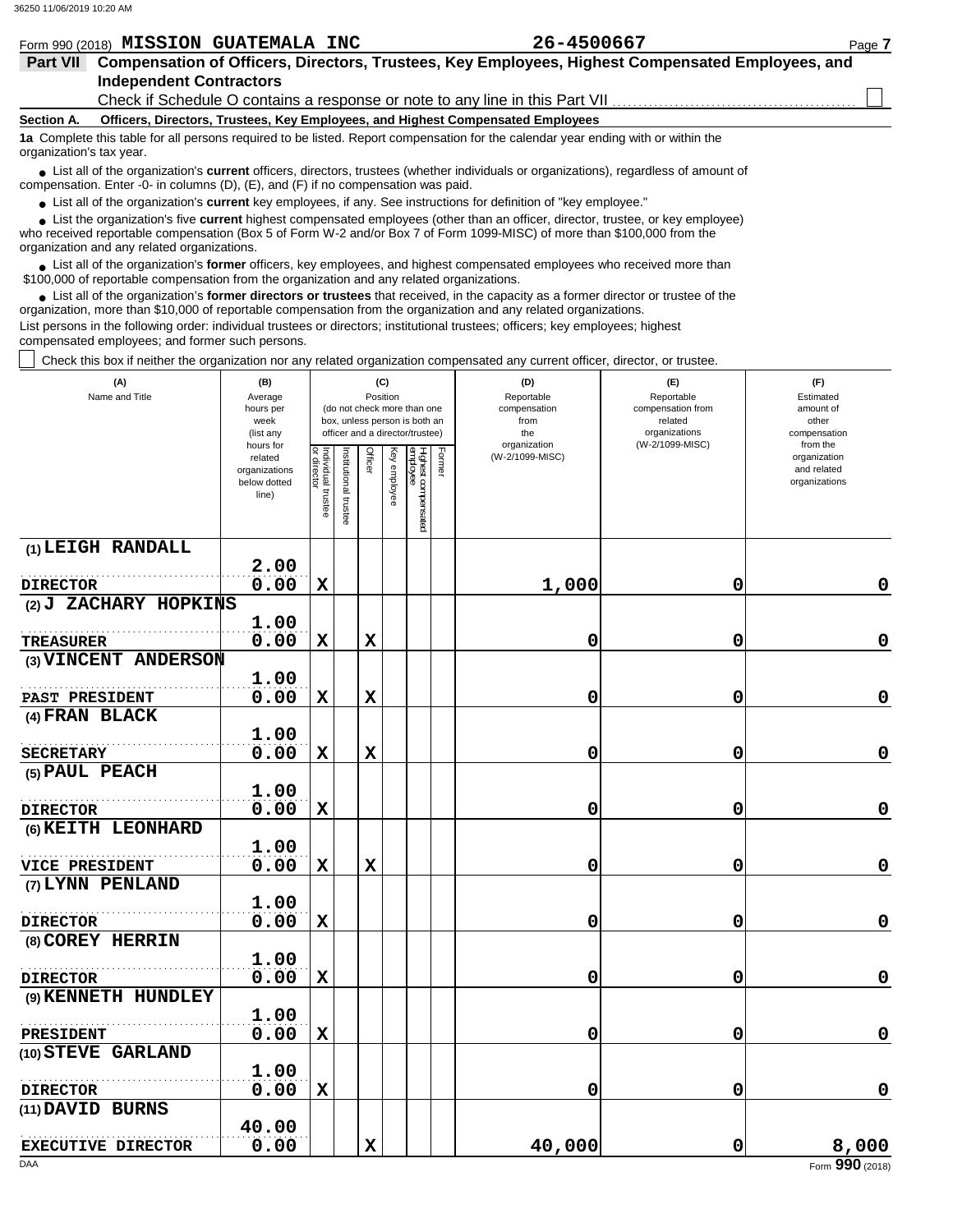| Part VII     | Form 990 (2018) MISSION GUATEMALA INC                                                                                                                                                     |                                                               |                                   |                      |         |                 |                                                                                                 |        | 26-4500667<br>Section A. Officers, Directors, Trustees, Key Employees, and Highest Compensated Employees (continued)                                                                                                                                   |                                                                                       | Page 8                                                             |
|--------------|-------------------------------------------------------------------------------------------------------------------------------------------------------------------------------------------|---------------------------------------------------------------|-----------------------------------|----------------------|---------|-----------------|-------------------------------------------------------------------------------------------------|--------|--------------------------------------------------------------------------------------------------------------------------------------------------------------------------------------------------------------------------------------------------------|---------------------------------------------------------------------------------------|--------------------------------------------------------------------|
|              | (A)<br>Name and title                                                                                                                                                                     | (B)<br>Average<br>hours per<br>week<br>(list any<br>hours for |                                   |                      |         | (C)<br>Position | (do not check more than one<br>box, unless person is both an<br>officer and a director/trustee) |        | (D)<br>Reportable<br>compensation<br>from<br>the<br>organization                                                                                                                                                                                       | (E)<br>Reportable<br>compensation from<br>related<br>organizations<br>(W-2/1099-MISC) | (F)<br>Estimated<br>amount of<br>other<br>compensation<br>from the |
|              |                                                                                                                                                                                           |                                                               | Individual trustee<br>or director | nstitutional trustee | Officer | Key employee    | Highest compensated<br>employee                                                                 | Former | (W-2/1099-MISC)                                                                                                                                                                                                                                        |                                                                                       | organization<br>and related<br>organizations                       |
| (12)         | THOMAS S. HEATON                                                                                                                                                                          |                                                               |                                   |                      |         |                 |                                                                                                 |        |                                                                                                                                                                                                                                                        |                                                                                       |                                                                    |
|              | <b>EXECUTIVE DIRECTOR</b>                                                                                                                                                                 | 8.00<br>0.00                                                  |                                   |                      | х       |                 |                                                                                                 |        | 8,000                                                                                                                                                                                                                                                  | 0                                                                                     | 1,600                                                              |
|              |                                                                                                                                                                                           |                                                               |                                   |                      |         |                 |                                                                                                 |        |                                                                                                                                                                                                                                                        |                                                                                       |                                                                    |
|              |                                                                                                                                                                                           |                                                               |                                   |                      |         |                 |                                                                                                 |        |                                                                                                                                                                                                                                                        |                                                                                       |                                                                    |
|              |                                                                                                                                                                                           |                                                               |                                   |                      |         |                 |                                                                                                 |        |                                                                                                                                                                                                                                                        |                                                                                       |                                                                    |
|              |                                                                                                                                                                                           |                                                               |                                   |                      |         |                 |                                                                                                 |        |                                                                                                                                                                                                                                                        |                                                                                       |                                                                    |
|              |                                                                                                                                                                                           |                                                               |                                   |                      |         |                 |                                                                                                 |        |                                                                                                                                                                                                                                                        |                                                                                       |                                                                    |
|              |                                                                                                                                                                                           |                                                               |                                   |                      |         |                 |                                                                                                 |        |                                                                                                                                                                                                                                                        |                                                                                       |                                                                    |
|              |                                                                                                                                                                                           |                                                               |                                   |                      |         |                 |                                                                                                 |        |                                                                                                                                                                                                                                                        |                                                                                       |                                                                    |
|              |                                                                                                                                                                                           |                                                               |                                   |                      |         |                 |                                                                                                 |        | 49,000                                                                                                                                                                                                                                                 |                                                                                       | 9,600                                                              |
| c<br>d       | Total from continuation sheets to Part VII, Section A                                                                                                                                     |                                                               |                                   |                      |         |                 |                                                                                                 |        | 49,000                                                                                                                                                                                                                                                 |                                                                                       | 9,600                                                              |
| $\mathbf{2}$ |                                                                                                                                                                                           |                                                               |                                   |                      |         |                 |                                                                                                 |        | Total number of individuals (including but not limited to those listed above) who received more than \$100,000 of                                                                                                                                      |                                                                                       |                                                                    |
|              | reportable compensation from the organization $\triangleright$ 0                                                                                                                          |                                                               |                                   |                      |         |                 |                                                                                                 |        |                                                                                                                                                                                                                                                        |                                                                                       | Yes<br>No.                                                         |
| 3            |                                                                                                                                                                                           |                                                               |                                   |                      |         |                 |                                                                                                 |        | Did the organization list any former officer, director, or trustee, key employee, or highest compensated                                                                                                                                               |                                                                                       | х<br>3                                                             |
| 4            |                                                                                                                                                                                           |                                                               |                                   |                      |         |                 |                                                                                                 |        | For any individual listed on line 1a, is the sum of reportable compensation and other compensation from the<br>organization and related organizations greater than \$150,000? If "Yes," complete Schedule J for such                                   |                                                                                       | X<br>4                                                             |
| 5            |                                                                                                                                                                                           |                                                               |                                   |                      |         |                 |                                                                                                 |        | Did any person listed on line 1a receive or accrue compensation from any unrelated organization or individual                                                                                                                                          |                                                                                       | X<br>5                                                             |
|              | <b>Section B. Independent Contractors</b>                                                                                                                                                 |                                                               |                                   |                      |         |                 |                                                                                                 |        |                                                                                                                                                                                                                                                        |                                                                                       |                                                                    |
| 1            |                                                                                                                                                                                           |                                                               |                                   |                      |         |                 |                                                                                                 |        | Complete this table for your five highest compensated independent contractors that received more than \$100,000 of<br>compensation from the organization. Report compensation for the calendar year ending with or within the organization's tax year. |                                                                                       |                                                                    |
|              |                                                                                                                                                                                           | (A)<br>Name and business address                              |                                   |                      |         |                 |                                                                                                 |        |                                                                                                                                                                                                                                                        | (B)<br>Description of services                                                        | (C)<br>Compensation                                                |
|              |                                                                                                                                                                                           |                                                               |                                   |                      |         |                 |                                                                                                 |        |                                                                                                                                                                                                                                                        |                                                                                       |                                                                    |
|              |                                                                                                                                                                                           |                                                               |                                   |                      |         |                 |                                                                                                 |        |                                                                                                                                                                                                                                                        |                                                                                       |                                                                    |
|              |                                                                                                                                                                                           |                                                               |                                   |                      |         |                 |                                                                                                 |        |                                                                                                                                                                                                                                                        |                                                                                       |                                                                    |
|              |                                                                                                                                                                                           |                                                               |                                   |                      |         |                 |                                                                                                 |        |                                                                                                                                                                                                                                                        |                                                                                       |                                                                    |
|              |                                                                                                                                                                                           |                                                               |                                   |                      |         |                 |                                                                                                 |        |                                                                                                                                                                                                                                                        |                                                                                       |                                                                    |
| 2            | Total number of independent contractors (including but not limited to those listed above) who<br>received more than \$100,000 of compensation from the organization $\blacktriangleright$ |                                                               |                                   |                      |         |                 |                                                                                                 |        |                                                                                                                                                                                                                                                        |                                                                                       |                                                                    |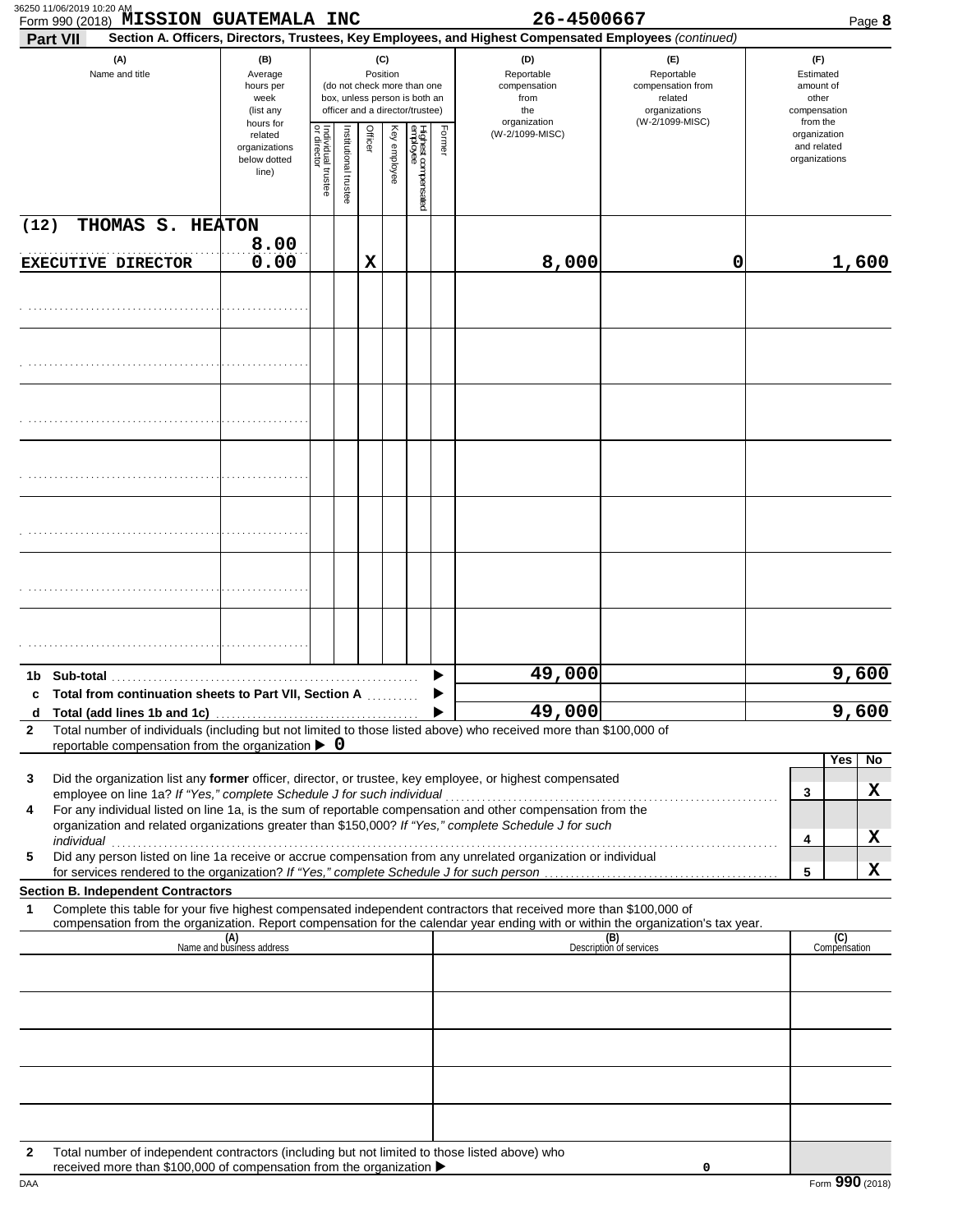|                                                                  | Form 990 (2018) MISSION GUATEMALA INC                                                             |              |  |                             |                      | 26-4500667                                         |                                         | Page 9                                                           |
|------------------------------------------------------------------|---------------------------------------------------------------------------------------------------|--------------|--|-----------------------------|----------------------|----------------------------------------------------|-----------------------------------------|------------------------------------------------------------------|
| <b>Part VIII</b>                                                 | <b>Statement of Revenue</b>                                                                       |              |  |                             |                      |                                                    |                                         |                                                                  |
|                                                                  |                                                                                                   |              |  |                             | (A)<br>Total revenue | (B)<br>Related or<br>exempt<br>function<br>revenue | (C)<br>Unrelated<br>business<br>revenue | (D)<br>Revenue<br>excluded from tax<br>under sections<br>512-514 |
|                                                                  | 1a Federated campaigns                                                                            | 1a           |  |                             |                      |                                                    |                                         |                                                                  |
|                                                                  | <b>b</b> Membership dues <i></i> .                                                                | 1b           |  |                             |                      |                                                    |                                         |                                                                  |
| <b>Contributions, Gifts, Grants</b><br>and Other Similar Amounts | c Fundraising events                                                                              | 1c           |  |                             |                      |                                                    |                                         |                                                                  |
|                                                                  | <b>d</b> Related organizations $\ldots$                                                           | 1d           |  |                             |                      |                                                    |                                         |                                                                  |
|                                                                  | <b>e</b> Government grants (contributions)                                                        | 1e           |  |                             |                      |                                                    |                                         |                                                                  |
|                                                                  | f All other contributions, gifts, grants,                                                         |              |  |                             |                      |                                                    |                                         |                                                                  |
|                                                                  | and similar amounts not included above                                                            | 1f           |  | 755,906                     |                      |                                                    |                                         |                                                                  |
|                                                                  | g Noncash contributions included in lines 1a-1f:                                                  | \$           |  | 73,133                      |                      |                                                    |                                         |                                                                  |
|                                                                  |                                                                                                   |              |  |                             | 755,906              |                                                    |                                         |                                                                  |
| 2a                                                               | CLINIC PATIENT FEES                                                                               |              |  | <b>Busn. Code</b><br>621400 | 62,204               | 62,204                                             |                                         |                                                                  |
| b                                                                |                                                                                                   |              |  |                             |                      |                                                    |                                         |                                                                  |
| c                                                                |                                                                                                   |              |  |                             |                      |                                                    |                                         |                                                                  |
| d                                                                |                                                                                                   |              |  |                             |                      |                                                    |                                         |                                                                  |
| е                                                                |                                                                                                   |              |  |                             |                      |                                                    |                                         |                                                                  |
|                                                                  | f All other program service revenue                                                               |              |  |                             |                      |                                                    |                                         |                                                                  |
|                                                                  |                                                                                                   |              |  |                             | 62,204               |                                                    |                                         |                                                                  |
| 3                                                                | Investment income (including dividends, interest,                                                 |              |  |                             | 1,454                | 1,454                                              |                                         |                                                                  |
| 4                                                                | Income from investment of tax-exempt bond proceeds >                                              |              |  |                             |                      |                                                    |                                         |                                                                  |
| 5                                                                |                                                                                                   |              |  |                             |                      |                                                    |                                         |                                                                  |
|                                                                  | (i) Real<br>(ii) Personal                                                                         |              |  |                             |                      |                                                    |                                         |                                                                  |
|                                                                  | <b>6a</b> Gross rents                                                                             |              |  |                             |                      |                                                    |                                         |                                                                  |
|                                                                  | <b>b</b> Less: rental exps.                                                                       |              |  |                             |                      |                                                    |                                         |                                                                  |
|                                                                  | <b>c</b> Rental inc. or (loss)                                                                    |              |  |                             |                      |                                                    |                                         |                                                                  |
|                                                                  | d Net rental income or (loss)                                                                     |              |  |                             |                      |                                                    |                                         |                                                                  |
|                                                                  | <b>7a</b> Gross amount from<br>(i) Securities<br>(ii) Other                                       |              |  |                             |                      |                                                    |                                         |                                                                  |
|                                                                  | sales of assets<br>other than inventory                                                           |              |  |                             |                      |                                                    |                                         |                                                                  |
|                                                                  | <b>b</b> Less: cost or other                                                                      |              |  |                             |                      |                                                    |                                         |                                                                  |
|                                                                  | basis & sales exps.                                                                               |              |  |                             |                      |                                                    |                                         |                                                                  |
|                                                                  | c Gain or (loss)                                                                                  |              |  |                             |                      |                                                    |                                         |                                                                  |
|                                                                  |                                                                                                   |              |  |                             |                      |                                                    |                                         |                                                                  |
|                                                                  | 8a Gross income from fundraising events                                                           |              |  |                             |                      |                                                    |                                         |                                                                  |
|                                                                  | (not including $\$\dots$                                                                          |              |  |                             |                      |                                                    |                                         |                                                                  |
|                                                                  | of contributions reported on line 1c).                                                            |              |  |                             |                      |                                                    |                                         |                                                                  |
|                                                                  | See Part IV, line $18$                                                                            | a l          |  |                             |                      |                                                    |                                         |                                                                  |
|                                                                  | <b>b</b> Less: direct expenses                                                                    | $\mathbf b$  |  |                             |                      |                                                    |                                         |                                                                  |
|                                                                  | c Net income or (loss) from fundraising events  ▶                                                 |              |  |                             |                      |                                                    |                                         |                                                                  |
|                                                                  | 9a Gross income from gaming activities.                                                           |              |  |                             |                      |                                                    |                                         |                                                                  |
|                                                                  | See Part IV, line 19 $\ldots$ a                                                                   | $\mathbf b$  |  |                             |                      |                                                    |                                         |                                                                  |
|                                                                  | <b>b</b> Less: direct expenses <i>minimal</i><br>c Net income or (loss) from gaming activities  ▶ |              |  |                             |                      |                                                    |                                         |                                                                  |
|                                                                  | 10a Gross sales of inventory, less                                                                |              |  |                             |                      |                                                    |                                         |                                                                  |
|                                                                  | returns and allowances  a                                                                         |              |  | 6,038                       |                      |                                                    |                                         |                                                                  |
|                                                                  | <b>b</b> Less: cost of goods sold                                                                 | $\mathbf{b}$ |  | 5,097                       |                      |                                                    |                                         |                                                                  |
|                                                                  | c Net income or (loss) from sales of inventory                                                    |              |  | ▶                           | 941                  |                                                    |                                         | 941                                                              |
|                                                                  | Miscellaneous Revenue                                                                             |              |  | <b>Busn. Code</b>           |                      |                                                    |                                         |                                                                  |
| 11a                                                              |                                                                                                   |              |  |                             |                      |                                                    |                                         |                                                                  |
| b                                                                |                                                                                                   |              |  |                             |                      |                                                    |                                         |                                                                  |
| c                                                                |                                                                                                   |              |  |                             |                      |                                                    |                                         |                                                                  |
| d                                                                |                                                                                                   |              |  |                             |                      |                                                    |                                         |                                                                  |
|                                                                  |                                                                                                   |              |  | $\blacktriangleright$       |                      |                                                    |                                         |                                                                  |
| 12                                                               |                                                                                                   |              |  |                             | 820,505              | 63,658                                             | 0                                       | 941                                                              |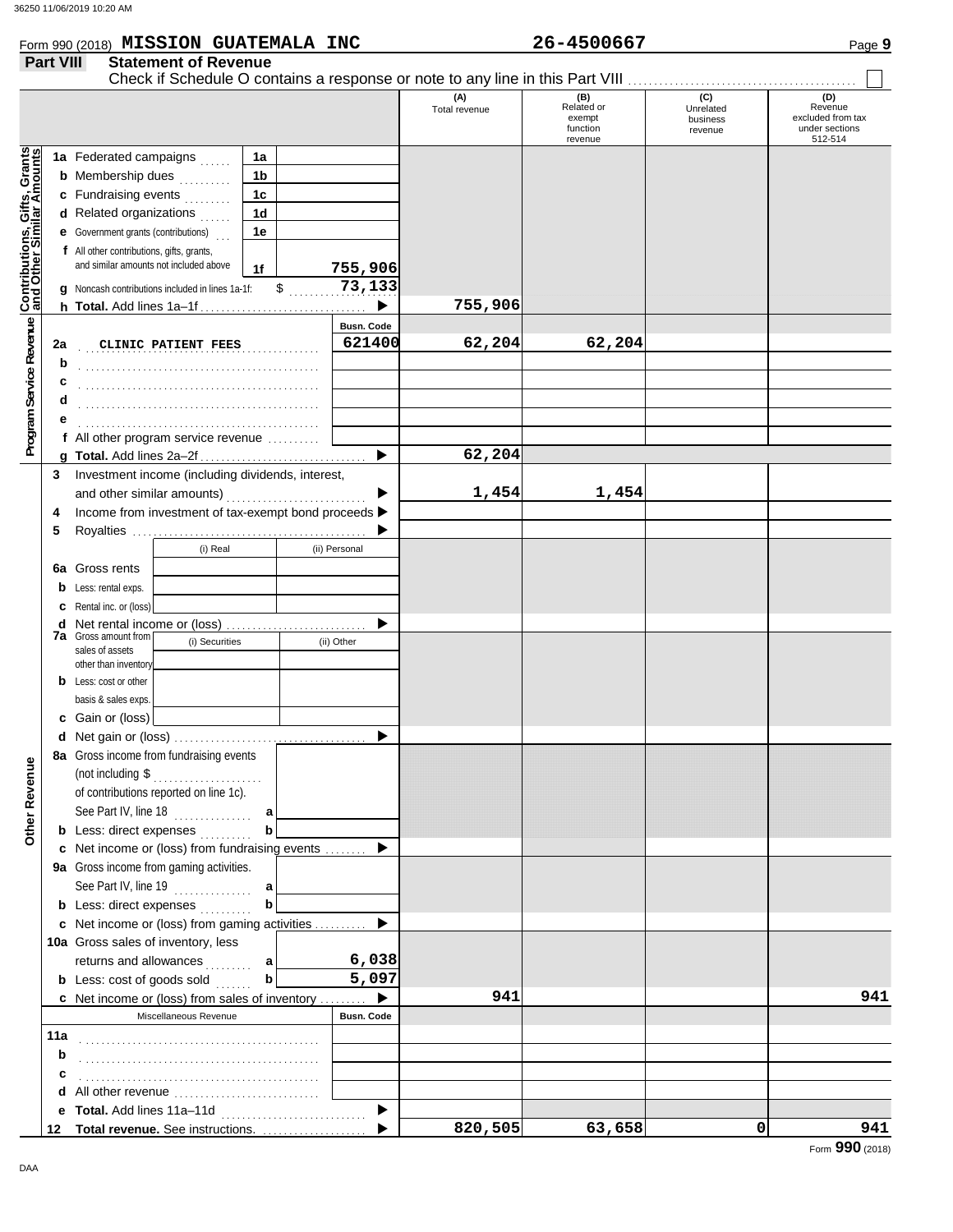### Form 990 (2018) Page **10 MISSION GUATEMALA INC 26-4500667**

|              | Part IX<br><b>Statement of Functional Expenses</b>                                                                                                                                                                                                                                                                                                                                                                                                                                                                                                                                                     |                       |                        |                       |                    |
|--------------|--------------------------------------------------------------------------------------------------------------------------------------------------------------------------------------------------------------------------------------------------------------------------------------------------------------------------------------------------------------------------------------------------------------------------------------------------------------------------------------------------------------------------------------------------------------------------------------------------------|-----------------------|------------------------|-----------------------|--------------------|
|              | Section 501(c)(3) and 501(c)(4) organizations must complete all columns. All other organizations must complete column (A).<br>Check if Schedule O contains a response or note to any line in this Part IX                                                                                                                                                                                                                                                                                                                                                                                              |                       |                        |                       |                    |
|              | Do not include amounts reported on lines 6b,                                                                                                                                                                                                                                                                                                                                                                                                                                                                                                                                                           | (A)<br>Total expenses | (B)<br>Program service | (C)<br>Management and | (D)<br>Fundraising |
|              | 7b, 8b, 9b, and 10b of Part VIII.                                                                                                                                                                                                                                                                                                                                                                                                                                                                                                                                                                      |                       | expenses               | general expenses      | expenses           |
| 1            | Grants and other assistance to domestic organizations                                                                                                                                                                                                                                                                                                                                                                                                                                                                                                                                                  |                       |                        |                       |                    |
|              | and domestic governments. See Part IV, line 21                                                                                                                                                                                                                                                                                                                                                                                                                                                                                                                                                         |                       |                        |                       |                    |
| $\mathbf{2}$ | Grants and other assistance to domestic                                                                                                                                                                                                                                                                                                                                                                                                                                                                                                                                                                |                       |                        |                       |                    |
|              | individuals. See Part IV, line 22                                                                                                                                                                                                                                                                                                                                                                                                                                                                                                                                                                      |                       |                        |                       |                    |
| 3            | Grants and other assistance to foreign                                                                                                                                                                                                                                                                                                                                                                                                                                                                                                                                                                 |                       |                        |                       |                    |
|              | organizations, foreign governments, and foreign<br>individuals. See Part IV, lines 15 and 16                                                                                                                                                                                                                                                                                                                                                                                                                                                                                                           | 137,931               | 137,931                |                       |                    |
| 4            | Benefits paid to or for members                                                                                                                                                                                                                                                                                                                                                                                                                                                                                                                                                                        |                       |                        |                       |                    |
| 5            | Compensation of current officers, directors,                                                                                                                                                                                                                                                                                                                                                                                                                                                                                                                                                           |                       |                        |                       |                    |
|              | trustees, and key employees                                                                                                                                                                                                                                                                                                                                                                                                                                                                                                                                                                            | 48,000                | 30,000                 | 15,000                | 3,000              |
| 6            | Compensation not included above, to disqualified                                                                                                                                                                                                                                                                                                                                                                                                                                                                                                                                                       |                       |                        |                       |                    |
|              | persons (as defined under section 4958(f)(1)) and                                                                                                                                                                                                                                                                                                                                                                                                                                                                                                                                                      |                       |                        |                       |                    |
|              | persons described in section 4958(c)(3)(B)                                                                                                                                                                                                                                                                                                                                                                                                                                                                                                                                                             |                       |                        |                       |                    |
| 7            | Other salaries and wages                                                                                                                                                                                                                                                                                                                                                                                                                                                                                                                                                                               | 224,964               | 149,941                | 33,023                | 42,000             |
| 8            | Pension plan accruals and contributions (include                                                                                                                                                                                                                                                                                                                                                                                                                                                                                                                                                       |                       |                        |                       |                    |
|              | section 401(k) and 403(b) employer contributions)                                                                                                                                                                                                                                                                                                                                                                                                                                                                                                                                                      | 16,000                | 6,944                  | 8,453                 | 603                |
| 9            | Other employee benefits                                                                                                                                                                                                                                                                                                                                                                                                                                                                                                                                                                                |                       |                        |                       |                    |
| 10           | Payroll taxes                                                                                                                                                                                                                                                                                                                                                                                                                                                                                                                                                                                          | 10,311                | 4,421                  | 5,584                 | 306                |
| 11           | Fees for services (non-employees):                                                                                                                                                                                                                                                                                                                                                                                                                                                                                                                                                                     |                       |                        |                       |                    |
| a            |                                                                                                                                                                                                                                                                                                                                                                                                                                                                                                                                                                                                        |                       |                        |                       |                    |
| b            | Legal                                                                                                                                                                                                                                                                                                                                                                                                                                                                                                                                                                                                  | 724                   |                        | 724                   |                    |
| c            |                                                                                                                                                                                                                                                                                                                                                                                                                                                                                                                                                                                                        | 4,460                 |                        | 4,460                 |                    |
| d            | Lobbying                                                                                                                                                                                                                                                                                                                                                                                                                                                                                                                                                                                               |                       |                        |                       |                    |
| е            | Professional fundraising services. See Part IV, line 17                                                                                                                                                                                                                                                                                                                                                                                                                                                                                                                                                |                       |                        |                       |                    |
| f            | Investment management fees<br>Other. (If line 11g amount exceeds 10% of line 25, column                                                                                                                                                                                                                                                                                                                                                                                                                                                                                                                |                       |                        |                       |                    |
| g            | (A) amount, list line 11g expenses on Schedule O.)                                                                                                                                                                                                                                                                                                                                                                                                                                                                                                                                                     |                       |                        |                       |                    |
| 12           | Advertising and promotion                                                                                                                                                                                                                                                                                                                                                                                                                                                                                                                                                                              | 1,238                 |                        | 1,068                 | 170                |
| 13           |                                                                                                                                                                                                                                                                                                                                                                                                                                                                                                                                                                                                        | 17,112                | 1,884                  | 5,375                 | 9,853              |
| 14           |                                                                                                                                                                                                                                                                                                                                                                                                                                                                                                                                                                                                        | 1,408                 | 1,408                  |                       |                    |
| 15           |                                                                                                                                                                                                                                                                                                                                                                                                                                                                                                                                                                                                        |                       |                        |                       |                    |
| 16           |                                                                                                                                                                                                                                                                                                                                                                                                                                                                                                                                                                                                        | 18,810                | 17,991                 | 819                   |                    |
| 17           | $\begin{minipage}[c]{0.9\linewidth} \begin{tabular}{l} \textbf{True} \end{tabular} \end{minipage} \begin{minipage}[c]{0.9\linewidth} \begin{tabular}{l} \textbf{True} \end{tabular} \end{minipage} \end{minipage} \begin{minipage}[c]{0.9\linewidth} \begin{tabular}{l} \textbf{True} \end{tabular} \end{minipage} \end{minipage} \begin{minipage}[c]{0.9\linewidth} \begin{tabular}{l} \textbf{True} \end{tabular} \end{minipage} \end{minipage} \begin{minipage}[c]{0.9\linewidth} \begin{tabular}{l} \textbf{True} \end$                                                                            | 5,995                 | 222                    | $\overline{5,364}$    | 409                |
| 18           | Payments of travel or entertainment expenses                                                                                                                                                                                                                                                                                                                                                                                                                                                                                                                                                           |                       |                        |                       |                    |
|              | for any federal, state, or local public officials                                                                                                                                                                                                                                                                                                                                                                                                                                                                                                                                                      |                       |                        |                       |                    |
| 19           | Conferences, conventions, and meetings                                                                                                                                                                                                                                                                                                                                                                                                                                                                                                                                                                 | 726                   |                        | 726                   |                    |
| 20           | Interest                                                                                                                                                                                                                                                                                                                                                                                                                                                                                                                                                                                               | 24,053                | 24,053                 |                       |                    |
| 21           |                                                                                                                                                                                                                                                                                                                                                                                                                                                                                                                                                                                                        |                       |                        |                       |                    |
| 22           | Depreciation, depletion, and amortization                                                                                                                                                                                                                                                                                                                                                                                                                                                                                                                                                              | 40,864                | 40,864                 |                       |                    |
| 23           | $In surface \begin{equation} \begin{equation} \begin{bmatrix} \text{maximize} \end{bmatrix} \end{equation} \begin{equation} \begin{bmatrix} \text{maximize} \end{bmatrix} \end{equation} \begin{equation} \begin{bmatrix} \text{maximize} \end{bmatrix} \end{equation} \begin{equation} \begin{bmatrix} \text{maximize} \end{bmatrix} \end{equation} \begin{equation} \begin{bmatrix} \text{maximize} \end{bmatrix} \end{equation} \begin{equation} \begin{bmatrix} \text{maximize} \end{bmatrix} \end{equation} \begin{equation} \begin{bmatrix} \text{maximize} \end{bmatrix} \end{equation} \begin$ | 14, 125               | $\overline{2,989}$     | 11,136                |                    |
| 24           | Other expenses. Itemize expenses not covered                                                                                                                                                                                                                                                                                                                                                                                                                                                                                                                                                           |                       |                        |                       |                    |
|              | above (List miscellaneous expenses in line 24e. If<br>line 24e amount exceeds 10% of line 25, column                                                                                                                                                                                                                                                                                                                                                                                                                                                                                                   |                       |                        |                       |                    |
|              | (A) amount, list line 24e expenses on Schedule O.)                                                                                                                                                                                                                                                                                                                                                                                                                                                                                                                                                     |                       |                        |                       |                    |
| a            | Team expenses                                                                                                                                                                                                                                                                                                                                                                                                                                                                                                                                                                                          | 114,753               | 114,753                |                       |                    |
| b            | Clinic expenses                                                                                                                                                                                                                                                                                                                                                                                                                                                                                                                                                                                        | 70,564                | 70,564                 |                       |                    |
| c            | Feeding center costs                                                                                                                                                                                                                                                                                                                                                                                                                                                                                                                                                                                   | 35,901                | 35,901                 |                       |                    |
| d            | Other fundraising costs                                                                                                                                                                                                                                                                                                                                                                                                                                                                                                                                                                                | 3,696                 |                        |                       | 3,696              |
|              | <b>e</b> All other expenses                                                                                                                                                                                                                                                                                                                                                                                                                                                                                                                                                                            | 5,787                 | 2,664                  | 3,123                 |                    |
| 25           | Total functional expenses. Add lines 1 through 24e                                                                                                                                                                                                                                                                                                                                                                                                                                                                                                                                                     | 797,422               | 642,530                | 94,855                | 60,037             |
| 26           | Joint costs. Complete this line only if the                                                                                                                                                                                                                                                                                                                                                                                                                                                                                                                                                            |                       |                        |                       |                    |
|              | organization reported in column (B) joint costs<br>from a combined educational campaign and                                                                                                                                                                                                                                                                                                                                                                                                                                                                                                            |                       |                        |                       |                    |
|              | fundraising solicitation. Check here ▶<br>if                                                                                                                                                                                                                                                                                                                                                                                                                                                                                                                                                           |                       |                        |                       |                    |
|              | following SOP 98-2 (ASC 958-720)                                                                                                                                                                                                                                                                                                                                                                                                                                                                                                                                                                       |                       |                        |                       |                    |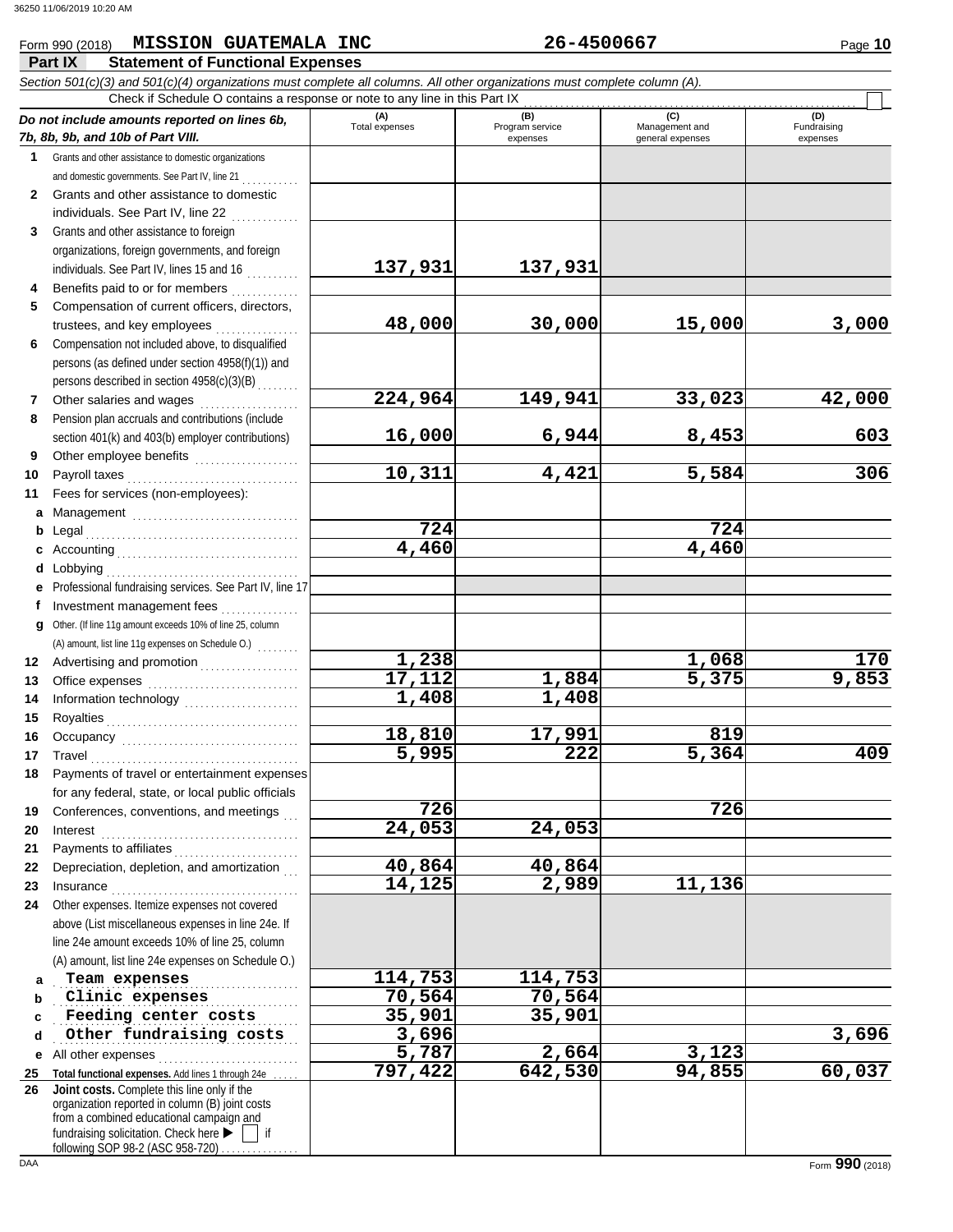### Form 990 (2018) Page **11 MISSION GUATEMALA INC 26-4500667**

|                             | Part X   | <b>Balance Sheet</b>                                                                                  |  |                             |                          |                 |                    |
|-----------------------------|----------|-------------------------------------------------------------------------------------------------------|--|-----------------------------|--------------------------|-----------------|--------------------|
|                             |          | Check if Schedule O contains a response or note to any line in this Part X.                           |  |                             |                          |                 |                    |
|                             |          |                                                                                                       |  |                             | (A)<br>Beginning of year |                 | (B)<br>End of year |
|                             | 1        | Cash-non-interest bearing                                                                             |  |                             | 128,949                  | $\mathbf{1}$    | 165,613            |
|                             | 2        |                                                                                                       |  |                             | 181,307                  | $\mathbf{2}$    | 182,760            |
|                             | 3        |                                                                                                       |  |                             |                          | 3               |                    |
|                             | 4        | Accounts receivable, net                                                                              |  |                             |                          | 4               |                    |
|                             | 5        | Loans and other receivables from current and former officers, directors,                              |  |                             |                          |                 |                    |
|                             |          | trustees, key employees, and highest compensated employees.                                           |  |                             |                          |                 |                    |
|                             |          | Complete Part II of Schedule L                                                                        |  |                             |                          | 5               |                    |
|                             | 6        | Loans and other receivables from other disqualified persons (as defined under section                 |  |                             |                          |                 |                    |
|                             |          | $4958(f)(1)$ ), persons described in section $4958(c)(3)(B)$ , and contributing employers and         |  |                             |                          |                 |                    |
|                             |          | sponsoring organizations of section 501(c)(9) voluntary employees' beneficiary                        |  |                             |                          |                 |                    |
|                             |          |                                                                                                       |  |                             |                          | 6               |                    |
| Assets                      | 7        |                                                                                                       |  |                             | 29,256                   | $\overline{7}$  | 25,978             |
|                             | 8        | Inventories for sale or use                                                                           |  |                             |                          | 8               |                    |
|                             | 9        |                                                                                                       |  |                             |                          | 9               |                    |
|                             |          | 10a Land, buildings, and equipment: cost or                                                           |  |                             |                          |                 |                    |
|                             |          | other basis. Complete Part VI of Schedule D  10a                                                      |  |                             |                          |                 |                    |
|                             | b        |                                                                                                       |  | <u>1,079,975</u><br>255,265 | 865,577                  | 10 <sub>c</sub> | 824,710            |
|                             | 11       | Investments-publicly traded securities                                                                |  |                             |                          | 11              |                    |
|                             | 12       |                                                                                                       |  |                             |                          | 12              |                    |
|                             | 13       |                                                                                                       |  |                             | 13                       |                 |                    |
|                             | 14       | Intangible assets                                                                                     |  |                             |                          | 14              |                    |
|                             | 15       |                                                                                                       |  |                             |                          | 15              |                    |
|                             | 16       |                                                                                                       |  |                             | 1,205,089                | 16              | 1,199,061          |
|                             | 17       |                                                                                                       |  |                             | 17                       |                 |                    |
|                             | 18       | Grants payable                                                                                        |  |                             | 18                       |                 |                    |
|                             | 19       | Deferred revenue                                                                                      |  |                             |                          | 19              |                    |
|                             | 20       |                                                                                                       |  |                             |                          | 20              |                    |
|                             | 21       | Escrow or custodial account liability. Complete Part IV of Schedule D                                 |  |                             |                          | 21              |                    |
|                             | 22       | Loans and other payables to current and former officers, directors,                                   |  |                             |                          |                 |                    |
|                             |          | trustees, key employees, highest compensated employees, and                                           |  |                             |                          |                 |                    |
| Liabilities                 |          | disqualified persons. Complete Part II of Schedule L                                                  |  |                             |                          | 22              |                    |
|                             | 23       | Secured mortgages and notes payable to unrelated third parties                                        |  |                             | 541,994                  | 23              | 512,883            |
|                             | 24       | Unsecured notes and loans payable to unrelated third parties                                          |  |                             |                          | 24              |                    |
|                             |          | Other liabilities (including federal income tax, payables to related third                            |  |                             |                          |                 |                    |
|                             |          | parties, and other liabilities not included on lines 17-24). Complete Part X                          |  |                             |                          |                 |                    |
|                             |          | of Schedule D                                                                                         |  |                             |                          | 25              |                    |
|                             | 26       |                                                                                                       |  |                             | $\overline{541,994}$     | 26              | 512,883            |
|                             |          | Organizations that follow SFAS 117 (ASC 958), check here ▶                                            |  | and                         |                          |                 |                    |
|                             |          | complete lines 27 through 29, and lines 33 and 34.                                                    |  |                             |                          |                 |                    |
|                             | 27       | Unrestricted net assets                                                                               |  |                             |                          | 27              |                    |
|                             | 28       | Temporarily restricted net assets                                                                     |  |                             |                          | 28              |                    |
|                             | 29       |                                                                                                       |  |                             |                          | 29              |                    |
|                             |          | Organizations that do not follow SFAS 117 (ASC 958), check here ▶                                     |  | $ \mathbf{X} $<br>and       |                          |                 |                    |
| Net Assets or Fund Balances |          | complete lines 30 through 34.                                                                         |  |                             |                          |                 |                    |
|                             | 30       | Capital stock or trust principal, or current funds                                                    |  |                             |                          | 30              |                    |
|                             | 31       |                                                                                                       |  |                             | 663,095                  | 31              |                    |
|                             | 32       | Retained earnings, endowment, accumulated income, or other funds<br>Total net assets or fund balances |  |                             | 663,095 33               | 32              | 686,178<br>686,178 |
|                             | 33<br>34 |                                                                                                       |  |                             | $1,205,089$ 34           |                 | 1,199,061          |
|                             |          |                                                                                                       |  |                             |                          |                 |                    |

Form **990** (2018)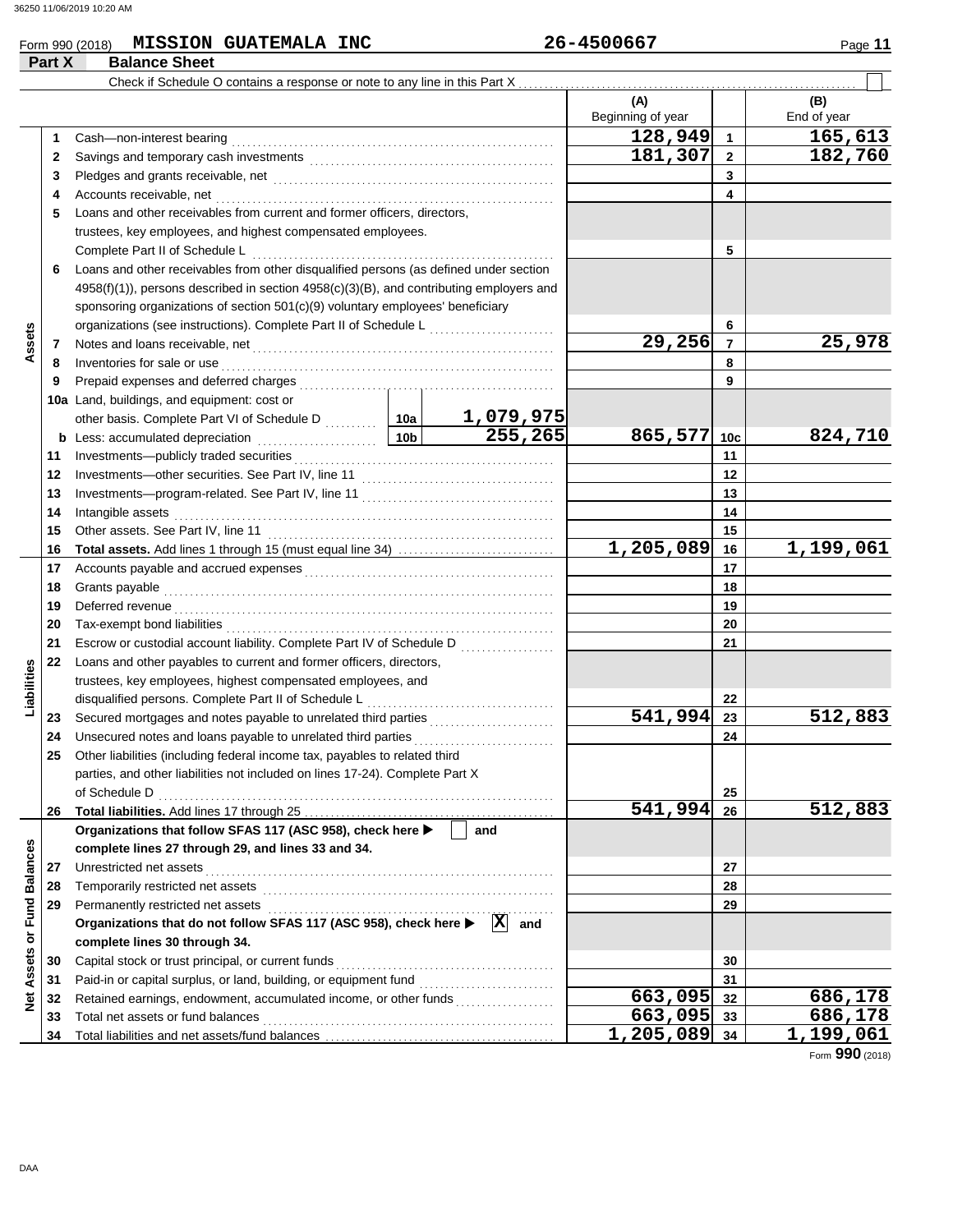|    | Form 990 (2018) MISSION GUATEMALA INC                                                                                                                                                                                          | 26-4500667                           |                | Page 12                 |
|----|--------------------------------------------------------------------------------------------------------------------------------------------------------------------------------------------------------------------------------|--------------------------------------|----------------|-------------------------|
|    | <b>Reconciliation of Net Assets</b><br>Part XI                                                                                                                                                                                 |                                      |                |                         |
|    |                                                                                                                                                                                                                                |                                      |                |                         |
| 1  | Total revenue (must equal Part VIII, column (A), line 12) [2010] [2010] [2010] [2010] [2010] [2010] [2010] [20                                                                                                                 | $\mathbf{1}$                         |                | 820,505                 |
| 2  |                                                                                                                                                                                                                                | $\overline{2}$                       |                | 797,422                 |
| 3  | Revenue less expenses. Subtract line 2 from line 1                                                                                                                                                                             | $\mathbf{3}$                         |                | 23,083                  |
| 4  |                                                                                                                                                                                                                                | $\overline{\mathbf{4}}$              |                | 663,095                 |
| 5  | Net unrealized gains (losses) on investments [11] Martin Martin Martin Martin Martin Martin Martin Martin Marti                                                                                                                | 5                                    |                |                         |
| 6  |                                                                                                                                                                                                                                | 6                                    |                |                         |
| 7  | Investment expenses <b>contract and the expenses</b>                                                                                                                                                                           | $\overline{7}$                       |                |                         |
| 8  | Prior period adjustments entertainments and according to the contract of the contract of the contract of the contract of the contract of the contract of the contract of the contract of the contract of the contract of the c | 8                                    |                |                         |
| 9  |                                                                                                                                                                                                                                | $\mathbf{9}$                         |                |                         |
| 10 | Net assets or fund balances at end of year. Combine lines 3 through 9 (must equal Part X, line                                                                                                                                 |                                      |                |                         |
|    | 33, column (B))                                                                                                                                                                                                                | 10                                   |                | 686,178                 |
|    | <b>Financial Statements and Reporting</b><br>Part XII                                                                                                                                                                          |                                      |                |                         |
|    |                                                                                                                                                                                                                                |                                      |                |                         |
|    |                                                                                                                                                                                                                                |                                      |                | <b>Yes</b><br><b>No</b> |
| 1  | $ \mathbf{X} $ Cash<br>Accounting method used to prepare the Form 990:                                                                                                                                                         | Accrual<br>Other                     |                |                         |
|    | If the organization changed its method of accounting from a prior year or checked "Other," explain in                                                                                                                          |                                      |                |                         |
|    | Schedule O.                                                                                                                                                                                                                    |                                      |                |                         |
|    | 2a Were the organization's financial statements compiled or reviewed by an independent accountant?                                                                                                                             |                                      | 2a             | x                       |
|    | If "Yes," check a box below to indicate whether the financial statements for the year were compiled or                                                                                                                         |                                      |                |                         |
|    | reviewed on a separate basis, consolidated basis, or both:                                                                                                                                                                     |                                      |                |                         |
|    | <b>Consolidated basis</b><br>Separate basis                                                                                                                                                                                    | Both consolidated and separate basis |                |                         |
|    |                                                                                                                                                                                                                                |                                      | 2 <sub>b</sub> | х                       |
|    | If "Yes," check a box below to indicate whether the financial statements for the year were audited on a                                                                                                                        |                                      |                |                         |
|    | separate basis, consolidated basis, or both:                                                                                                                                                                                   |                                      |                |                         |
|    | Separate basis<br>Consolidated basis                                                                                                                                                                                           | Both consolidated and separate basis |                |                         |
|    | c If "Yes" to line 2a or 2b, does the organization have a committee that assumes responsibility for oversight                                                                                                                  |                                      |                |                         |
|    | of the audit, review, or compilation of its financial statements and selection of an independent accountant?                                                                                                                   |                                      | 2c             |                         |
|    | If the organization changed either its oversight process or selection process during the tax year, explain in                                                                                                                  |                                      |                |                         |
|    | Schedule O.                                                                                                                                                                                                                    |                                      |                |                         |
|    | 3a As a result of a federal award, was the organization required to undergo an audit or audits as set forth in                                                                                                                 |                                      |                |                         |
|    | the Single Audit Act and OMB Circular A-133?                                                                                                                                                                                   |                                      | 3a             | X                       |
|    | <b>b</b> If "Yes," did the organization undergo the required audit or audits? If the organization did not undergo the                                                                                                          |                                      |                |                         |
|    | required audit or audits, explain why in Schedule O and describe any steps taken to undergo such audits.                                                                                                                       |                                      | 3b             |                         |
|    |                                                                                                                                                                                                                                |                                      |                | Form 990 (2018)         |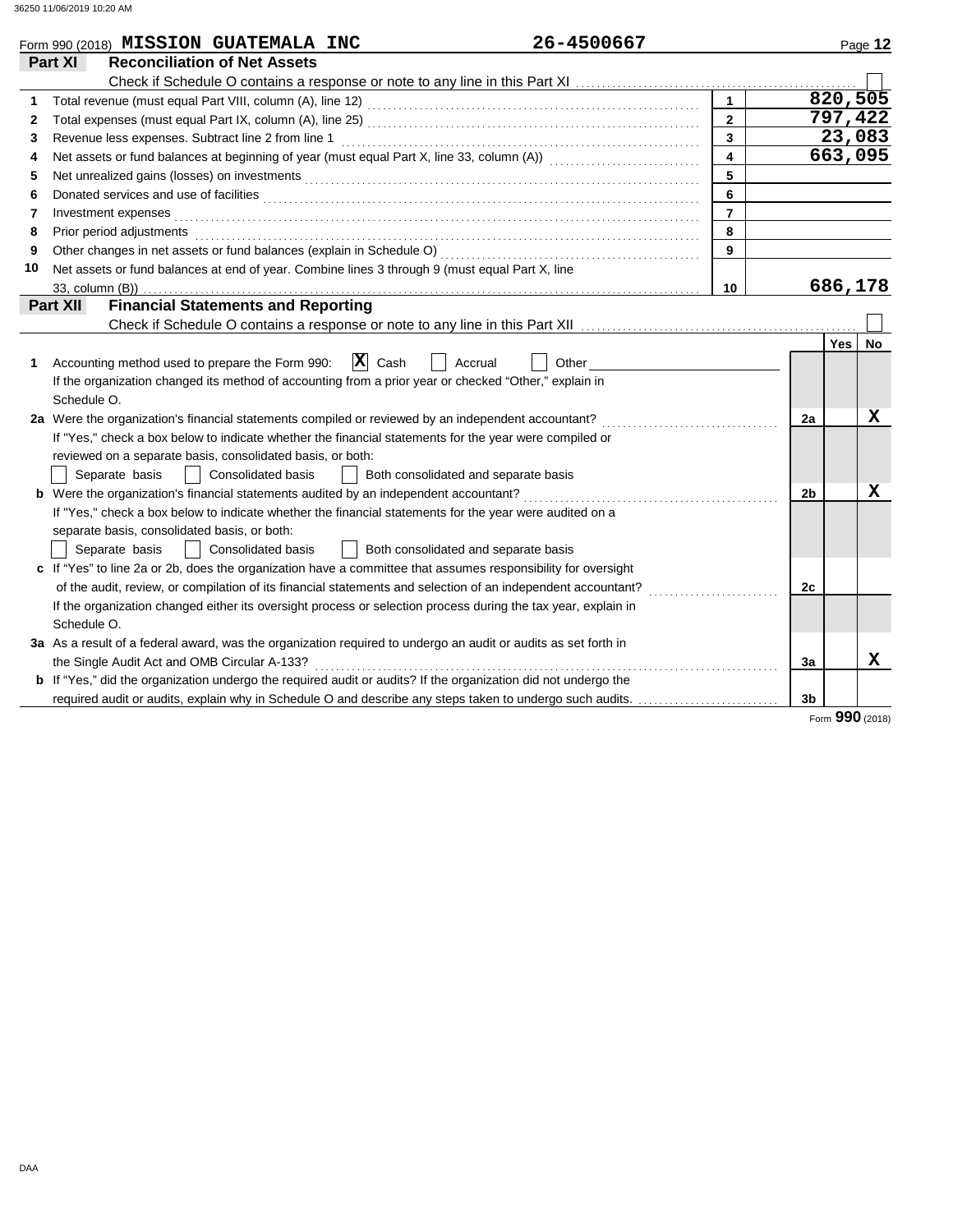# **SCHEDULE A Public Charity Status and Public Support**

**Complete if the organization is a section 501(c)(3) organization or a section 4947(a)(1) nonexempt charitable trust. (Form 990 or 990-EZ)**

 **Attach to Form 990 or Form 990-EZ.**

**2018 Open** to Publica the Publica of *Public* 2004

OMB No. 1545-0047

|     | Attach to Form 990 or Form 990-EZ.<br>Department of the Treasury |                                       |                                                            |                                                                                                                                                                                                                                                                                                                                                                                 |     | <b>Open to Public</b>                                |                                        |                                       |
|-----|------------------------------------------------------------------|---------------------------------------|------------------------------------------------------------|---------------------------------------------------------------------------------------------------------------------------------------------------------------------------------------------------------------------------------------------------------------------------------------------------------------------------------------------------------------------------------|-----|------------------------------------------------------|----------------------------------------|---------------------------------------|
|     |                                                                  | Internal Revenue Service              |                                                            | Go to www.irs.gov/Form990 for instructions and the latest information.                                                                                                                                                                                                                                                                                                          |     |                                                      |                                        | <b>Inspection</b>                     |
|     |                                                                  | Name of the organization              | <b>MISSION GUATEMALA INC</b>                               |                                                                                                                                                                                                                                                                                                                                                                                 |     |                                                      | 26-4500667                             | <b>Employer identification number</b> |
|     | Part I                                                           |                                       |                                                            | Reason for Public Charity Status (All organizations must complete this part.) See instructions.                                                                                                                                                                                                                                                                                 |     |                                                      |                                        |                                       |
|     |                                                                  |                                       |                                                            | The organization is not a private foundation because it is: (For lines 1 through 12, check only one box.)                                                                                                                                                                                                                                                                       |     |                                                      |                                        |                                       |
| 1   |                                                                  |                                       |                                                            | A church, convention of churches, or association of churches described in section 170(b)(1)(A)(i).                                                                                                                                                                                                                                                                              |     |                                                      |                                        |                                       |
| 2   |                                                                  |                                       |                                                            | A school described in section 170(b)(1)(A)(ii). (Attach Schedule E (Form 990 or 990-EZ).)                                                                                                                                                                                                                                                                                       |     |                                                      |                                        |                                       |
| 3   |                                                                  |                                       |                                                            | A hospital or a cooperative hospital service organization described in section 170(b)(1)(A)(iii).                                                                                                                                                                                                                                                                               |     |                                                      |                                        |                                       |
| 4   |                                                                  |                                       |                                                            | A medical research organization operated in conjunction with a hospital described in section 170(b)(1)(A)(iii). Enter the hospital's name,                                                                                                                                                                                                                                      |     |                                                      |                                        |                                       |
|     |                                                                  | city, and state:                      |                                                            |                                                                                                                                                                                                                                                                                                                                                                                 |     |                                                      |                                        |                                       |
| 5   |                                                                  |                                       |                                                            | An organization operated for the benefit of a college or university owned or operated by a governmental unit described in                                                                                                                                                                                                                                                       |     |                                                      |                                        |                                       |
|     |                                                                  |                                       | section 170(b)(1)(A)(iv). (Complete Part II.)              |                                                                                                                                                                                                                                                                                                                                                                                 |     |                                                      |                                        |                                       |
| 6   |                                                                  |                                       |                                                            | A federal, state, or local government or governmental unit described in section 170(b)(1)(A)(v).                                                                                                                                                                                                                                                                                |     |                                                      |                                        |                                       |
| 7   | $ \mathbf{X} $                                                   |                                       | described in section 170(b)(1)(A)(vi). (Complete Part II.) | An organization that normally receives a substantial part of its support from a governmental unit or from the general public                                                                                                                                                                                                                                                    |     |                                                      |                                        |                                       |
| 8   |                                                                  |                                       |                                                            | A community trust described in section 170(b)(1)(A)(vi). (Complete Part II.)                                                                                                                                                                                                                                                                                                    |     |                                                      |                                        |                                       |
| 9   |                                                                  |                                       |                                                            | An agricultural research organization described in section 170(b)(1)(A)(ix) operated in conjunction with a land-grant college<br>or university or a non-land-grant college of agriculture (see instructions). Enter the name, city, and state of the college or                                                                                                                 |     |                                                      |                                        |                                       |
|     |                                                                  | university:                           |                                                            |                                                                                                                                                                                                                                                                                                                                                                                 |     |                                                      |                                        |                                       |
| 10  |                                                                  |                                       |                                                            | An organization that normally receives: (1) more than 33 1/3% of its support from contributions, membership fees, and gross<br>receipts from activities related to its exempt functions—subject to certain exceptions, and (2) no more than 33 1/3% of its<br>support from gross investment income and unrelated business taxable income (less section 511 tax) from businesses |     |                                                      |                                        |                                       |
|     |                                                                  |                                       |                                                            | acquired by the organization after June 30, 1975. See section 509(a)(2). (Complete Part III.)                                                                                                                                                                                                                                                                                   |     |                                                      |                                        |                                       |
| 11  |                                                                  |                                       |                                                            | An organization organized and operated exclusively to test for public safety. See section 509(a)(4).<br>An organization organized and operated exclusively for the benefit of, to perform the functions of, or to carry out the purposes                                                                                                                                        |     |                                                      |                                        |                                       |
| 12  |                                                                  |                                       |                                                            | of one or more publicly supported organizations described in section 509(a)(1) or section 509(a)(2). See section 509(a)(3).                                                                                                                                                                                                                                                     |     |                                                      |                                        |                                       |
|     |                                                                  |                                       |                                                            | Check the box in lines 12a through 12d that describes the type of supporting organization and complete lines 12e, 12f, and 12g.                                                                                                                                                                                                                                                 |     |                                                      |                                        |                                       |
|     | a                                                                |                                       |                                                            | Type I. A supporting organization operated, supervised, or controlled by its supported organization(s), typically by giving                                                                                                                                                                                                                                                     |     |                                                      |                                        |                                       |
|     |                                                                  |                                       |                                                            | the supported organization(s) the power to regularly appoint or elect a majority of the directors or trustees of the                                                                                                                                                                                                                                                            |     |                                                      |                                        |                                       |
|     |                                                                  |                                       |                                                            | supporting organization. You must complete Part IV, Sections A and B.                                                                                                                                                                                                                                                                                                           |     |                                                      |                                        |                                       |
|     | b                                                                |                                       |                                                            | Type II. A supporting organization supervised or controlled in connection with its supported organization(s), by having                                                                                                                                                                                                                                                         |     |                                                      |                                        |                                       |
|     |                                                                  |                                       |                                                            | control or management of the supporting organization vested in the same persons that control or manage the supported<br>organization(s). You must complete Part IV, Sections A and C.                                                                                                                                                                                           |     |                                                      |                                        |                                       |
|     | с                                                                |                                       |                                                            | Type III functionally integrated. A supporting organization operated in connection with, and functionally integrated with,                                                                                                                                                                                                                                                      |     |                                                      |                                        |                                       |
|     |                                                                  |                                       |                                                            | its supported organization(s) (see instructions). You must complete Part IV, Sections A, D, and E.                                                                                                                                                                                                                                                                              |     |                                                      |                                        |                                       |
|     | d                                                                |                                       |                                                            | Type III non-functionally integrated. A supporting organization operated in connection with its supported organization(s)<br>that is not functionally integrated. The organization generally must satisfy a distribution requirement and an attentiveness                                                                                                                       |     |                                                      |                                        |                                       |
|     |                                                                  |                                       |                                                            | requirement (see instructions). You must complete Part IV, Sections A and D, and Part V.                                                                                                                                                                                                                                                                                        |     |                                                      |                                        |                                       |
|     | е                                                                |                                       |                                                            | Check this box if the organization received a written determination from the IRS that it is a Type I, Type II, Type III                                                                                                                                                                                                                                                         |     |                                                      |                                        |                                       |
|     |                                                                  |                                       |                                                            | functionally integrated, or Type III non-functionally integrated supporting organization.                                                                                                                                                                                                                                                                                       |     |                                                      |                                        |                                       |
|     |                                                                  |                                       | Enter the number of supported organizations                |                                                                                                                                                                                                                                                                                                                                                                                 |     |                                                      |                                        |                                       |
|     | g                                                                |                                       |                                                            | Provide the following information about the supported organization(s).                                                                                                                                                                                                                                                                                                          |     |                                                      |                                        |                                       |
|     |                                                                  | (i) Name of supported<br>organization | (ii) EIN                                                   | (iii) Type of organization<br>(described on lines 1-10                                                                                                                                                                                                                                                                                                                          |     | (iv) Is the organization<br>listed in your governing | (v) Amount of monetary<br>support (see | (vi) Amount of<br>other support (see  |
|     |                                                                  |                                       |                                                            | above (see instructions))                                                                                                                                                                                                                                                                                                                                                       |     | document?                                            | instructions)                          | instructions)                         |
|     |                                                                  |                                       |                                                            |                                                                                                                                                                                                                                                                                                                                                                                 | Yes | No                                                   |                                        |                                       |
| (A) |                                                                  |                                       |                                                            |                                                                                                                                                                                                                                                                                                                                                                                 |     |                                                      |                                        |                                       |
| (B) |                                                                  |                                       |                                                            |                                                                                                                                                                                                                                                                                                                                                                                 |     |                                                      |                                        |                                       |
|     |                                                                  |                                       |                                                            |                                                                                                                                                                                                                                                                                                                                                                                 |     |                                                      |                                        |                                       |
| (C) |                                                                  |                                       |                                                            |                                                                                                                                                                                                                                                                                                                                                                                 |     |                                                      |                                        |                                       |
| (D) |                                                                  |                                       |                                                            |                                                                                                                                                                                                                                                                                                                                                                                 |     |                                                      |                                        |                                       |
|     |                                                                  |                                       |                                                            |                                                                                                                                                                                                                                                                                                                                                                                 |     |                                                      |                                        |                                       |
| (E) |                                                                  |                                       |                                                            |                                                                                                                                                                                                                                                                                                                                                                                 |     |                                                      |                                        |                                       |
|     |                                                                  |                                       |                                                            |                                                                                                                                                                                                                                                                                                                                                                                 |     |                                                      |                                        |                                       |

**For Paperwork Reduction Act Notice, see the Instructions for Form 990 or 990-EZ.**

**Schedule A (Form 990 or 990-EZ) 2018**

**Total**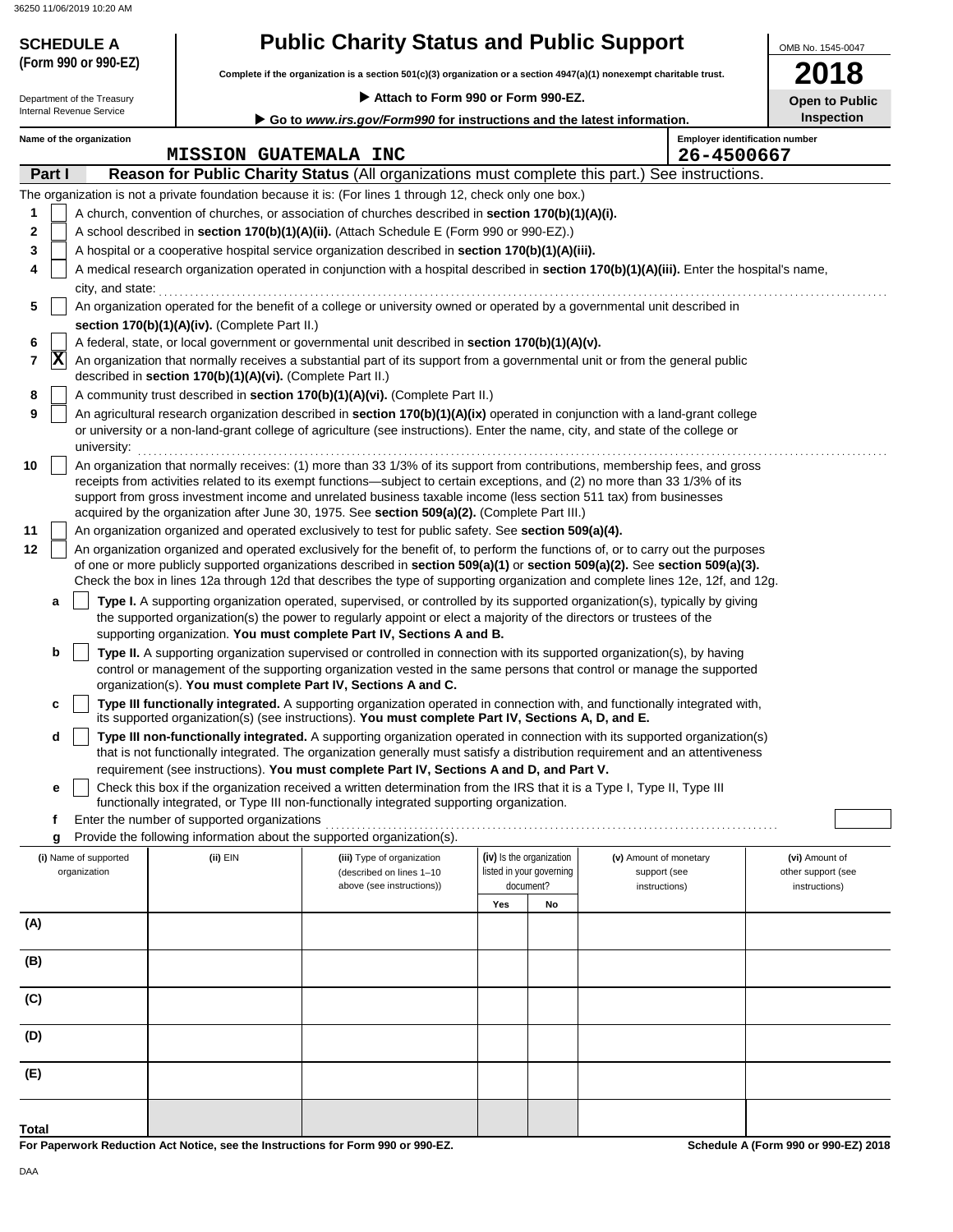|              | Schedule A (Form 990 or 990-EZ) 2018                                                                                                                                                                                                        | MISSION GUATEMALA INC |            |            |            | 26-4500667 | Page 2                             |
|--------------|---------------------------------------------------------------------------------------------------------------------------------------------------------------------------------------------------------------------------------------------|-----------------------|------------|------------|------------|------------|------------------------------------|
|              | Support Schedule for Organizations Described in Sections 170(b)(1)(A)(iv) and 170(b)(1)(A)(vi)<br>Part II                                                                                                                                   |                       |            |            |            |            |                                    |
|              | (Complete only if you checked the box on line 5, 7, or 8 of Part I or if the organization failed to qualify under                                                                                                                           |                       |            |            |            |            |                                    |
|              | Part III. If the organization fails to qualify under the tests listed below, please complete Part III.)                                                                                                                                     |                       |            |            |            |            |                                    |
|              | <b>Section A. Public Support</b>                                                                                                                                                                                                            |                       |            |            |            |            |                                    |
|              | Calendar year (or fiscal year beginning in)                                                                                                                                                                                                 | (a) 2014              | $(b)$ 2015 | $(c)$ 2016 | $(d)$ 2017 | $(e)$ 2018 | (f) Total                          |
| 1            | Gifts, grants, contributions, and                                                                                                                                                                                                           |                       |            |            |            |            |                                    |
|              | membership fees received. (Do not                                                                                                                                                                                                           |                       |            |            |            |            |                                    |
|              | include any "unusual grants.")                                                                                                                                                                                                              | 933,066               | 1,015,817  | 909,403    | 808,254    | 755,906    | 4,422,446                          |
| $\mathbf{2}$ | Tax revenues levied for the                                                                                                                                                                                                                 |                       |            |            |            |            |                                    |
|              | organization's benefit and either paid                                                                                                                                                                                                      |                       |            |            |            |            |                                    |
|              | to or expended on its behalf                                                                                                                                                                                                                |                       |            |            |            |            |                                    |
| 3            | The value of services or facilities                                                                                                                                                                                                         |                       |            |            |            |            |                                    |
|              | furnished by a governmental unit to the                                                                                                                                                                                                     |                       |            |            |            |            |                                    |
|              | organization without charge                                                                                                                                                                                                                 |                       |            |            |            |            |                                    |
| 4            | Total. Add lines 1 through 3                                                                                                                                                                                                                | 933,066               | 1,015,817  | 909,403    | 808,254    | 755,906    | 4,422,446                          |
| 5            | The portion of total contributions by<br>each person (other than a                                                                                                                                                                          |                       |            |            |            |            |                                    |
|              | governmental unit or publicly                                                                                                                                                                                                               |                       |            |            |            |            |                                    |
|              | supported organization) included on                                                                                                                                                                                                         |                       |            |            |            |            |                                    |
|              | line 1 that exceeds 2% of the amount                                                                                                                                                                                                        |                       |            |            |            |            |                                    |
|              | shown on line 11, column (f) $\ldots$<br><b>Public support.</b> Subtract line 5 from line 4                                                                                                                                                 |                       |            |            |            |            | 4,422,446                          |
| 6            | <b>Section B. Total Support</b>                                                                                                                                                                                                             |                       |            |            |            |            |                                    |
|              | Calendar year (or fiscal year beginning in)<br>▶                                                                                                                                                                                            | (a) 2014              | (b) 2015   | $(c)$ 2016 | $(d)$ 2017 | (e) $2018$ | (f) Total                          |
| 7            | Amounts from line 4                                                                                                                                                                                                                         | 933,066               | 1,015,817  | 909,403    | 808,254    | 755,906    | 4,422,446                          |
| 8            | Gross income from interest, dividends,                                                                                                                                                                                                      |                       |            |            |            |            |                                    |
|              | payments received on securities loans,                                                                                                                                                                                                      |                       |            |            |            |            |                                    |
|              | rents, royalties, and income from<br>similar sources                                                                                                                                                                                        | 596                   | 1,349      | 2,071      | 952        | 1,454      | 6,422                              |
|              |                                                                                                                                                                                                                                             |                       |            |            |            |            |                                    |
| 9            | Net income from unrelated business<br>activities, whether or not the business                                                                                                                                                               |                       |            |            |            |            |                                    |
|              | is regularly carried on $\ldots$ , $\ldots$ , $\ldots$                                                                                                                                                                                      |                       |            |            |            |            |                                    |
| 10           | Other income. Do not include gain or                                                                                                                                                                                                        |                       |            |            |            |            |                                    |
|              | loss from the sale of capital assets                                                                                                                                                                                                        |                       |            |            |            |            |                                    |
|              |                                                                                                                                                                                                                                             |                       |            |            |            |            |                                    |
|              | (Explain in Part VI.)                                                                                                                                                                                                                       |                       | 8,444      | 6,202      | 6,632      | 6,038      | 27,316                             |
| 11           | Total support. Add lines 7 through 10                                                                                                                                                                                                       |                       |            |            |            |            | 4,456,184                          |
| 12           |                                                                                                                                                                                                                                             |                       |            |            |            | 12         | 187,346                            |
| 13           | First five years. If the Form 990 is for the organization's first, second, third, fourth, or fifth tax year as a section 501(c)(3)                                                                                                          |                       |            |            |            |            | $\sim$ $\sim$                      |
|              | organization, check this box and stop here                                                                                                                                                                                                  |                       |            |            |            |            | ▶                                  |
|              | <b>Section C. Computation of Public Support Percentage</b>                                                                                                                                                                                  |                       |            |            |            |            |                                    |
| 14           |                                                                                                                                                                                                                                             |                       |            |            |            | 14         | 99.24%                             |
| 15           |                                                                                                                                                                                                                                             |                       |            |            |            | 15         | 99.37%                             |
| 16a          | 33 1/3% support test-2018. If the organization did not check the box on line 13, and line 14 is 33 1/3% or more, check this                                                                                                                 |                       |            |            |            |            |                                    |
|              | box and stop here. The organization qualifies as a publicly supported organization [11] content content content content content of the content of the content of the content of the content of the content of the content of t              |                       |            |            |            |            | $\blacktriangleright \overline{X}$ |
| b            | 33 1/3% support test-2017. If the organization did not check a box on line 13 or 16a, and line 15 is 33 1/3% or more, check                                                                                                                 |                       |            |            |            |            |                                    |
|              |                                                                                                                                                                                                                                             |                       |            |            |            |            |                                    |
| 17a          | 10%-facts-and-circumstances test-2018. If the organization did not check a box on line 13, 16a, or 16b, and line 14 is                                                                                                                      |                       |            |            |            |            |                                    |
|              | 10% or more, and if the organization meets the "facts-and-circumstances" test, check this box and stop here. Explain in                                                                                                                     |                       |            |            |            |            |                                    |
|              | Part VI how the organization meets the "facts-and-circumstances" test. The organization qualifies as a publicly supported                                                                                                                   |                       |            |            |            |            |                                    |
| b            | organization <b>contracts</b> and contracts are all the contracts of the contract of the contract of the contract of the contract of the contract of the contract of the contract of the contract of the contract of the contract o         |                       |            |            |            |            |                                    |
|              | 10%-facts-and-circumstances test-2017. If the organization did not check a box on line 13, 16a, 16b, or 17a, and line<br>15 is 10% or more, and if the organization meets the "facts-and-circumstances" test, check this box and stop here. |                       |            |            |            |            |                                    |
|              | Explain in Part VI how the organization meets the "facts-and-circumstances" test. The organization qualifies as a publicly                                                                                                                  |                       |            |            |            |            |                                    |
|              |                                                                                                                                                                                                                                             |                       |            |            |            |            |                                    |
| 18           | Private foundation. If the organization did not check a box on line 13, 16a, 16b, 17a, or 17b, check this box and see                                                                                                                       |                       |            |            |            |            |                                    |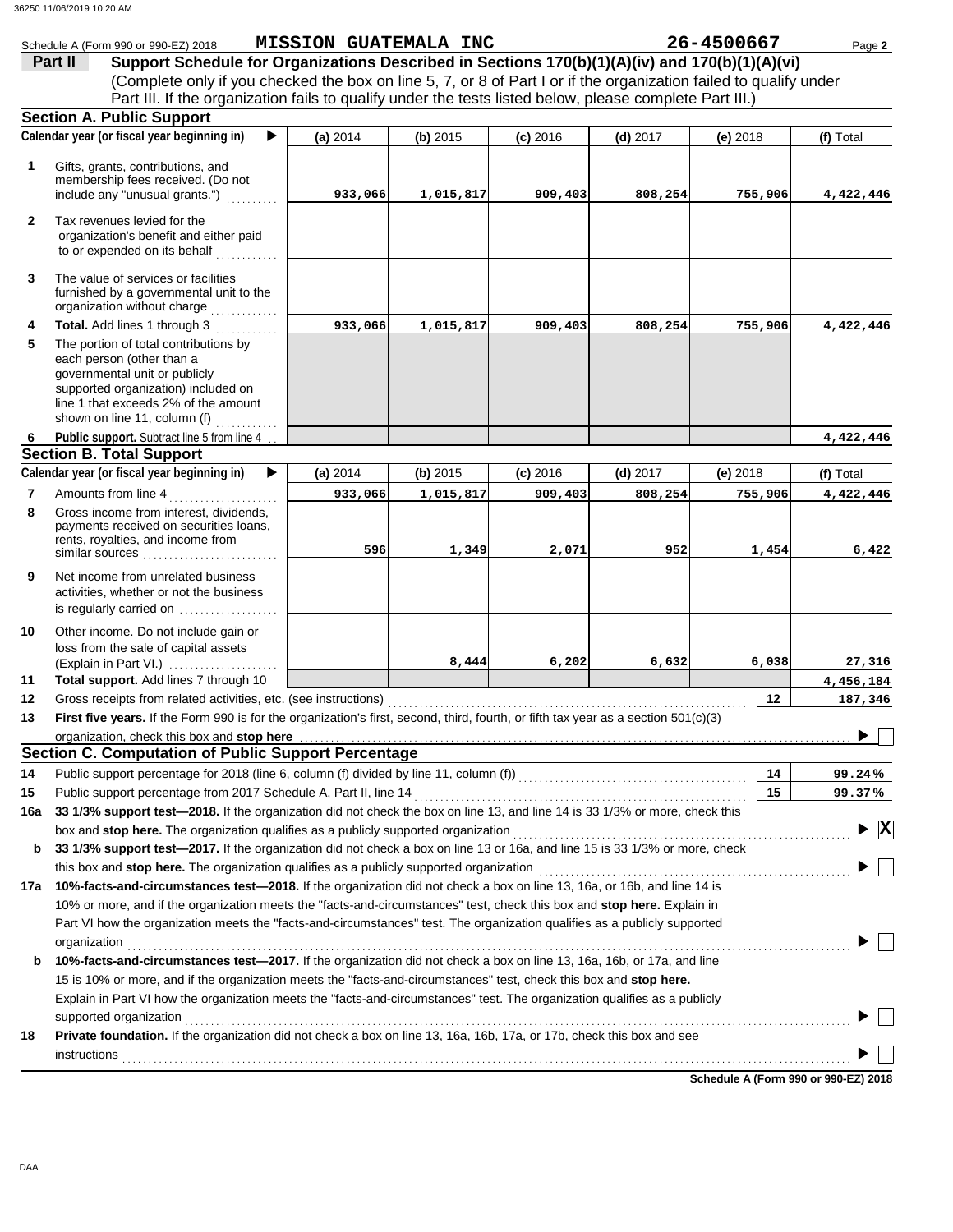|              | Schedule A (Form 990 or 990-EZ) 2018                                                                                                                                                                  |            | <b>MISSION GUATEMALA INC</b> |            |            | 26-4500667 | Page 3    |
|--------------|-------------------------------------------------------------------------------------------------------------------------------------------------------------------------------------------------------|------------|------------------------------|------------|------------|------------|-----------|
|              | Part III<br>Support Schedule for Organizations Described in Section 509(a)(2)                                                                                                                         |            |                              |            |            |            |           |
|              | (Complete only if you checked the box on line 10 of Part I or if the organization failed to qualify under Part II.                                                                                    |            |                              |            |            |            |           |
|              | If the organization fails to qualify under the tests listed below, please complete Part II.)                                                                                                          |            |                              |            |            |            |           |
|              | <b>Section A. Public Support</b>                                                                                                                                                                      |            |                              |            |            |            |           |
|              | Calendar year (or fiscal year beginning in)<br>▶                                                                                                                                                      | (a) 2014   | (b) 2015                     | $(c)$ 2016 | (d) $2017$ | (e) $2018$ | (f) Total |
| $\mathbf 1$  | Gifts, grants, contributions, and membership                                                                                                                                                          |            |                              |            |            |            |           |
|              | fees received. (Do not include any "unusual grants.")                                                                                                                                                 |            |                              |            |            |            |           |
| $\mathbf{2}$ | Gross receipts from admissions, merchandise<br>sold or services performed, or facilities<br>furnished in any activity that is related to the<br>organization's tax-exempt purpose                     |            |                              |            |            |            |           |
| 3            | Gross receipts from activities that are not an<br>unrelated trade or business under section 513                                                                                                       |            |                              |            |            |            |           |
| 4            | Tax revenues levied for the<br>organization's benefit and either paid<br>to or expended on its behalf                                                                                                 |            |                              |            |            |            |           |
| 5            | The value of services or facilities<br>furnished by a governmental unit to the<br>organization without charge                                                                                         |            |                              |            |            |            |           |
| 6            | Total. Add lines 1 through 5                                                                                                                                                                          |            |                              |            |            |            |           |
| 7a           | Amounts included on lines 1, 2, and 3<br>received from disqualified persons                                                                                                                           |            |                              |            |            |            |           |
| b            | Amounts included on lines 2 and 3<br>received from other than disqualified<br>persons that exceed the greater of \$5,000<br>or 1% of the amount on line 13 for the year                               |            |                              |            |            |            |           |
| c            | Add lines 7a and 7b                                                                                                                                                                                   |            |                              |            |            |            |           |
| 8            | Public support. (Subtract line 7c from<br>line $6.$ )                                                                                                                                                 |            |                              |            |            |            |           |
|              | <b>Section B. Total Support</b>                                                                                                                                                                       |            |                              |            |            |            |           |
|              | Calendar year (or fiscal year beginning in)<br>▶                                                                                                                                                      | (a) $2014$ | (b) $2015$                   | $(c)$ 2016 | (d) $2017$ | $(e)$ 2018 | (f) Total |
| 9            | Amounts from line 6                                                                                                                                                                                   |            |                              |            |            |            |           |
| 10a          | Gross income from interest, dividends,<br>payments received on securities loans, rents,<br>royalties, and income from similar sources                                                                 |            |                              |            |            |            |           |
| b            | Unrelated business taxable income (less<br>section 511 taxes) from businesses<br>acquired after June 30, 1975                                                                                         |            |                              |            |            |            |           |
| с            | Add lines 10a and 10b                                                                                                                                                                                 |            |                              |            |            |            |           |
| 11           | Net income from unrelated business<br>activities not included in line 10b, whether<br>or not the business is regularly carried on                                                                     |            |                              |            |            |            |           |
| 12           | Other income. Do not include gain or<br>loss from the sale of capital assets<br>(Explain in Part VI.)                                                                                                 |            |                              |            |            |            |           |
| 13           | Total support. (Add lines 9, 10c, 11,                                                                                                                                                                 |            |                              |            |            |            |           |
| 14           | and 12.) $\ldots$<br>First five years. If the Form 990 is for the organization's first, second, third, fourth, or fifth tax year as a section 501(c)(3)<br>organization, check this box and stop here |            |                              |            |            |            |           |
|              | <b>Section C. Computation of Public Support Percentage</b>                                                                                                                                            |            |                              |            |            |            |           |
| 15           |                                                                                                                                                                                                       |            |                              |            |            | 15         | %         |
| 16           |                                                                                                                                                                                                       |            |                              |            |            | 16         | $\%$      |
|              | Section D. Computation of Investment Income Percentage                                                                                                                                                |            |                              |            |            |            |           |
| 17           |                                                                                                                                                                                                       |            |                              |            |            | 17         | %         |
|              |                                                                                                                                                                                                       |            |                              |            |            | 18         | %         |
|              |                                                                                                                                                                                                       |            |                              |            |            |            |           |
| 18<br>19a    | 33 1/3% support tests-2018. If the organization did not check the box on line 14, and line 15 is more than 33 1/3%, and line                                                                          |            |                              |            |            |            |           |
|              |                                                                                                                                                                                                       |            |                              |            |            |            |           |
| b            | 33 1/3% support tests-2017. If the organization did not check a box on line 14 or line 19a, and line 16 is more than 33 1/3%, and                                                                     |            |                              |            |            |            |           |

**20 Private foundation.** If the organization did not check a box on line 14, 19a, or 19b, check this box and see instructions . . . . . . . . . . . . . . . . . . . . . . . . .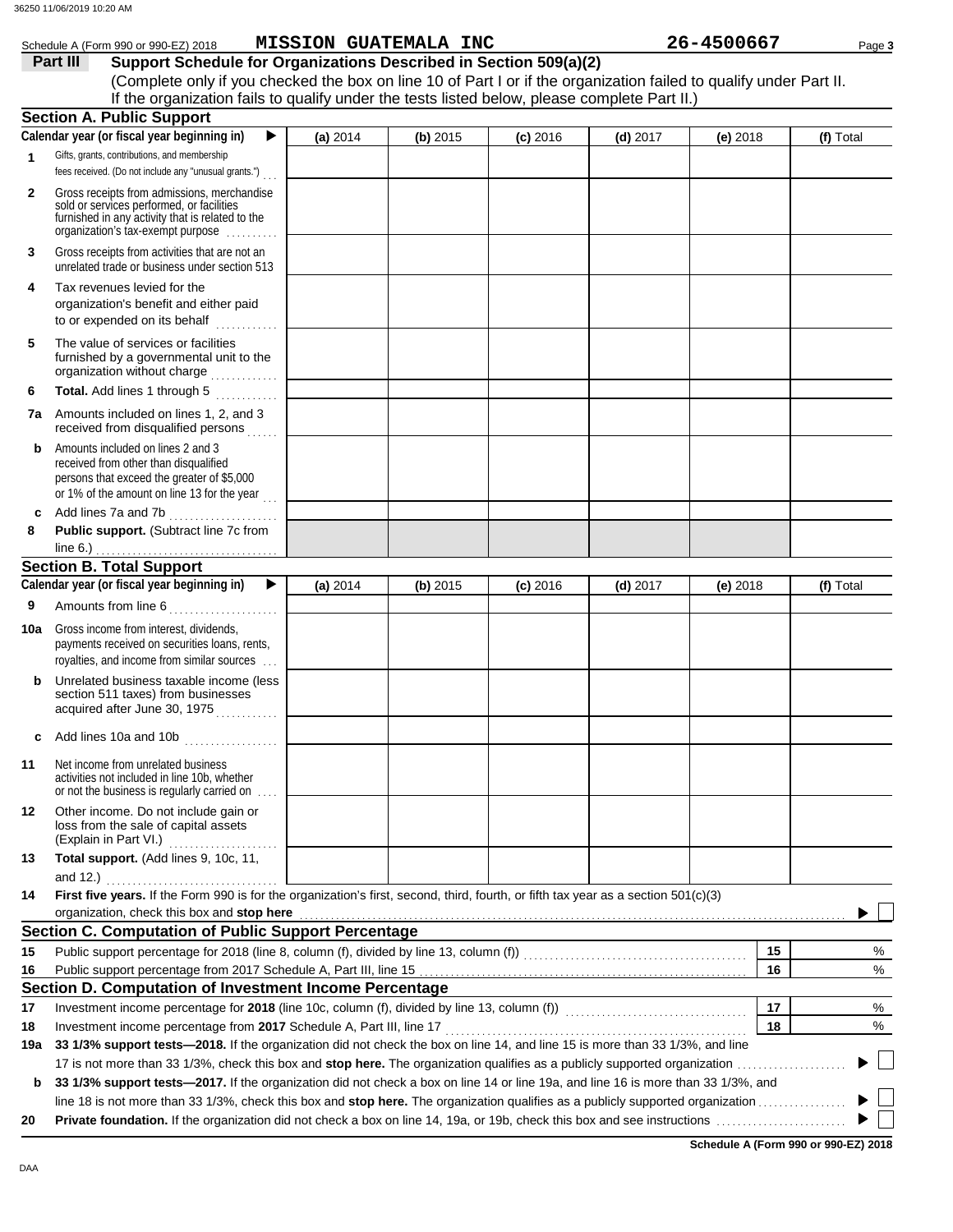### Schedule A (Form 990 or 990-EZ) 2018 **MISSION GUATEMALA INC** 26-4500667 Page 4

### **Part IV Supporting Organizations**

Sections A, D, and E. If you checked 12d of Part I, complete Sections A and D, and complete Part V.) **Section A. All Supporting Organizations** (Complete only if you checked a box in line 12 on Part I. If you checked 12a of Part I, complete Sections A and B. If you checked 12b of Part I, complete Sections A and C. If you checked 12c of Part I, complete

### Are all of the organization's supported organizations listed by name in the organization's governing documents? *If "No," describe in Part VI how the supported organizations are designated. If designated by class or purpose, describe the designation. If historic and continuing relationship, explain.* **1**

- Did the organization have any supported organization that does not have an IRS determination of status under section 509(a)(1) or (2)? *If "Yes," explain in Part VI how the organization determined that the supported organization was described in section 509(a)(1) or (2).* **2**
- **3a** Did the organization have a supported organization described in section 501(c)(4), (5), or (6)? *If "Yes," answer (b) and (c) below.*
- **b** Did the organization confirm that each supported organization qualified under section 501(c)(4), (5), or (6) and satisfied the public support tests under section 509(a)(2)? *If "Yes," describe in Part VI when and how the organization made the determination.*
- **c** Did the organization ensure that all support to such organizations was used exclusively for section 170(c)(2)(B) purposes? *If "Yes," explain in Part VI what controls the organization put in place to ensure such use.*
- **4a** Was any supported organization not organized in the United States ("foreign supported organization")? *If "Yes," and if you checked 12a or 12b in Part I, answer (b) and (c) below.*
- **b** Did the organization have ultimate control and discretion in deciding whether to make grants to the foreign supported organization? *If "Yes," describe in Part VI how the organization had such control and discretion despite being controlled or supervised by or in connection with its supported organizations.*
- **c** Did the organization support any foreign supported organization that does not have an IRS determination under sections 501(c)(3) and 509(a)(1) or (2)? *If "Yes," explain in Part VI what controls the organization used to ensure that all support to the foreign supported organization was used exclusively for section 170(c)(2)(B) purposes.*
- **5a** Did the organization add, substitute, or remove any supported organizations during the tax year? *If "Yes,"* answer (b) and (c) below (if applicable). Also, provide detail in Part VI, including (i) the names and EIN *numbers of the supported organizations added, substituted, or removed; (ii) the reasons for each such action; (iii) the authority under the organization's organizing document authorizing such action; and (iv) how the action was accomplished (such as by amendment to the organizing document).*
- **b Type I or Type II only.** Was any added or substituted supported organization part of a class already designated in the organization's organizing document?
- **c Substitutions only.** Was the substitution the result of an event beyond the organization's control?
- **6** Did the organization provide support (whether in the form of grants or the provision of services or facilities) to anyone other than (i) its supported organizations, (ii) individuals that are part of the charitable class benefited by one or more of its supported organizations, or (iii) other supporting organizations that also support or benefit one or more of the filing organization's supported organizations? *If "Yes," provide detail in Part VI.*
- **7** Did the organization provide a grant, loan, compensation, or other similar payment to a substantial contributor (as defined in section 4958(c)(3)(C)), a family member of a substantial contributor, or a 35% controlled entity with regard to a substantial contributor? *If "Yes," complete Part I of Schedule L (Form 990 or 990-EZ).*
- **8** Did the organization make a loan to a disqualified person (as defined in section 4958) not described in line 7? *If "Yes," complete Part I of Schedule L (Form 990 or 990-EZ).*
- **9a** Was the organization controlled directly or indirectly at any time during the tax year by one or more disqualified persons as defined in section 4946 (other than foundation managers and organizations described in section 509(a)(1) or (2))? *If "Yes," provide detail in Part VI.*
- **b** Did one or more disqualified persons (as defined in line 9a) hold a controlling interest in any entity in which the supporting organization had an interest? *If "Yes," provide detail in Part VI.*
- **c** Did a disqualified person (as defined in line 9a) have an ownership interest in, or derive any personal benefit from, assets in which the supporting organization also had an interest? *If "Yes," provide detail in Part VI.*
- **10a** Was the organization subject to the excess business holdings rules of section 4943 because of section 4943(f) (regarding certain Type II supporting organizations, and all Type III non-functionally integrated supporting organizations)? *If "Yes," answer 10b below.*
	- **b** Did the organization have any excess business holdings in the tax year? *(Use Schedule C, Form 4720, to determine whether the organization had excess business holdings.)*

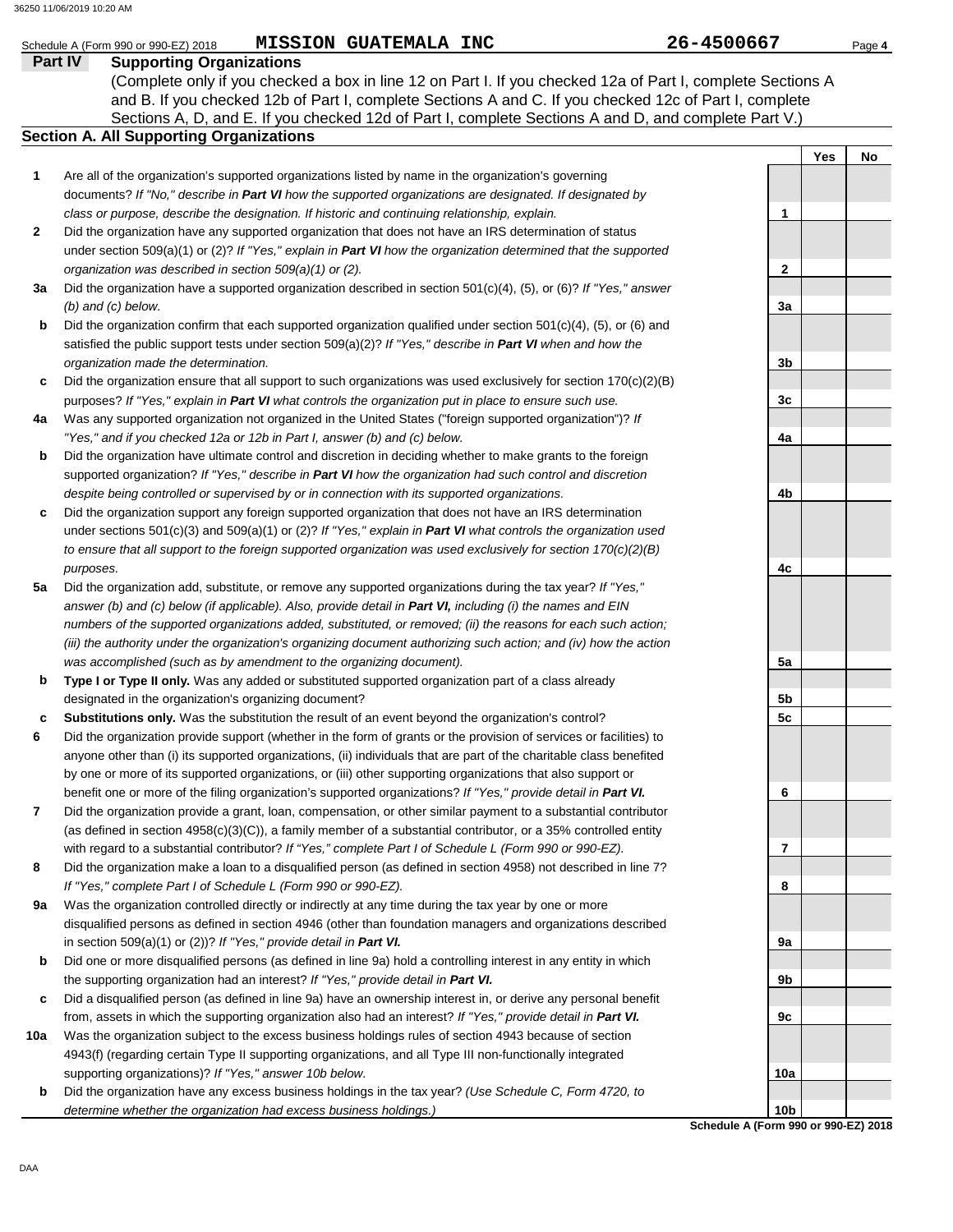| Part IV      | MISSION GUATEMALA INC<br>Schedule A (Form 990 or 990-EZ) 2018<br><b>Supporting Organizations (continued)</b>                                                                                                              | 26-4500667      |     | Page 5 |
|--------------|---------------------------------------------------------------------------------------------------------------------------------------------------------------------------------------------------------------------------|-----------------|-----|--------|
|              |                                                                                                                                                                                                                           |                 | Yes | No     |
| 11           | Has the organization accepted a gift or contribution from any of the following persons?                                                                                                                                   |                 |     |        |
| а            | A person who directly or indirectly controls, either alone or together with persons described in (b) and (c)                                                                                                              |                 |     |        |
|              | below, the governing body of a supported organization?                                                                                                                                                                    | 11a             |     |        |
| b            | A family member of a person described in (a) above?                                                                                                                                                                       | 11 <sub>b</sub> |     |        |
| C            | A 35% controlled entity of a person described in (a) or (b) above? If "Yes" to a, b, or c, provide detail in Part VI.                                                                                                     | 11c             |     |        |
|              | <b>Section B. Type I Supporting Organizations</b>                                                                                                                                                                         |                 |     |        |
|              |                                                                                                                                                                                                                           |                 | Yes | No     |
| 1            | Did the directors, trustees, or membership of one or more supported organizations have the power to                                                                                                                       |                 |     |        |
|              | regularly appoint or elect at least a majority of the organization's directors or trustees at all times during the                                                                                                        |                 |     |        |
|              | tax year? If "No," describe in Part VI how the supported organization(s) effectively operated, supervised, or                                                                                                             |                 |     |        |
|              | controlled the organization's activities. If the organization had more than one supported organization,                                                                                                                   |                 |     |        |
|              | describe how the powers to appoint and/or remove directors or trustees were allocated among the supported                                                                                                                 |                 |     |        |
|              | organizations and what conditions or restrictions, if any, applied to such powers during the tax year.                                                                                                                    | 1               |     |        |
| 2            | Did the organization operate for the benefit of any supported organization other than the supported                                                                                                                       |                 |     |        |
|              | organization(s) that operated, supervised, or controlled the supporting organization? If "Yes," explain in Part<br>VI how providing such benefit carried out the purposes of the supported organization(s) that operated, |                 |     |        |
|              | supervised, or controlled the supporting organization.                                                                                                                                                                    | $\mathbf{2}$    |     |        |
|              | <b>Section C. Type II Supporting Organizations</b>                                                                                                                                                                        |                 |     |        |
|              |                                                                                                                                                                                                                           |                 | Yes | No     |
| 1            | Were a majority of the organization's directors or trustees during the tax year also a majority of the directors                                                                                                          |                 |     |        |
|              | or trustees of each of the organization's supported organization(s)? If "No," describe in Part VI how control                                                                                                             |                 |     |        |
|              | or management of the supporting organization was vested in the same persons that controlled or managed                                                                                                                    |                 |     |        |
|              | the supported organization(s).                                                                                                                                                                                            | $\mathbf 1$     |     |        |
|              | <b>Section D. All Type III Supporting Organizations</b>                                                                                                                                                                   |                 |     |        |
|              |                                                                                                                                                                                                                           |                 | Yes | No     |
| 1            | Did the organization provide to each of its supported organizations, by the last day of the fifth month of the                                                                                                            |                 |     |        |
|              | organization's tax year, (i) a written notice describing the type and amount of support provided during the prior tax                                                                                                     |                 |     |        |
|              | year, (ii) a copy of the Form 990 that was most recently filed as of the date of notification, and (iii) copies of the                                                                                                    |                 |     |        |
|              | organization's governing documents in effect on the date of notification, to the extent not previously provided?                                                                                                          | 1               |     |        |
| $\mathbf{2}$ | Were any of the organization's officers, directors, or trustees either (i) appointed or elected by the supported                                                                                                          |                 |     |        |
|              | organization(s) or (ii) serving on the governing body of a supported organization? If "No," explain in Part VI how                                                                                                        |                 |     |        |
|              | the organization maintained a close and continuous working relationship with the supported organization(s).                                                                                                               | 2               |     |        |
| 3            | By reason of the relationship described in (2), did the organization's supported organizations have a                                                                                                                     |                 |     |        |
|              | significant voice in the organization's investment policies and in directing the use of the organization's                                                                                                                |                 |     |        |
|              | income or assets at all times during the tax year? If "Yes," describe in Part VI the role the organization's                                                                                                              |                 |     |        |
|              | supported organizations played in this regard.                                                                                                                                                                            | 3               |     |        |
|              | Section E. Type III Functionally-Integrated Supporting Organizations                                                                                                                                                      |                 |     |        |
| $\mathbf{1}$ | Check the box next to the method that the organization used to satisfy the Integral Part Test during the year (see instructions).                                                                                         |                 |     |        |
| a            | The organization satisfied the Activities Test. Complete line 2 below.                                                                                                                                                    |                 |     |        |
| b            | The organization is the parent of each of its supported organizations. Complete line 3 below.                                                                                                                             |                 |     |        |
| c            | The organization supported a governmental entity. Describe in Part VI how you supported a government entity (see instructions).                                                                                           |                 |     |        |
| $\mathbf{2}$ | Activities Test. Answer (a) and (b) below.                                                                                                                                                                                |                 | Yes | No     |
| а            | Did substantially all of the organization's activities during the tax year directly further the exempt purposes of                                                                                                        |                 |     |        |
|              | the supported organization(s) to which the organization was responsive? If "Yes," then in Part VI identify                                                                                                                |                 |     |        |
|              | those supported organizations and explain how these activities directly furthered their exempt purposes,                                                                                                                  |                 |     |        |
|              | how the organization was responsive to those supported organizations, and how the organization determined                                                                                                                 |                 |     |        |
|              | that these activities constituted substantially all of its activities.                                                                                                                                                    | 2a              |     |        |
| b            | Did the activities described in (a) constitute activities that, but for the organization's involvement, one or more                                                                                                       |                 |     |        |
|              | of the organization's supported organization(s) would have been engaged in? If "Yes," explain in Part VI the                                                                                                              |                 |     |        |
|              | reasons for the organization's position that its supported organization(s) would have engaged in these                                                                                                                    |                 |     |        |
|              |                                                                                                                                                                                                                           | 2b              |     |        |
|              | activities but for the organization's involvement.                                                                                                                                                                        |                 |     |        |
| 3            | Parent of Supported Organizations. Answer (a) and (b) below.                                                                                                                                                              |                 |     |        |
|              |                                                                                                                                                                                                                           |                 |     |        |
| а            | Did the organization have the power to regularly appoint or elect a majority of the officers, directors, or<br>trustees of each of the supported organizations? Provide details in Part VI.                               | За              |     |        |

**b** Did the organization exercise a substantial degree of direction over the policies, programs, and activities of each of its supported organizations? *If "Yes," describe in Part VI the role played by the organization in this regard.*

DAA **Schedule A (Form 990 or 990-EZ) 2018 3b**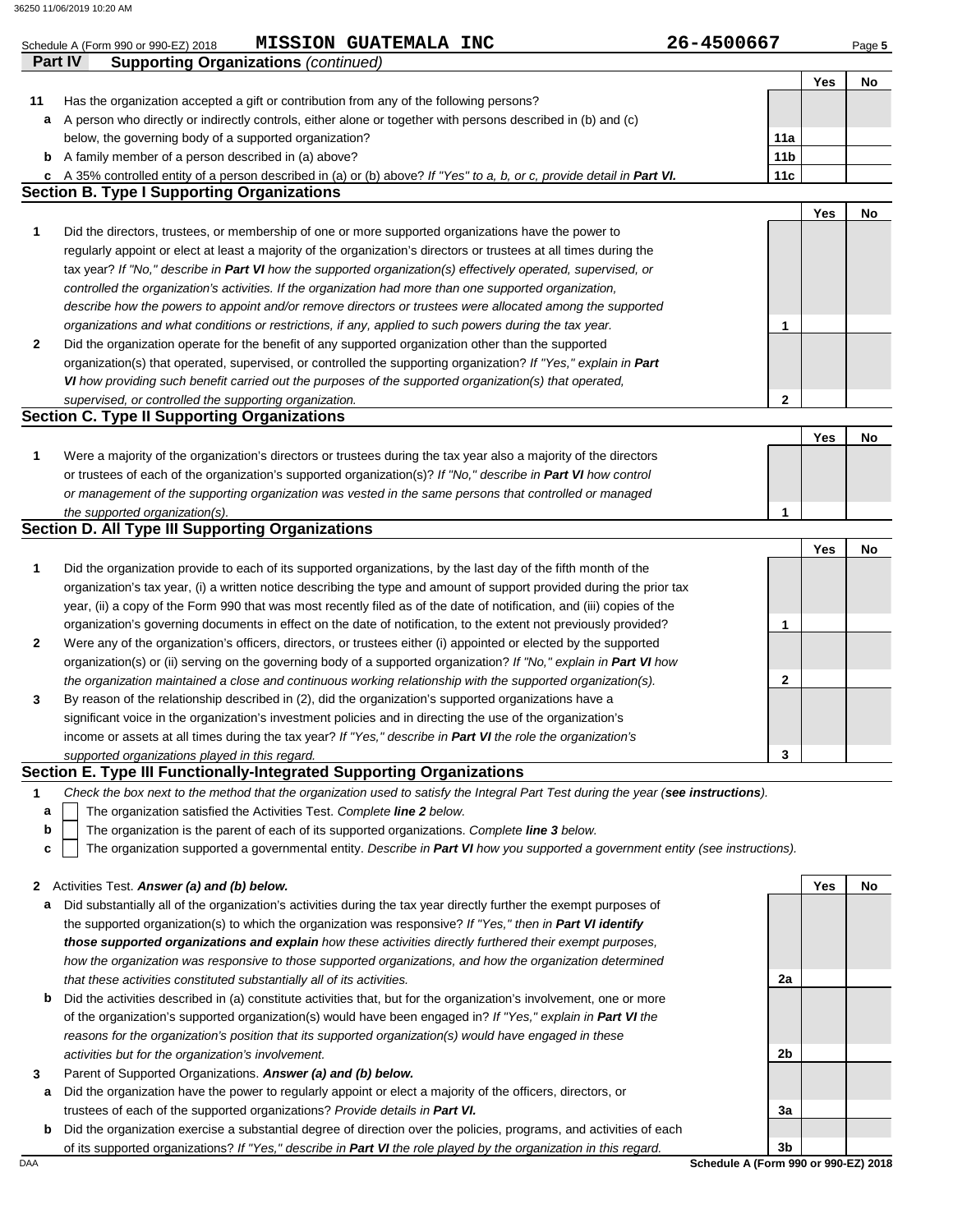| <b>MISSION GUATEMALA INC</b><br>Schedule A (Form 990 or 990-EZ) 2018                                                                   |                | 26-4500667     | Page 6                         |
|----------------------------------------------------------------------------------------------------------------------------------------|----------------|----------------|--------------------------------|
| <b>Part V</b><br>Type III Non-Functionally Integrated 509(a)(3) Supporting Organizations                                               |                |                |                                |
| Check here if the organization satisfied the Integral Part Test as a qualifying trust on Nov. 20, 1970 (explain in Part VI). See<br>1  |                |                |                                |
| instructions. All other Type III non-functionally integrated supporting organizations must complete Sections A through E               |                |                |                                |
| Section A - Adjusted Net Income                                                                                                        |                | (A) Prior Year | (B) Current Year<br>(optional) |
| Net short-term capital gain<br>1                                                                                                       | 1              |                |                                |
| 2<br>Recoveries of prior-year distributions                                                                                            | $\mathbf{2}$   |                |                                |
| 3<br>Other gross income (see instructions)                                                                                             | 3              |                |                                |
| 4<br>Add lines 1 through 3.                                                                                                            | 4              |                |                                |
| 5<br>Depreciation and depletion                                                                                                        | 5              |                |                                |
| Portion of operating expenses paid or incurred for production or<br>6                                                                  |                |                |                                |
| collection of gross income or for management, conservation, or                                                                         |                |                |                                |
| maintenance of property held for production of income (see instructions)                                                               | 6              |                |                                |
| 7<br>Other expenses (see instructions)                                                                                                 | 7              |                |                                |
| 8<br><b>Adjusted Net Income</b> (subtract lines 5, 6, and 7 from line 4)                                                               | 8              |                |                                |
| <b>Section B - Minimum Asset Amount</b>                                                                                                |                | (A) Prior Year | (B) Current Year<br>(optional) |
| Aggregate fair market value of all non-exempt-use assets (see<br>1                                                                     |                |                |                                |
| instructions for short tax year or assets held for part of year):                                                                      |                |                |                                |
| Average monthly value of securities<br>a                                                                                               | 1a             |                |                                |
| Average monthly cash balances<br>b                                                                                                     | 1b             |                |                                |
| Fair market value of other non-exempt-use assets<br>c                                                                                  | 1c             |                |                                |
| <b>Total</b> (add lines 1a, 1b, and 1c)<br>d                                                                                           | 1d             |                |                                |
| <b>Discount</b> claimed for blockage or other<br>е                                                                                     |                |                |                                |
| factors (explain in detail in <b>Part VI</b> ):                                                                                        |                |                |                                |
| Acquisition indebtedness applicable to non-exempt-use assets<br>2                                                                      | 2              |                |                                |
| Subtract line 2 from line 1d.<br>3                                                                                                     | 3              |                |                                |
| Cash deemed held for exempt use. Enter 1-1/2% of line 3 (for greater amount,<br>4                                                      |                |                |                                |
| see instructions).                                                                                                                     | 4              |                |                                |
| 5<br>Net value of non-exempt-use assets (subtract line 4 from line 3)                                                                  | 5              |                |                                |
| 6<br>Multiply line 5 by .035.                                                                                                          | 6              |                |                                |
| 7<br>Recoveries of prior-year distributions                                                                                            | $\overline{7}$ |                |                                |
| 8<br><b>Minimum Asset Amount</b> (add line 7 to line 6)                                                                                | 8              |                |                                |
| <b>Section C - Distributable Amount</b>                                                                                                |                |                | <b>Current Year</b>            |
| Adjusted net income for prior year (from Section A, line 8, Column A)                                                                  | 1              |                |                                |
| Enter 85% of line 1.<br>2                                                                                                              | 2              |                |                                |
| 3<br>Minimum asset amount for prior year (from Section B, line 8, Column A)                                                            | 3              |                |                                |
| Enter greater of line 2 or line 3.<br>4                                                                                                | 4              |                |                                |
| 5<br>Income tax imposed in prior year                                                                                                  | 5              |                |                                |
| Distributable Amount. Subtract line 5 from line 4, unless subject to<br>6                                                              |                |                |                                |
| emergency temporary reduction (see instructions).                                                                                      | 6              |                |                                |
| Check here if the current year is the organization's first as a non-functionally integrated Type III supporting organization (see<br>7 |                |                |                                |
| instructions).                                                                                                                         |                |                |                                |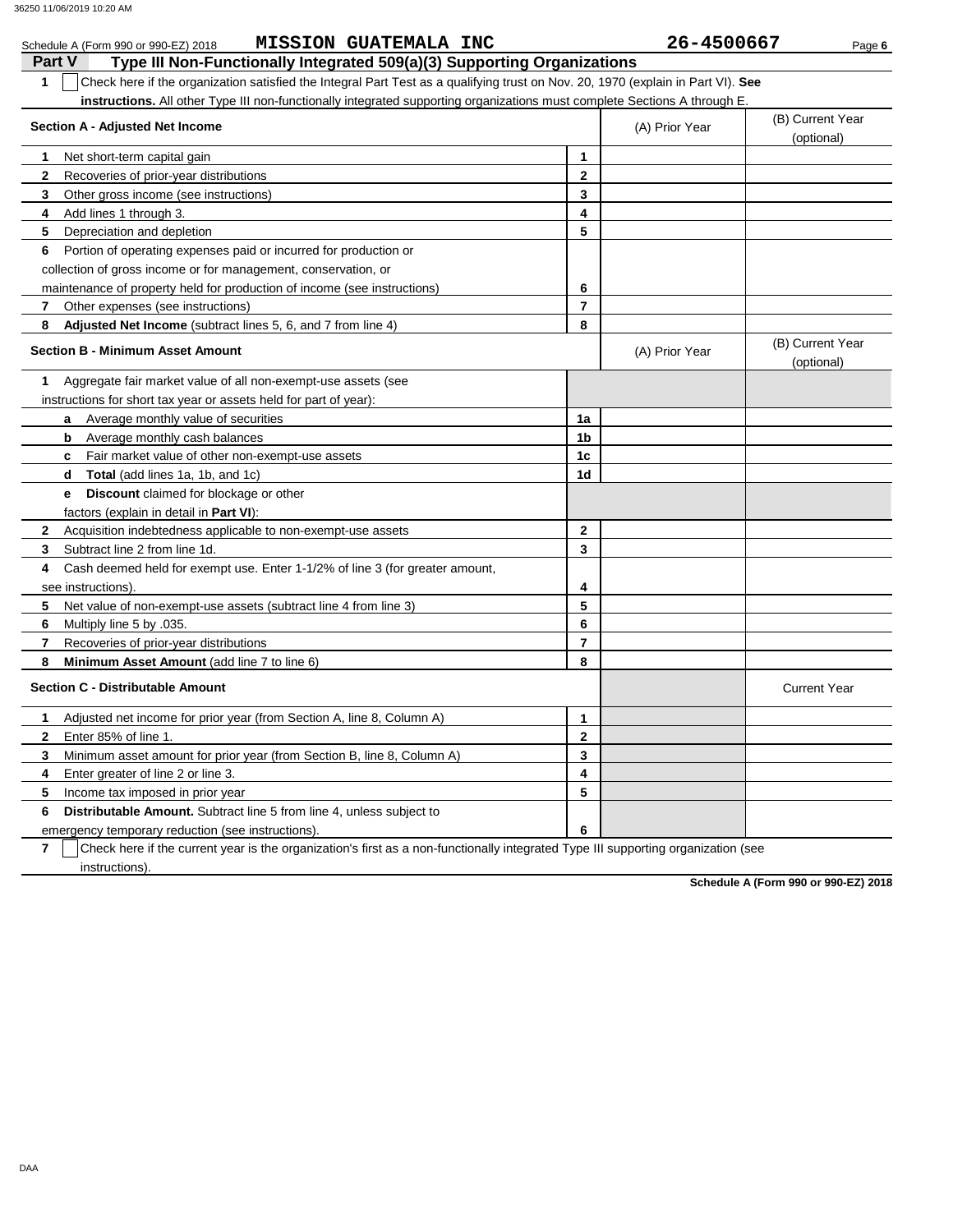| <b>Part V</b> | <b>MISSION GUATEMALA INC</b><br>Schedule A (Form 990 or 990-EZ) 2018<br>Type III Non-Functionally Integrated 509(a)(3) Supporting Organizations (continued) |                                    | 26-4500667                                    | Page 7                                           |  |  |  |  |
|---------------|-------------------------------------------------------------------------------------------------------------------------------------------------------------|------------------------------------|-----------------------------------------------|--------------------------------------------------|--|--|--|--|
|               | <b>Section D - Distributions</b>                                                                                                                            |                                    |                                               | <b>Current Year</b>                              |  |  |  |  |
| 1             | Amounts paid to supported organizations to accomplish exempt purposes                                                                                       |                                    |                                               |                                                  |  |  |  |  |
| $\mathbf{2}$  | Amounts paid to perform activity that directly furthers exempt purposes of supported                                                                        |                                    |                                               |                                                  |  |  |  |  |
|               | organizations, in excess of income from activity                                                                                                            |                                    |                                               |                                                  |  |  |  |  |
| 3             | Administrative expenses paid to accomplish exempt purposes of supported organizations                                                                       |                                    |                                               |                                                  |  |  |  |  |
| 4             | Amounts paid to acquire exempt-use assets                                                                                                                   |                                    |                                               |                                                  |  |  |  |  |
| 5             | Qualified set-aside amounts (prior IRS approval required)                                                                                                   |                                    |                                               |                                                  |  |  |  |  |
| 6             | Other distributions (describe in <b>Part VI</b> ). See instructions.                                                                                        |                                    |                                               |                                                  |  |  |  |  |
| 7             | Total annual distributions. Add lines 1 through 6.                                                                                                          |                                    |                                               |                                                  |  |  |  |  |
| 8             | Distributions to attentive supported organizations to which the organization is responsive                                                                  |                                    |                                               |                                                  |  |  |  |  |
|               | (provide details in Part VI). See instructions.                                                                                                             |                                    |                                               |                                                  |  |  |  |  |
| 9             | Distributable amount for 2018 from Section C, line 6                                                                                                        |                                    |                                               |                                                  |  |  |  |  |
| 10            | Line 8 amount divided by line 9 amount                                                                                                                      |                                    |                                               |                                                  |  |  |  |  |
|               | <b>Section E - Distribution Allocations (see instructions)</b>                                                                                              | (i)<br><b>Excess Distributions</b> | (ii)<br><b>Underdistributions</b><br>Pre-2018 | (iii)<br><b>Distributable</b><br>Amount for 2018 |  |  |  |  |
| 1.            | Distributable amount for 2018 from Section C, line 6                                                                                                        |                                    |                                               |                                                  |  |  |  |  |
| $\mathbf{2}$  | Underdistributions, if any, for years prior to 2018                                                                                                         |                                    |                                               |                                                  |  |  |  |  |
|               | (reasonable cause required-explain in Part VI). See                                                                                                         |                                    |                                               |                                                  |  |  |  |  |
|               | instructions.                                                                                                                                               |                                    |                                               |                                                  |  |  |  |  |
| 3             | Excess distributions carryover, if any, to 2018                                                                                                             |                                    |                                               |                                                  |  |  |  |  |
|               |                                                                                                                                                             |                                    |                                               |                                                  |  |  |  |  |
|               |                                                                                                                                                             |                                    |                                               |                                                  |  |  |  |  |
|               |                                                                                                                                                             |                                    |                                               |                                                  |  |  |  |  |
|               |                                                                                                                                                             |                                    |                                               |                                                  |  |  |  |  |
|               |                                                                                                                                                             |                                    |                                               |                                                  |  |  |  |  |
|               | f Total of lines 3a through e                                                                                                                               |                                    |                                               |                                                  |  |  |  |  |
|               | g Applied to underdistributions of prior years                                                                                                              |                                    |                                               |                                                  |  |  |  |  |
|               | h Applied to 2018 distributable amount                                                                                                                      |                                    |                                               |                                                  |  |  |  |  |
|               | Carryover from 2013 not applied (see instructions)<br>Remainder. Subtract lines 3g, 3h, and 3i from 3f.                                                     |                                    |                                               |                                                  |  |  |  |  |
| 4             | Distributions for 2018 from                                                                                                                                 |                                    |                                               |                                                  |  |  |  |  |
|               | Section D, line 7:<br>\$                                                                                                                                    |                                    |                                               |                                                  |  |  |  |  |
|               | a Applied to underdistributions of prior years                                                                                                              |                                    |                                               |                                                  |  |  |  |  |
|               | <b>b</b> Applied to 2018 distributable amount                                                                                                               |                                    |                                               |                                                  |  |  |  |  |
|               | <b>c</b> Remainder. Subtract lines 4a and 4b from 4.                                                                                                        |                                    |                                               |                                                  |  |  |  |  |
| 5             | Remaining underdistributions for years prior to 2018, if                                                                                                    |                                    |                                               |                                                  |  |  |  |  |
|               | any. Subtract lines 3g and 4a from line 2. For result                                                                                                       |                                    |                                               |                                                  |  |  |  |  |
|               | greater than zero, explain in Part VI. See instructions.                                                                                                    |                                    |                                               |                                                  |  |  |  |  |
| 6             | Remaining underdistributions for 2018. Subtract lines 3h                                                                                                    |                                    |                                               |                                                  |  |  |  |  |
|               | and 4b from line 1. For result greater than zero, explain in                                                                                                |                                    |                                               |                                                  |  |  |  |  |
|               | <b>Part VI.</b> See instructions.                                                                                                                           |                                    |                                               |                                                  |  |  |  |  |
| 7             | Excess distributions carryover to 2019. Add lines 3j                                                                                                        |                                    |                                               |                                                  |  |  |  |  |
|               | and 4c.                                                                                                                                                     |                                    |                                               |                                                  |  |  |  |  |
| 8             | Breakdown of line 7:                                                                                                                                        |                                    |                                               |                                                  |  |  |  |  |
|               |                                                                                                                                                             |                                    |                                               |                                                  |  |  |  |  |
|               |                                                                                                                                                             |                                    |                                               |                                                  |  |  |  |  |
|               | c Excess from 2016                                                                                                                                          |                                    |                                               |                                                  |  |  |  |  |
|               | d Excess from 2017                                                                                                                                          |                                    |                                               |                                                  |  |  |  |  |
|               | e Excess from 2018                                                                                                                                          |                                    |                                               |                                                  |  |  |  |  |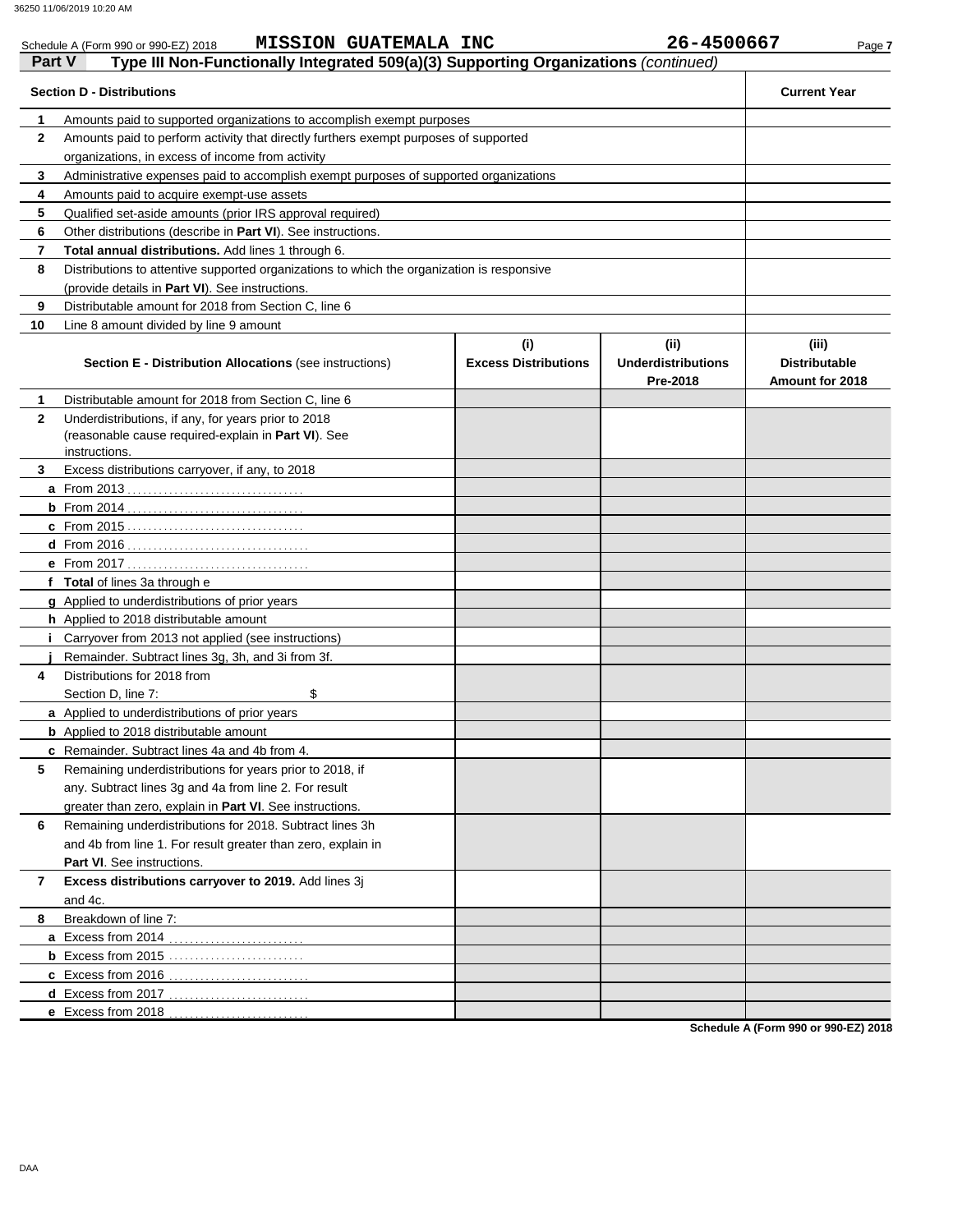|         | Schedule A (Form 990 or 990-EZ) 2018 |                                        | MISSION GUATEMALA INC |                                                                                                                                                                                                                                                                                                                                                                                                                                                                                                                                                                                             | 26-4500667 | Page 8 |
|---------|--------------------------------------|----------------------------------------|-----------------------|---------------------------------------------------------------------------------------------------------------------------------------------------------------------------------------------------------------------------------------------------------------------------------------------------------------------------------------------------------------------------------------------------------------------------------------------------------------------------------------------------------------------------------------------------------------------------------------------|------------|--------|
| Part VI |                                      |                                        |                       | Supplemental Information. Provide the explanations required by Part II, line 10; Part II, line 17a or 17b; Part<br>III, line 12; Part IV, Section A, lines 1, 2, 3b, 3c, 4b, 4c, 5a, 6, 9a, 9b, 9c, 11a, 11b, and 11c; Part IV, Section<br>B, lines 1 and 2; Part IV, Section C, line 1; Part IV, Section D, lines 2 and 3; Part IV, Section E, lines 1c, 2a, 2b,<br>3a, and 3b; Part V, line 1; Part V, Section B, line 1e; Part V, Section D, lines 5, 6, and 8; and Part V, Section E,<br>lines 2, 5, and 6. Also complete this part for any additional information. (See instructions.) |            |        |
|         |                                      | Part II, Line 10 - Other Income Detail |                       |                                                                                                                                                                                                                                                                                                                                                                                                                                                                                                                                                                                             |            |        |
|         | <b>T-SHIRT SALES</b>                 |                                        | \$                    | 27,316                                                                                                                                                                                                                                                                                                                                                                                                                                                                                                                                                                                      |            |        |
|         |                                      |                                        |                       |                                                                                                                                                                                                                                                                                                                                                                                                                                                                                                                                                                                             |            |        |
|         |                                      |                                        |                       |                                                                                                                                                                                                                                                                                                                                                                                                                                                                                                                                                                                             |            |        |
|         |                                      |                                        |                       |                                                                                                                                                                                                                                                                                                                                                                                                                                                                                                                                                                                             |            |        |
|         |                                      |                                        |                       |                                                                                                                                                                                                                                                                                                                                                                                                                                                                                                                                                                                             |            |        |
|         |                                      |                                        |                       |                                                                                                                                                                                                                                                                                                                                                                                                                                                                                                                                                                                             |            |        |
|         |                                      |                                        |                       |                                                                                                                                                                                                                                                                                                                                                                                                                                                                                                                                                                                             |            |        |
|         |                                      |                                        |                       |                                                                                                                                                                                                                                                                                                                                                                                                                                                                                                                                                                                             |            |        |
|         |                                      |                                        |                       |                                                                                                                                                                                                                                                                                                                                                                                                                                                                                                                                                                                             |            |        |
|         |                                      |                                        |                       |                                                                                                                                                                                                                                                                                                                                                                                                                                                                                                                                                                                             |            |        |
|         |                                      |                                        |                       |                                                                                                                                                                                                                                                                                                                                                                                                                                                                                                                                                                                             |            |        |
|         |                                      |                                        |                       |                                                                                                                                                                                                                                                                                                                                                                                                                                                                                                                                                                                             |            |        |
|         |                                      |                                        |                       |                                                                                                                                                                                                                                                                                                                                                                                                                                                                                                                                                                                             |            |        |
|         |                                      |                                        |                       |                                                                                                                                                                                                                                                                                                                                                                                                                                                                                                                                                                                             |            |        |
|         |                                      |                                        |                       |                                                                                                                                                                                                                                                                                                                                                                                                                                                                                                                                                                                             |            |        |
|         |                                      |                                        |                       |                                                                                                                                                                                                                                                                                                                                                                                                                                                                                                                                                                                             |            |        |
|         |                                      |                                        |                       |                                                                                                                                                                                                                                                                                                                                                                                                                                                                                                                                                                                             |            |        |
|         |                                      |                                        |                       |                                                                                                                                                                                                                                                                                                                                                                                                                                                                                                                                                                                             |            |        |
|         |                                      |                                        |                       |                                                                                                                                                                                                                                                                                                                                                                                                                                                                                                                                                                                             |            |        |
|         |                                      |                                        |                       |                                                                                                                                                                                                                                                                                                                                                                                                                                                                                                                                                                                             |            |        |
|         |                                      |                                        |                       |                                                                                                                                                                                                                                                                                                                                                                                                                                                                                                                                                                                             |            |        |
|         |                                      |                                        |                       |                                                                                                                                                                                                                                                                                                                                                                                                                                                                                                                                                                                             |            |        |
|         |                                      |                                        |                       |                                                                                                                                                                                                                                                                                                                                                                                                                                                                                                                                                                                             |            |        |
|         |                                      |                                        |                       |                                                                                                                                                                                                                                                                                                                                                                                                                                                                                                                                                                                             |            |        |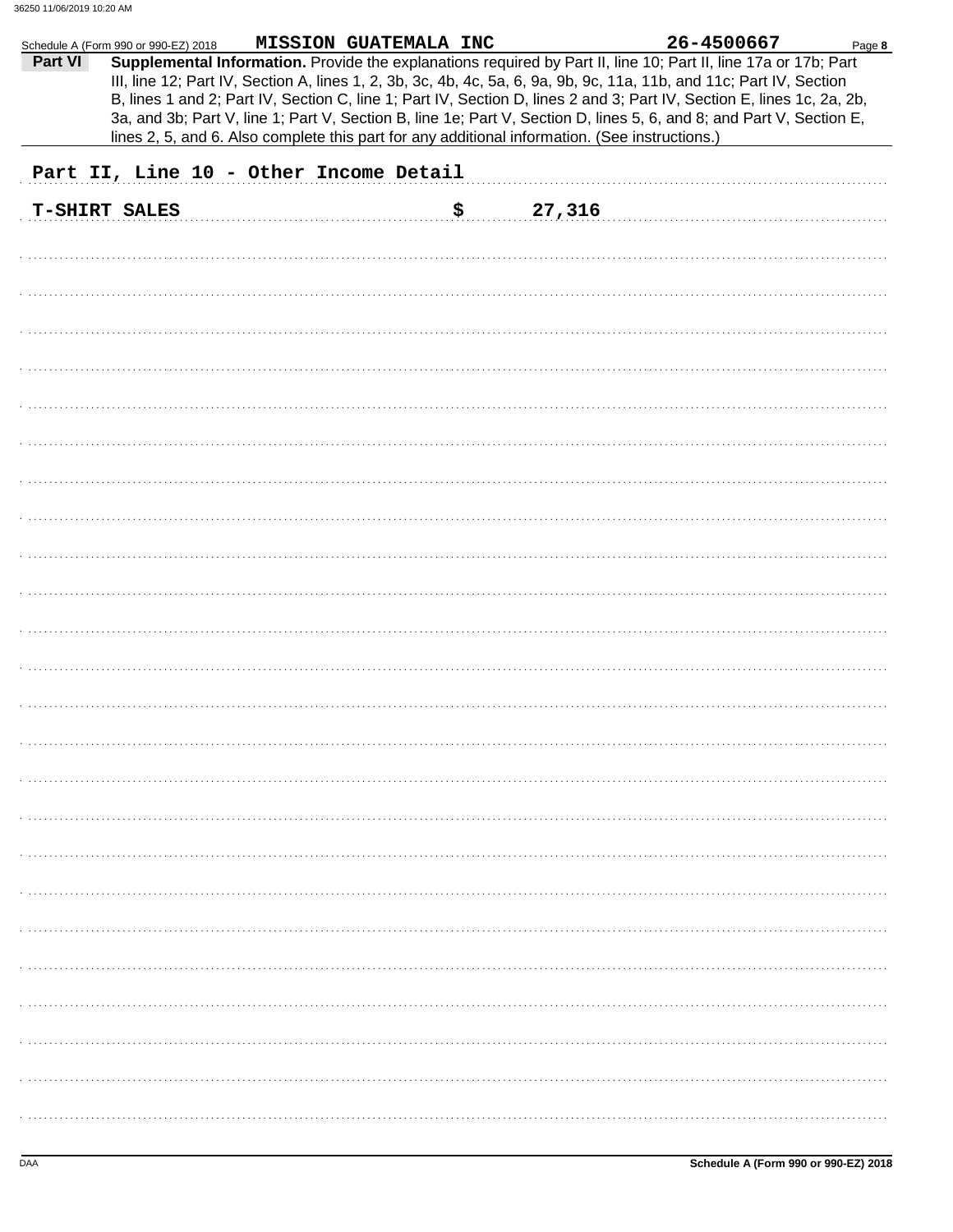# **(Form 990)**

## **SCHEDULE D Supplemental Financial Statements**

 **Attach to Form 990. Part IV, line 6, 7, 8, 9, 10, 11a, 11b, 11c, 11d, 11e, 11f, 12a, or 12b. Complete if the organization answered "Yes" on Form 990,**

 **Go to** *www.irs.gov/Form990* **for instructions and the latest information.**

Department of the Treasury Internal Revenue Service **Name of the organization**

**Employer identification number**

**2018**

**Open to Public Inspection**

OMB No. 1545-0047

|                                  | <b>MISSION GUATEMALA INC</b>                                                                                                              |                                                    | 26-4500667                      |
|----------------------------------|-------------------------------------------------------------------------------------------------------------------------------------------|----------------------------------------------------|---------------------------------|
| Part I                           | Organizations Maintaining Donor Advised Funds or Other Similar Funds or Accounts.                                                         |                                                    |                                 |
|                                  | Complete if the organization answered "Yes" on Form 990, Part IV, line 6.                                                                 |                                                    |                                 |
|                                  |                                                                                                                                           | (a) Donor advised funds                            | (b) Funds and other accounts    |
| 1                                |                                                                                                                                           |                                                    |                                 |
| 2                                | Aggregate value of contributions to (during year) [10] Aggregate value of contributions to (during year)                                  |                                                    |                                 |
| 3                                |                                                                                                                                           |                                                    |                                 |
| 4                                |                                                                                                                                           |                                                    |                                 |
| 5                                | Did the organization inform all donors and donor advisors in writing that the assets held in donor advised                                |                                                    |                                 |
|                                  |                                                                                                                                           |                                                    | Yes<br>No                       |
| 6                                | Did the organization inform all grantees, donors, and donor advisors in writing that grant funds can be used                              |                                                    |                                 |
|                                  | only for charitable purposes and not for the benefit of the donor or donor advisor, or for any other purpose                              |                                                    |                                 |
|                                  |                                                                                                                                           |                                                    | Yes<br>No                       |
| Part II                          | <b>Conservation Easements.</b>                                                                                                            |                                                    |                                 |
|                                  | Complete if the organization answered "Yes" on Form 990, Part IV, line 7.                                                                 |                                                    |                                 |
| 1                                | Purpose(s) of conservation easements held by the organization (check all that apply).                                                     |                                                    |                                 |
|                                  | Preservation of land for public use (e.g., recreation or education)                                                                       | Preservation of a historically important land area |                                 |
|                                  | Protection of natural habitat                                                                                                             | Preservation of a certified historic structure     |                                 |
|                                  | Preservation of open space                                                                                                                |                                                    |                                 |
| 2                                | Complete lines 2a through 2d if the organization held a qualified conservation contribution in the form of a conservation                 |                                                    |                                 |
|                                  | easement on the last day of the tax year.                                                                                                 |                                                    | Held at the End of the Tax Year |
| а                                |                                                                                                                                           |                                                    | 2a                              |
| b                                |                                                                                                                                           |                                                    | 2b                              |
| c                                | Number of conservation easements on a certified historic structure included in (a)<br>[20]                                                |                                                    | 2c                              |
| d                                | Number of conservation easements included in (c) acquired after 7/25/06, and not on a                                                     |                                                    |                                 |
|                                  | historic structure listed in the National Register                                                                                        |                                                    | 2d                              |
| 3                                | Number of conservation easements modified, transferred, released, extinguished, or terminated by the organization during the              |                                                    |                                 |
| $tax$ year $\blacktriangleright$ |                                                                                                                                           |                                                    |                                 |
| 4                                | . <b>.</b> .<br>Number of states where property subject to conservation easement is located ▶                                             |                                                    |                                 |
| 5                                | Does the organization have a written policy regarding the periodic monitoring, inspection, handling of                                    |                                                    |                                 |
|                                  |                                                                                                                                           |                                                    | Yes<br>No                       |
| 6                                | Staff and volunteer hours devoted to monitoring, inspecting, handling of violations, and enforcing conservation easements during the year |                                                    |                                 |
|                                  |                                                                                                                                           |                                                    |                                 |
|                                  | .<br>Amount of expenses incurred in monitoring, inspecting, handling of violations, and enforcing conservation easements during the year  |                                                    |                                 |
| $\blacktriangleright$ \$         |                                                                                                                                           |                                                    |                                 |
|                                  | Does each conservation easement reported on line 2(d) above satisfy the requirements of section 170(h)(4)(B)(i)                           |                                                    |                                 |
|                                  | and section $170(h)(4)(B)(ii)?$ .                                                                                                         |                                                    | Yes<br>No                       |
| 9                                | In Part XIII, describe how the organization reports conservation easements in its revenue and expense statement, and                      |                                                    |                                 |
|                                  | balance sheet, and include, if applicable, the text of the footnote to the organization's financial statements that describes the         |                                                    |                                 |
|                                  | organization's accounting for conservation easements.                                                                                     |                                                    |                                 |
| Part III                         | Organizations Maintaining Collections of Art, Historical Treasures, or Other Similar Assets.                                              |                                                    |                                 |
|                                  | Complete if the organization answered "Yes" on Form 990, Part IV, line 8.                                                                 |                                                    |                                 |
|                                  | 1a If the organization elected, as permitted under SFAS 116 (ASC 958), not to report in its revenue statement and balance sheet           |                                                    |                                 |
|                                  | works of art, historical treasures, or other similar assets held for public exhibition, education, or research in furtherance of          |                                                    |                                 |
|                                  | public service, provide, in Part XIII, the text of the footnote to its financial statements that describes these items.                   |                                                    |                                 |
|                                  | <b>b</b> If the organization elected, as permitted under SFAS 116 (ASC 958), to report in its revenue statement and balance sheet         |                                                    |                                 |
|                                  | works of art, historical treasures, or other similar assets held for public exhibition, education, or research in furtherance of          |                                                    |                                 |
|                                  | public service, provide the following amounts relating to these items:                                                                    |                                                    |                                 |
|                                  |                                                                                                                                           |                                                    |                                 |
|                                  |                                                                                                                                           |                                                    |                                 |
| 2                                | If the organization received or held works of art, historical treasures, or other similar assets for financial gain, provide the          |                                                    |                                 |
|                                  | following amounts required to be reported under SFAS 116 (ASC 958) relating to these items:                                               |                                                    |                                 |
|                                  |                                                                                                                                           |                                                    |                                 |
| a                                |                                                                                                                                           |                                                    |                                 |
|                                  |                                                                                                                                           |                                                    |                                 |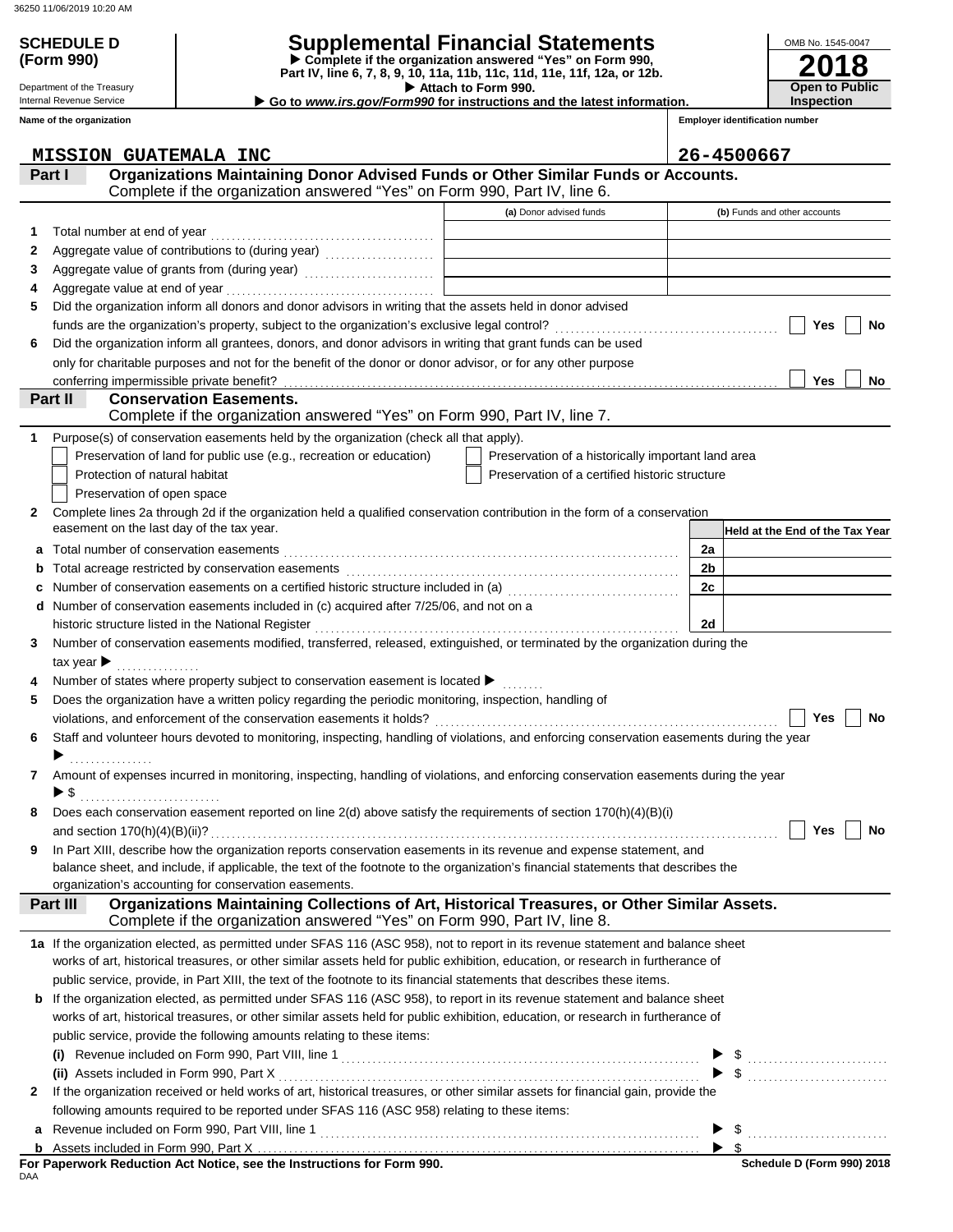| Schedule D (Form 990) 2018 MISSION GUATEMALA INC                                                                                                                                                                                                             |                         |                           |                         | 26-4500667      |                      |                     | Page 2    |
|--------------------------------------------------------------------------------------------------------------------------------------------------------------------------------------------------------------------------------------------------------------|-------------------------|---------------------------|-------------------------|-----------------|----------------------|---------------------|-----------|
| Organizations Maintaining Collections of Art, Historical Treasures, or Other Similar Assets (continued)<br>Part III<br>Using the organization's acquisition, accession, and other records, check any of the following that are a significant use of its<br>3 |                         |                           |                         |                 |                      |                     |           |
| collection items (check all that apply):                                                                                                                                                                                                                     |                         |                           |                         |                 |                      |                     |           |
| Public exhibition<br>a                                                                                                                                                                                                                                       | d                       | Loan or exchange programs |                         |                 |                      |                     |           |
| Scholarly research<br>b                                                                                                                                                                                                                                      | е                       |                           |                         |                 |                      |                     |           |
| Preservation for future generations<br>c                                                                                                                                                                                                                     |                         |                           |                         |                 |                      |                     |           |
| Provide a description of the organization's collections and explain how they further the organization's exempt purpose in Part<br>4                                                                                                                          |                         |                           |                         |                 |                      |                     |           |
| XIII.                                                                                                                                                                                                                                                        |                         |                           |                         |                 |                      |                     |           |
| During the year, did the organization solicit or receive donations of art, historical treasures, or other similar<br>5                                                                                                                                       |                         |                           |                         |                 |                      | Yes                 |           |
| <b>Part IV</b><br><b>Escrow and Custodial Arrangements.</b>                                                                                                                                                                                                  |                         |                           |                         |                 |                      |                     | No        |
| Complete if the organization answered "Yes" on Form 990, Part IV, line 9, or reported an amount on Form<br>990, Part X, line 21.                                                                                                                             |                         |                           |                         |                 |                      |                     |           |
| 1a Is the organization an agent, trustee, custodian or other intermediary for contributions or other assets not                                                                                                                                              |                         |                           |                         |                 |                      |                     |           |
|                                                                                                                                                                                                                                                              |                         |                           |                         |                 |                      | Yes                 | No        |
| <b>b</b> If "Yes," explain the arrangement in Part XIII and complete the following table:                                                                                                                                                                    |                         |                           |                         |                 |                      |                     |           |
|                                                                                                                                                                                                                                                              |                         |                           |                         |                 |                      | Amount              |           |
| Beginning balance expression and contact the contract of the contract of the contract of the contract of the contract of the contract of the contract of the contract of the contract of the contract of the contract of the c<br>C                          |                         |                           |                         |                 | 1c                   |                     |           |
|                                                                                                                                                                                                                                                              |                         |                           |                         |                 | 1d                   |                     |           |
| Distributions during the year manufactured and contact the year manufactured was determined and the year manufactured was determined and the year manufactured was determined was also been also been as a set of the set of t                               |                         |                           |                         |                 | 1е                   |                     |           |
| Ending balance <b>constructs</b> and constructs and constructs and constructs are the constructed and constructs are the construction of the construction of the construction of the construction of the construction of the constr<br>f                     |                         |                           |                         |                 | 1f                   | <b>Yes</b>          | <b>No</b> |
|                                                                                                                                                                                                                                                              |                         |                           |                         |                 |                      |                     |           |
| Part V<br><b>Endowment Funds.</b>                                                                                                                                                                                                                            |                         |                           |                         |                 |                      |                     |           |
| Complete if the organization answered "Yes" on Form 990, Part IV, line 10.                                                                                                                                                                                   |                         |                           |                         |                 |                      |                     |           |
|                                                                                                                                                                                                                                                              | (a) Current year        | (b) Prior year            | (c) Two years back      |                 | (d) Three years back | (e) Four years back |           |
| 1a Beginning of year balance                                                                                                                                                                                                                                 |                         |                           |                         |                 |                      |                     |           |
| <b>b</b> Contributions <b>contributions</b>                                                                                                                                                                                                                  |                         |                           |                         |                 |                      |                     |           |
| <b>c</b> Net investment earnings, gains, and                                                                                                                                                                                                                 |                         |                           |                         |                 |                      |                     |           |
| d Grants or scholarships                                                                                                                                                                                                                                     |                         |                           |                         |                 |                      |                     |           |
| e Other expenditures for facilities and                                                                                                                                                                                                                      |                         |                           |                         |                 |                      |                     |           |
|                                                                                                                                                                                                                                                              |                         |                           |                         |                 |                      |                     |           |
| f Administrative expenses                                                                                                                                                                                                                                    |                         |                           |                         |                 |                      |                     |           |
|                                                                                                                                                                                                                                                              |                         |                           |                         |                 |                      |                     |           |
| Provide the estimated percentage of the current year end balance (line 1g, column (a)) held as:                                                                                                                                                              |                         |                           |                         |                 |                      |                     |           |
| a Board designated or quasi-endowment > %                                                                                                                                                                                                                    |                         |                           |                         |                 |                      |                     |           |
| <b>b</b> Permanent endowment <b>D</b>                                                                                                                                                                                                                        |                         |                           |                         |                 |                      |                     |           |
| <b>c</b> Temporarily restricted endowment $\blacktriangleright$<br>The percentages on lines 2a, 2b, and 2c should equal 100%.                                                                                                                                | %<br>.                  |                           |                         |                 |                      |                     |           |
| 3a Are there endowment funds not in the possession of the organization that are held and administered for the                                                                                                                                                |                         |                           |                         |                 |                      |                     |           |
| organization by:                                                                                                                                                                                                                                             |                         |                           |                         |                 |                      | <b>Yes</b>          | No        |
|                                                                                                                                                                                                                                                              |                         |                           |                         |                 |                      | 3a(i)               |           |
| (ii) related organizations expansion of the contract of the contract of the contract or the contract or the contract or the contract of the contract of the contract of the contract of the contract of the contract or the co                               |                         |                           |                         |                 |                      | 3a(ii)              |           |
|                                                                                                                                                                                                                                                              |                         |                           |                         |                 |                      | 3b                  |           |
| Describe in Part XIII the intended uses of the organization's endowment funds.<br>4                                                                                                                                                                          |                         |                           |                         |                 |                      |                     |           |
| <b>Part VI</b><br>Land, Buildings, and Equipment.                                                                                                                                                                                                            |                         |                           |                         |                 |                      |                     |           |
| Complete if the organization answered "Yes" on Form 990, Part IV, line 11a. See Form 990, Part X, line 10.<br>Description of property                                                                                                                        | (a) Cost or other basis |                           | (b) Cost or other basis | (c) Accumulated |                      | (d) Book value      |           |
|                                                                                                                                                                                                                                                              | (investment)            |                           | (other)                 | depreciation    |                      |                     |           |
|                                                                                                                                                                                                                                                              |                         |                           | 33,782                  |                 |                      | 33,782              |           |
|                                                                                                                                                                                                                                                              |                         |                           | 916,732                 |                 | 151,686              | 765,046             |           |
| c Leasehold improvements                                                                                                                                                                                                                                     |                         |                           |                         |                 |                      |                     |           |
| d Equipment                                                                                                                                                                                                                                                  |                         |                           | 129,461                 |                 | 103,579              | 25,882              |           |
|                                                                                                                                                                                                                                                              |                         |                           |                         |                 |                      |                     |           |
|                                                                                                                                                                                                                                                              |                         |                           |                         |                 |                      | 824,710             |           |

**Schedule D (Form 990) 2018**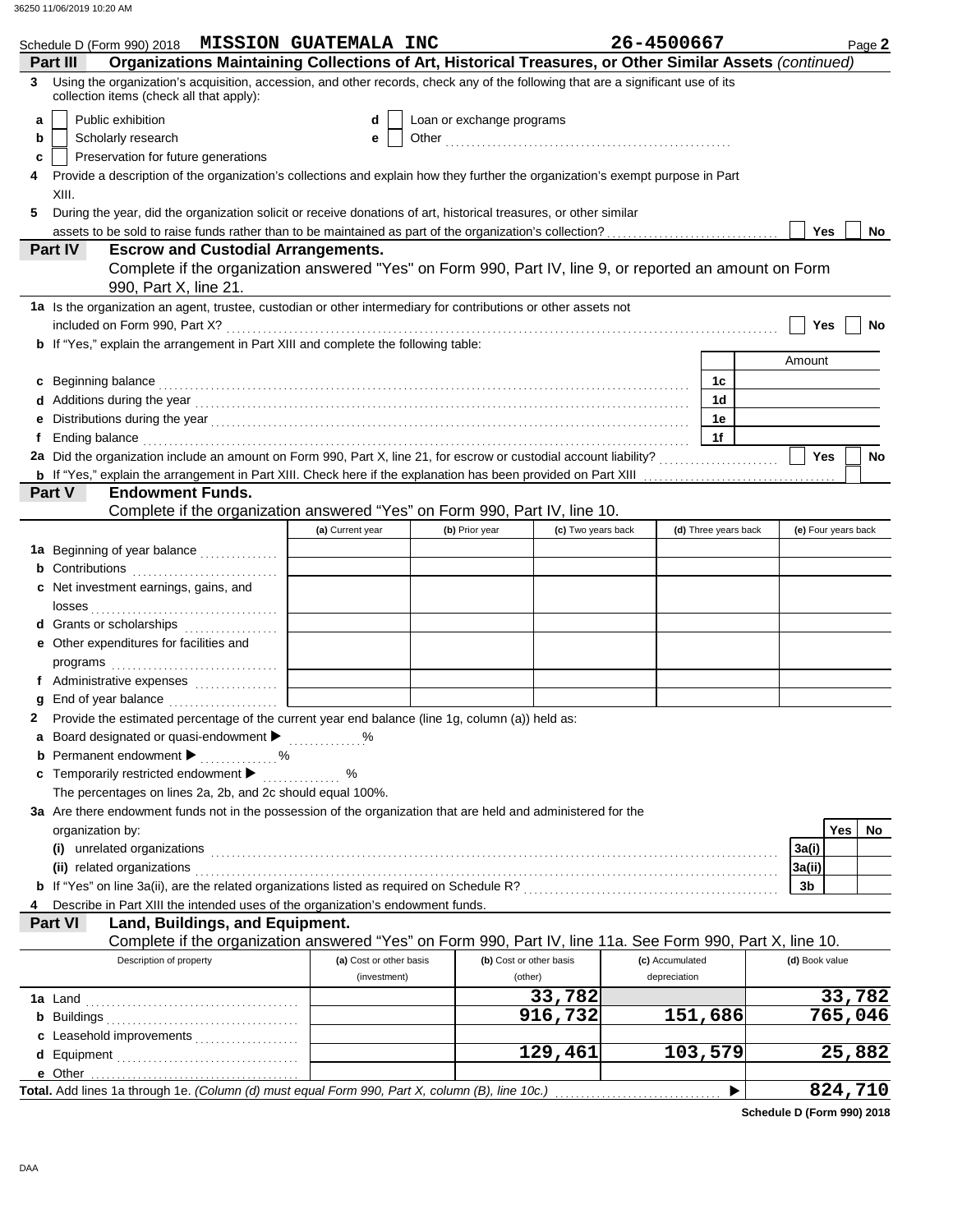|                           | Schedule D (Form 990) 2018 MISSION GUATEMALA INC                                                           |                | 26-4500667                       | Page 3         |
|---------------------------|------------------------------------------------------------------------------------------------------------|----------------|----------------------------------|----------------|
| <b>Part VII</b>           | <b>Investments-Other Securities.</b>                                                                       |                |                                  |                |
|                           | Complete if the organization answered "Yes" on Form 990, Part IV, line 11b. See Form 990, Part X, line 12. |                |                                  |                |
|                           | (a) Description of security or category                                                                    | (b) Book value | (c) Method of valuation:         |                |
|                           | (including name of security)                                                                               |                | Cost or end-of-year market value |                |
| (1) Financial derivatives |                                                                                                            |                |                                  |                |
|                           |                                                                                                            |                |                                  |                |
| $(3)$ Other               |                                                                                                            |                |                                  |                |
| (A)                       |                                                                                                            |                |                                  |                |
| (B)                       |                                                                                                            |                |                                  |                |
|                           |                                                                                                            |                |                                  |                |
|                           |                                                                                                            |                |                                  |                |
|                           |                                                                                                            |                |                                  |                |
| (F)                       |                                                                                                            |                |                                  |                |
| (G)                       |                                                                                                            |                |                                  |                |
| (H)                       |                                                                                                            |                |                                  |                |
|                           | Total. (Column (b) must equal Form 990, Part X, col. (B) line 12.) $\blacktriangleright$                   |                |                                  |                |
| Part VIII                 | <b>Investments-Program Related.</b>                                                                        |                |                                  |                |
|                           | Complete if the organization answered "Yes" on Form 990, Part IV, line 11c. See Form 990, Part X, line 13. |                |                                  |                |
|                           | (a) Description of investment                                                                              | (b) Book value | (c) Method of valuation:         |                |
|                           |                                                                                                            |                | Cost or end-of-year market value |                |
| (1)                       |                                                                                                            |                |                                  |                |
| (2)                       |                                                                                                            |                |                                  |                |
| (3)                       |                                                                                                            |                |                                  |                |
| (4)                       |                                                                                                            |                |                                  |                |
| (5)                       |                                                                                                            |                |                                  |                |
| (6)                       |                                                                                                            |                |                                  |                |
| (7)                       |                                                                                                            |                |                                  |                |
| (8)                       |                                                                                                            |                |                                  |                |
| (9)                       |                                                                                                            |                |                                  |                |
|                           | Total. (Column (b) must equal Form 990, Part X, col. (B) line 13.) $\blacktriangleright$                   |                |                                  |                |
| Part IX                   | <b>Other Assets.</b>                                                                                       |                |                                  |                |
|                           | Complete if the organization answered "Yes" on Form 990, Part IV, line 11d. See Form 990, Part X, line 15. |                |                                  |                |
|                           | (a) Description                                                                                            |                |                                  | (b) Book value |
| (1)                       |                                                                                                            |                |                                  |                |
| (2)                       |                                                                                                            |                |                                  |                |
| (3)                       |                                                                                                            |                |                                  |                |
| (4)                       |                                                                                                            |                |                                  |                |
| (5)                       |                                                                                                            |                |                                  |                |
| (6)                       |                                                                                                            |                |                                  |                |
| (7)                       |                                                                                                            |                |                                  |                |
| (8)                       |                                                                                                            |                |                                  |                |
| (9)                       |                                                                                                            |                |                                  |                |
|                           | Total. (Column (b) must equal Form 990, Part X, col. (B) line 15.)                                         |                |                                  |                |
| Part X                    | <b>Other Liabilities.</b>                                                                                  |                |                                  |                |
|                           | Complete if the organization answered "Yes" on Form 990, Part IV, line 11e or 11f. See Form 990, Part X,   |                |                                  |                |
|                           | line 25.                                                                                                   |                |                                  |                |
| 1.                        | (a) Description of liability                                                                               | (b) Book value |                                  |                |
| (1)                       | Federal income taxes                                                                                       |                |                                  |                |
| (2)                       |                                                                                                            |                |                                  |                |
| (3)                       |                                                                                                            |                |                                  |                |
| (4)                       |                                                                                                            |                |                                  |                |
|                           |                                                                                                            |                |                                  |                |
| (5)                       |                                                                                                            |                |                                  |                |
| (6)                       |                                                                                                            |                |                                  |                |
| (7)                       |                                                                                                            |                |                                  |                |
| (8)                       |                                                                                                            |                |                                  |                |
| (9)                       |                                                                                                            |                |                                  |                |

Liability for uncertain tax positions. In Part XIII, provide the text of the footnote to the organization's financial statements that reports the **2.** organization's liability for uncertain tax positions under FIN 48 (ASC 740). Check here if the text of the footnote has been provided in Part XIII

| <b>Part VII</b>           | <b>MISSION GUATEMALA INC</b><br>Schedule D (Form 990) 2018<br><b>Investments-Other Securities.</b> |                | 26-4500667                |
|---------------------------|----------------------------------------------------------------------------------------------------|----------------|---------------------------|
|                           | Complete if the organization answered "Yes" on Form 990, Part IV, line 11b. See Form 990, Part X   |                |                           |
|                           | (a) Description of security or category                                                            | (b) Book value | (c) Method of valuation   |
| (1) Financial derivatives | (including name of security)                                                                       |                | Cost or end-of-year marke |
| (2)                       |                                                                                                    |                |                           |
| (3) Other                 |                                                                                                    |                |                           |
|                           | (A)                                                                                                |                |                           |
| (B)                       |                                                                                                    |                |                           |
| (C)                       |                                                                                                    |                |                           |
| (D)                       |                                                                                                    |                |                           |
| (E)                       |                                                                                                    |                |                           |
| (F)                       |                                                                                                    |                |                           |
| (G)                       |                                                                                                    |                |                           |
| (H)                       |                                                                                                    |                |                           |
|                           | Total. (Column (b) must equal Form 990, Part X, col. (B) line 12.) ▶                               |                |                           |
| <b>Part VIII</b>          | Investments-Program Related.                                                                       |                |                           |
|                           | Complete if the organization answered "Yes" on Form 990, Part IV, line 11c. See Form 990, Part X   |                |                           |
|                           | (a) Description of investment                                                                      | (b) Book value | (c) Method of valuation   |
|                           |                                                                                                    |                | Cost or end-of-year marke |
| (1)                       |                                                                                                    |                |                           |
| (2)                       |                                                                                                    |                |                           |
| (3)                       |                                                                                                    |                |                           |
| (4)                       |                                                                                                    |                |                           |
| (5)                       |                                                                                                    |                |                           |
| (6)                       |                                                                                                    |                |                           |
| (7)                       |                                                                                                    |                |                           |
| (8)                       |                                                                                                    |                |                           |
| (9)                       | Total. (Column (b) must equal Form 990, Part X, col. (B) line 13.) ▶                               |                |                           |
| Part IX                   | <b>Other Assets.</b>                                                                               |                |                           |
|                           | Complete if the organization answered "Yes" on Form 990, Part IV, line 11d. See Form 990, Part X   |                |                           |
|                           | (a) Description                                                                                    |                |                           |
| (1)                       |                                                                                                    |                |                           |
| (2)                       |                                                                                                    |                |                           |
| (3)                       |                                                                                                    |                |                           |
| (4)                       |                                                                                                    |                |                           |
| (5)                       |                                                                                                    |                |                           |
| (6)                       |                                                                                                    |                |                           |
| (7)                       |                                                                                                    |                |                           |
| (8)                       |                                                                                                    |                |                           |
| (9)                       |                                                                                                    |                |                           |
|                           |                                                                                                    |                | ▶                         |
| Part X                    | <b>Other Liabilities.</b>                                                                          |                |                           |
|                           | Complete if the organization answered "Yes" on Form 990, Part IV, line 11e or 11f. See Form 990,   |                |                           |
|                           | line 25.                                                                                           |                |                           |
| 1.                        | (a) Description of liability                                                                       | (b) Book value |                           |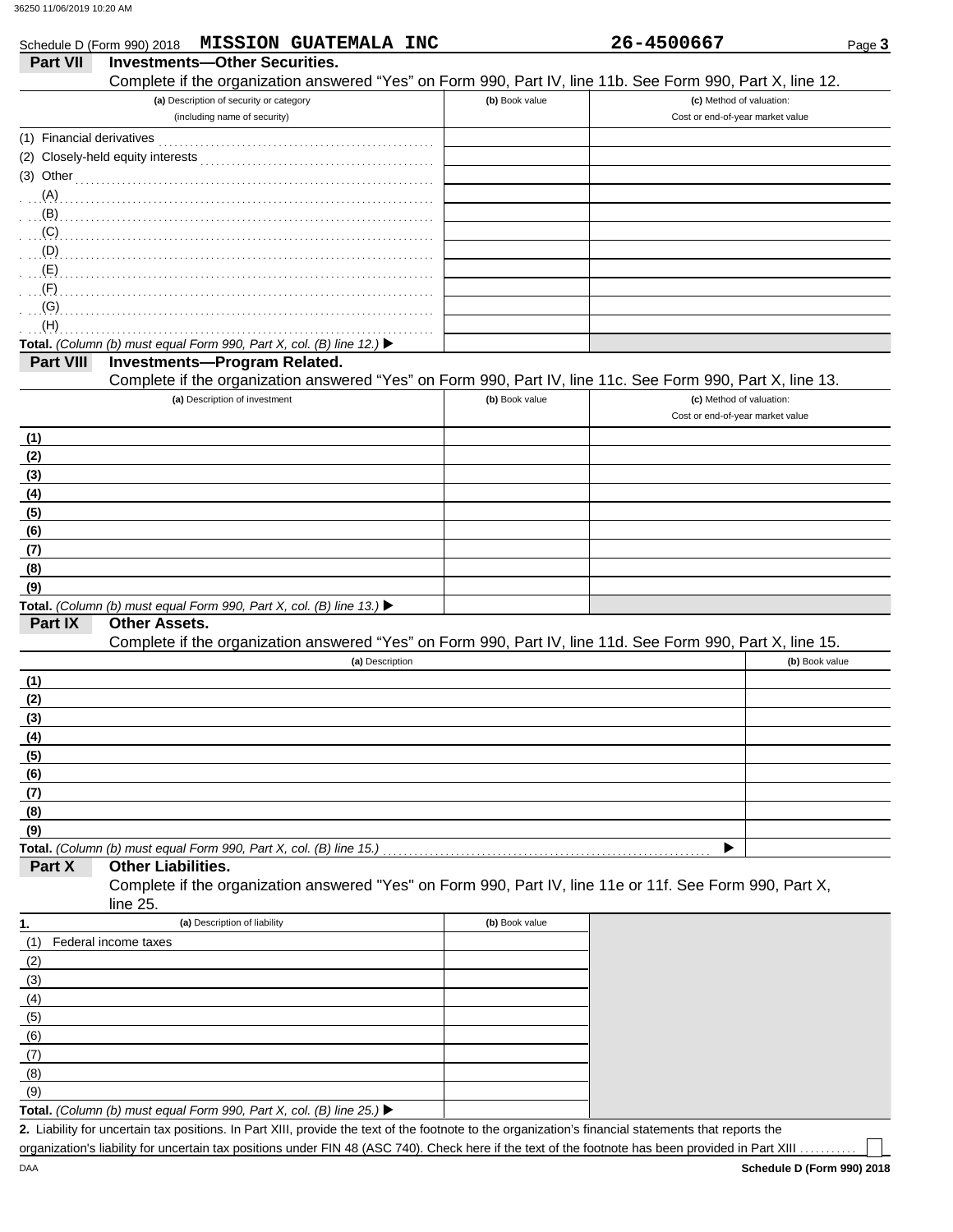| Schedule D (Form 990) 2018 MISSION GUATEMALA INC                                                                                                                                                                                        |                | 26-4500667  | Page 4 |
|-----------------------------------------------------------------------------------------------------------------------------------------------------------------------------------------------------------------------------------------|----------------|-------------|--------|
| Reconciliation of Revenue per Audited Financial Statements With Revenue per Return.<br>Part XI<br>Complete if the organization answered "Yes" on Form 990, Part IV, line 12a.                                                           |                |             |        |
| 1                                                                                                                                                                                                                                       |                | $\mathbf 1$ |        |
| Amounts included on line 1 but not on Form 990, Part VIII, line 12:<br>2                                                                                                                                                                |                |             |        |
| a                                                                                                                                                                                                                                       | 2a             |             |        |
| b                                                                                                                                                                                                                                       | 2 <sub>b</sub> |             |        |
| c                                                                                                                                                                                                                                       | 2c             |             |        |
| d                                                                                                                                                                                                                                       | <b>2d</b>      |             |        |
| Add lines 2a through 2d [11] March 2014 [12] March 2014 [12] March 2014 [12] March 2014 [12] March 2014 [12] March 2014 [12] March 2014 [12] March 2014 [12] March 2014 [12] March 2014 [12] March 2014 [12] March 2014 [12] M<br>е     |                | 2e          |        |
| З                                                                                                                                                                                                                                       |                | 3           |        |
| Amounts included on Form 990, Part VIII, line 12, but not on line 1:<br>4                                                                                                                                                               |                |             |        |
| a                                                                                                                                                                                                                                       | 4a             |             |        |
| b                                                                                                                                                                                                                                       | 4b             |             |        |
| Add lines 4a and 4b<br>c                                                                                                                                                                                                                |                | 4c          |        |
| 5.                                                                                                                                                                                                                                      |                | 5           |        |
| Reconciliation of Expenses per Audited Financial Statements With Expenses per Return.<br><b>Part XII</b>                                                                                                                                |                |             |        |
| Complete if the organization answered "Yes" on Form 990, Part IV, line 12a.                                                                                                                                                             |                |             |        |
| 1                                                                                                                                                                                                                                       |                | 1           |        |
| Amounts included on line 1 but not on Form 990, Part IX, line 25:<br>2                                                                                                                                                                  |                |             |        |
| а                                                                                                                                                                                                                                       | 2a             |             |        |
| Prior year adjustments [11, 12] March 2014 (12, 13) March 2014 (13) March 2014 (13) March 2014 (13) March 2014<br>b                                                                                                                     | 2 <sub>b</sub> |             |        |
| Other losses <b>contracts on the contract of the contract of the contract of the contract of the contract of the contract of the contract of the contract of the contract of the contract of the contract of the contract of t</b><br>c | 2c             |             |        |
| d                                                                                                                                                                                                                                       | 2d             |             |        |
| е                                                                                                                                                                                                                                       |                | 2e          |        |
| 3                                                                                                                                                                                                                                       |                | 3           |        |
| Amounts included on Form 990, Part IX, line 25, but not on line 1:<br>4                                                                                                                                                                 |                |             |        |
| а                                                                                                                                                                                                                                       | 4a             |             |        |
| b                                                                                                                                                                                                                                       | 4b             |             |        |
| c Add lines 4a and 4b                                                                                                                                                                                                                   |                | 4c          |        |
| 5.                                                                                                                                                                                                                                      |                | 5           |        |
| <b>Part XIII</b> Supplemental Information.                                                                                                                                                                                              |                |             |        |
| Provide the descriptions required for Part II, lines 3, 5, and 9; Part III, lines 1a and 4; Part IV, lines 1b and 2b; Part V, line 4; Part X, line                                                                                      |                |             |        |
| 2; Part XI, lines 2d and 4b; and Part XII, lines 2d and 4b. Also complete this part to provide any additional information.                                                                                                              |                |             |        |
|                                                                                                                                                                                                                                         |                |             |        |
|                                                                                                                                                                                                                                         |                |             |        |
|                                                                                                                                                                                                                                         |                |             |        |
|                                                                                                                                                                                                                                         |                |             |        |
|                                                                                                                                                                                                                                         |                |             |        |
|                                                                                                                                                                                                                                         |                |             |        |
|                                                                                                                                                                                                                                         |                |             |        |
|                                                                                                                                                                                                                                         |                |             |        |
|                                                                                                                                                                                                                                         |                |             |        |
|                                                                                                                                                                                                                                         |                |             |        |
|                                                                                                                                                                                                                                         |                |             |        |
|                                                                                                                                                                                                                                         |                |             |        |
|                                                                                                                                                                                                                                         |                |             |        |
|                                                                                                                                                                                                                                         |                |             |        |
|                                                                                                                                                                                                                                         |                |             |        |
|                                                                                                                                                                                                                                         |                |             |        |
|                                                                                                                                                                                                                                         |                |             |        |
|                                                                                                                                                                                                                                         |                |             |        |
|                                                                                                                                                                                                                                         |                |             |        |
|                                                                                                                                                                                                                                         |                |             |        |
|                                                                                                                                                                                                                                         |                |             |        |
|                                                                                                                                                                                                                                         |                |             |        |
|                                                                                                                                                                                                                                         |                |             |        |
|                                                                                                                                                                                                                                         |                |             |        |
|                                                                                                                                                                                                                                         |                |             |        |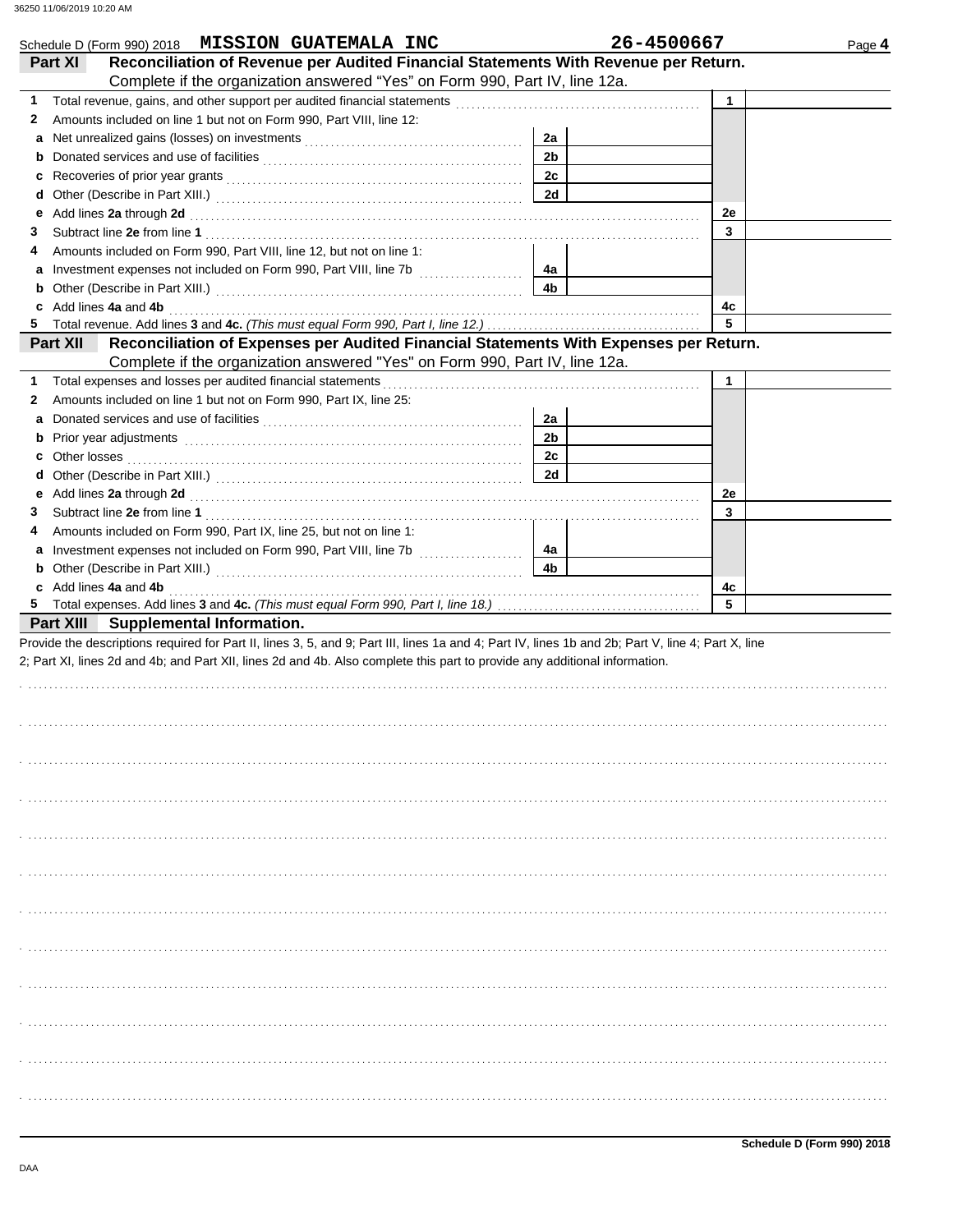| Schedule D (Form 990) 2018 MISSION GUATEMALA INC<br>Part XIII Supplemental Information (continued) | 26-4500667 | Page 5 |
|----------------------------------------------------------------------------------------------------|------------|--------|
|                                                                                                    |            |        |
|                                                                                                    |            |        |
|                                                                                                    |            |        |
|                                                                                                    |            |        |
|                                                                                                    |            |        |
|                                                                                                    |            |        |
|                                                                                                    |            |        |
|                                                                                                    |            |        |
|                                                                                                    |            |        |
|                                                                                                    |            |        |
|                                                                                                    |            |        |
|                                                                                                    |            |        |
|                                                                                                    |            |        |
|                                                                                                    |            |        |
|                                                                                                    |            |        |
|                                                                                                    |            |        |
|                                                                                                    |            |        |
|                                                                                                    |            |        |
|                                                                                                    |            |        |
|                                                                                                    |            |        |
|                                                                                                    |            |        |
|                                                                                                    |            |        |
|                                                                                                    |            |        |
|                                                                                                    |            |        |
|                                                                                                    |            |        |
|                                                                                                    |            |        |
|                                                                                                    |            |        |
|                                                                                                    |            |        |
|                                                                                                    |            |        |
|                                                                                                    |            |        |
|                                                                                                    |            |        |
|                                                                                                    |            |        |
|                                                                                                    |            |        |
|                                                                                                    |            |        |
|                                                                                                    |            |        |
|                                                                                                    |            |        |
|                                                                                                    |            |        |
|                                                                                                    |            |        |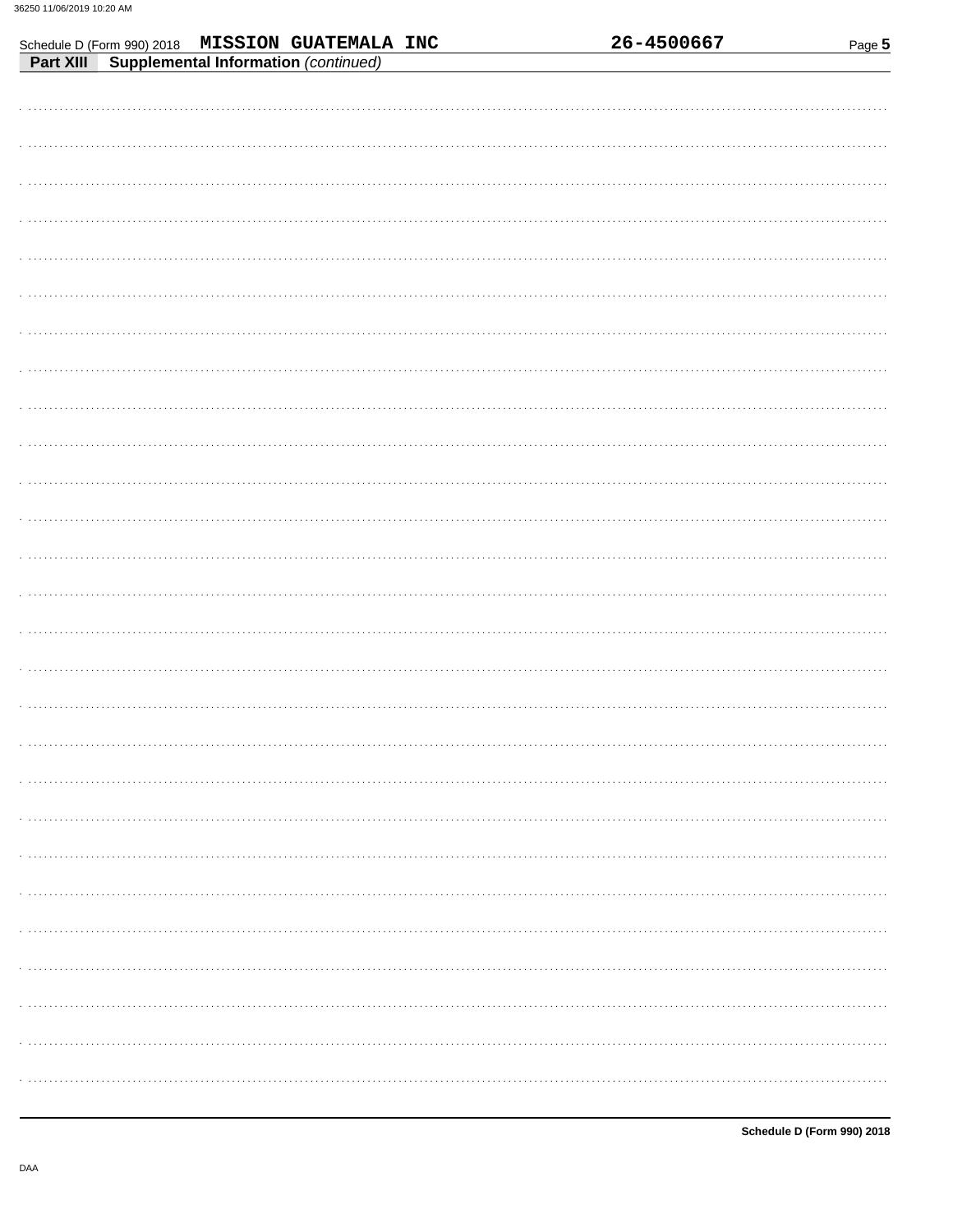| <b>SCHEDULE F</b><br>(Form 990)                                     |  |                                           |                                                                                           | <b>Statement of Activities Outside the United States</b><br>Complete if the organization answered "Yes" on Form 990, Part IV, line 14b, 15, or 16.             |                                                                                                                 |                                            | OMB No. 1545-0047<br>2018                                         |
|---------------------------------------------------------------------|--|-------------------------------------------|-------------------------------------------------------------------------------------------|----------------------------------------------------------------------------------------------------------------------------------------------------------------|-----------------------------------------------------------------------------------------------------------------|--------------------------------------------|-------------------------------------------------------------------|
| Department of the Treasury<br>Internal Revenue Service              |  |                                           |                                                                                           | Attach to Form 990.<br>Go to www.irs.gov/Form990 for instructions and the latest information.                                                                  |                                                                                                                 | <b>Open to Public</b><br><b>Inspection</b> |                                                                   |
| Name of the organization                                            |  |                                           |                                                                                           |                                                                                                                                                                |                                                                                                                 | <b>Employer identification number</b>      |                                                                   |
| Part I                                                              |  |                                           | <b>MISSION GUATEMALA INC</b>                                                              | General Information on Activities Outside the United States. Complete if the organization answered "Yes" on                                                    |                                                                                                                 | 26-4500667                                 |                                                                   |
| 1                                                                   |  | Form 990, Part IV, line 14b.              |                                                                                           | For grantmakers. Does the organization maintain records to substantiate the amount of its grants and                                                           |                                                                                                                 |                                            |                                                                   |
| award the grants or assistance?                                     |  |                                           |                                                                                           | other assistance, the grantees' eligibility for the grants or assistance, and the selection criteria used to                                                   |                                                                                                                 |                                            | $ \mathbf{x} $<br>Yes<br>No                                       |
| 2<br>outside the United States.                                     |  |                                           |                                                                                           | For grantmakers. Describe in Part V the organization's procedures for monitoring the use of its grants and other assistance                                    |                                                                                                                 |                                            |                                                                   |
| 3                                                                   |  |                                           |                                                                                           | Activities per Region. (The following Part I, line 3 table can be duplicated if additional space is needed.)                                                   |                                                                                                                 |                                            |                                                                   |
| (a) Region                                                          |  | (b) Number<br>of offices in<br>the region | (c) Number of<br>employees,<br>agents, and<br>independent<br>contractors<br>in the region | (d) Activities conducted in the<br>region (by type) (such as,<br>fundraising, program services,<br>investments, grants to recipients<br>located in the region) | (e) If activity listed in (d) is<br>a program service,<br>describe specific type of<br>service(s) in the region |                                            | (f) Total<br>expenditures for<br>and investments<br>in the region |
| CENTRAL AMERICA AND THE<br>(1)                                      |  | 1                                         | <b><i>CARIBBEAN</i></b>                                                                   | 19 PROGRAM SERVICES                                                                                                                                            | MEDICAL, FOOD, SUPPL                                                                                            |                                            | 603,799                                                           |
| (2)                                                                 |  |                                           |                                                                                           |                                                                                                                                                                |                                                                                                                 |                                            |                                                                   |
| (3)                                                                 |  |                                           |                                                                                           |                                                                                                                                                                |                                                                                                                 |                                            |                                                                   |
| (4)                                                                 |  |                                           |                                                                                           |                                                                                                                                                                |                                                                                                                 |                                            |                                                                   |
| (5)                                                                 |  |                                           |                                                                                           |                                                                                                                                                                |                                                                                                                 |                                            |                                                                   |
| (6)                                                                 |  |                                           |                                                                                           |                                                                                                                                                                |                                                                                                                 |                                            |                                                                   |
| (7)                                                                 |  |                                           |                                                                                           |                                                                                                                                                                |                                                                                                                 |                                            |                                                                   |
| (8)                                                                 |  |                                           |                                                                                           |                                                                                                                                                                |                                                                                                                 |                                            |                                                                   |
| <u>(9)</u>                                                          |  |                                           |                                                                                           |                                                                                                                                                                |                                                                                                                 |                                            |                                                                   |
| (10)                                                                |  |                                           |                                                                                           |                                                                                                                                                                |                                                                                                                 |                                            |                                                                   |
| (11)                                                                |  |                                           |                                                                                           |                                                                                                                                                                |                                                                                                                 |                                            |                                                                   |
| (12)                                                                |  |                                           |                                                                                           |                                                                                                                                                                |                                                                                                                 |                                            |                                                                   |
| (13)                                                                |  |                                           |                                                                                           |                                                                                                                                                                |                                                                                                                 |                                            |                                                                   |
| (14)                                                                |  |                                           |                                                                                           |                                                                                                                                                                |                                                                                                                 |                                            |                                                                   |
| (15)                                                                |  |                                           |                                                                                           |                                                                                                                                                                |                                                                                                                 |                                            |                                                                   |
| (16)                                                                |  |                                           |                                                                                           |                                                                                                                                                                |                                                                                                                 |                                            |                                                                   |
| (17)                                                                |  |                                           |                                                                                           |                                                                                                                                                                |                                                                                                                 |                                            |                                                                   |
| 3a Subtotal<br><b>b</b> Total from continuation<br>sheets to Part I |  | 1                                         | 19                                                                                        |                                                                                                                                                                |                                                                                                                 |                                            | 603,799                                                           |
| c Totals (add<br>lines 3a and 3b)                                   |  | 1                                         | 19                                                                                        |                                                                                                                                                                |                                                                                                                 |                                            | 603,799                                                           |

**For Paperwork Reduction Act Notice, see the Instructions for Form 990.** Schedule F (Form 990) 2018 DAA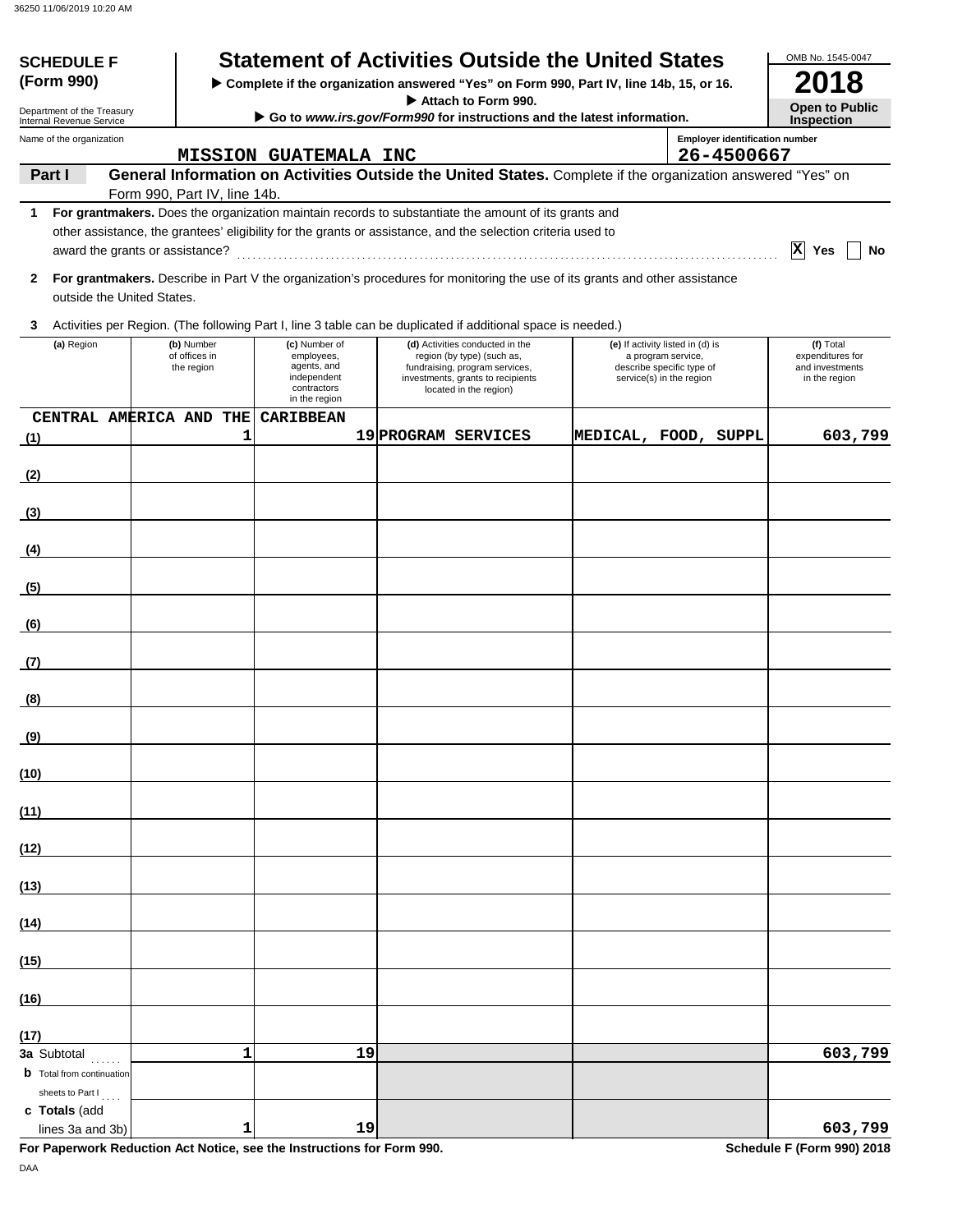| Part II                           | Schedule F (Form 990) 2018 MISSION GUATEMALA INC   |            | Grants and Other Assistance to Organizations or Entities Outside the United States. Complete if the organization answered "Yes" on Form 990,   | 26-4500667                  |                                       |                                        |                                          | Page 2                                                         |
|-----------------------------------|----------------------------------------------------|------------|------------------------------------------------------------------------------------------------------------------------------------------------|-----------------------------|---------------------------------------|----------------------------------------|------------------------------------------|----------------------------------------------------------------|
|                                   |                                                    |            | Part IV, line 15, for any recipient who received more than \$5,000. Part II can be duplicated if additional space is needed.                   |                             |                                       |                                        |                                          |                                                                |
| (a) Name of<br>-1<br>organization | (b) IRS code<br>section and EIN<br>(if applicable) | (c) Region | (d) Purpose of<br>grant                                                                                                                        | (e) Amount of<br>cash grant | (f) Manner of<br>cash<br>disbursement | (g) Amount of<br>noncash<br>assistance | (h) Description<br>of noncash assistance | (i) Method of<br>valuation<br>(book, FMV,<br>appraisal, other) |
|                                   |                                                    |            | CONSTRUCTION                                                                                                                                   |                             |                                       |                                        |                                          | <b>COST</b>                                                    |
| (1)                               |                                                    |            | CENTRAL AMERICA AND THE CARRIBEAN                                                                                                              |                             |                                       | 29,800                                 | <b>BUILD MATERIALS</b>                   |                                                                |
| (2)                               |                                                    |            |                                                                                                                                                |                             |                                       |                                        |                                          |                                                                |
| (3)                               |                                                    |            |                                                                                                                                                |                             |                                       |                                        |                                          |                                                                |
| (4)                               |                                                    |            |                                                                                                                                                |                             |                                       |                                        |                                          |                                                                |
| (5)                               |                                                    |            |                                                                                                                                                |                             |                                       |                                        |                                          |                                                                |
| (6)                               |                                                    |            |                                                                                                                                                |                             |                                       |                                        |                                          |                                                                |
| (7)                               |                                                    |            |                                                                                                                                                |                             |                                       |                                        |                                          |                                                                |
| (8)                               |                                                    |            |                                                                                                                                                |                             |                                       |                                        |                                          |                                                                |
| (9)                               |                                                    |            |                                                                                                                                                |                             |                                       |                                        |                                          |                                                                |
| (10)                              |                                                    |            |                                                                                                                                                |                             |                                       |                                        |                                          |                                                                |
| (11)                              |                                                    |            |                                                                                                                                                |                             |                                       |                                        |                                          |                                                                |
| (12)                              |                                                    |            |                                                                                                                                                |                             |                                       |                                        |                                          |                                                                |
| (13)                              |                                                    |            |                                                                                                                                                |                             |                                       |                                        |                                          |                                                                |
| (14)                              |                                                    |            |                                                                                                                                                |                             |                                       |                                        |                                          |                                                                |
| (15)                              |                                                    |            |                                                                                                                                                |                             |                                       |                                        |                                          |                                                                |
| (16)                              |                                                    |            |                                                                                                                                                |                             |                                       |                                        |                                          |                                                                |
|                                   |                                                    |            | 2 Enter total number of recipient organizations listed above that are recognized as charities by the foreign country, recognized as tax-exempt |                             |                                       |                                        |                                          |                                                                |
|                                   |                                                    |            |                                                                                                                                                |                             |                                       |                                        |                                          | Schedule F (Form 990) 2018                                     |

DAA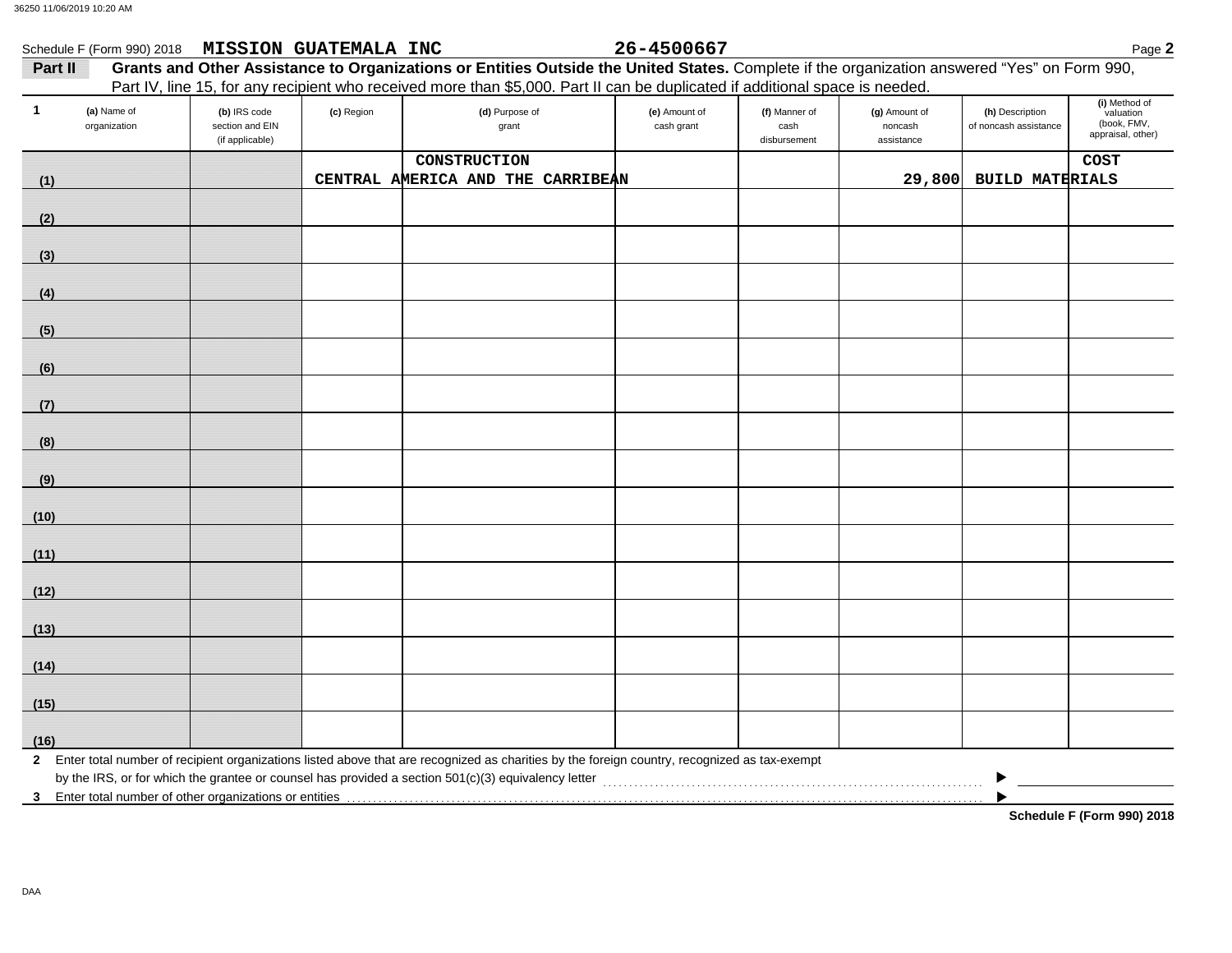### Schedule F (Form 990) 2018 Page **3 MISSION GUATEMALA INC 26-4500667**

### 26-4500667

| Grants and Other Assistance to Individuals Outside the United States. Complete if the organization answered "Yes" on Form 990, Part IV, line 16.<br>Part III |            |                             |                                   |                                       |                                        |                                          |                                                                |
|--------------------------------------------------------------------------------------------------------------------------------------------------------------|------------|-----------------------------|-----------------------------------|---------------------------------------|----------------------------------------|------------------------------------------|----------------------------------------------------------------|
| Part III can be duplicated if additional space is needed.                                                                                                    |            |                             |                                   |                                       |                                        |                                          |                                                                |
| (a) Type of grant or assistance                                                                                                                              | (b) Region | (c) Number of<br>recipients | (d) Amount of<br>cash grant       | (e) Manner of<br>cash<br>disbursement | (f) Amount of<br>noncash<br>assistance | (g) Description<br>of noncash assistance | (h) Method of<br>valuation<br>(book, FMV,<br>appraisal, other) |
|                                                                                                                                                              |            |                             | CENTRAL AMERICA AND THE CARIBBEAN |                                       |                                        |                                          |                                                                |
| (1) CHRISTMAS FUND                                                                                                                                           |            |                             |                                   |                                       | 5,704                                  | FOOD BASKETS                             | COST                                                           |
|                                                                                                                                                              |            | CENTRAL AMERICA AND         | THE CARIBBEAN                     |                                       |                                        |                                          |                                                                |
| (2) SCHOLARSHIPS                                                                                                                                             |            |                             | 19,540                            |                                       |                                        |                                          |                                                                |
| (3) FOOD FOR THE NEEDY                                                                                                                                       |            |                             | CENTRAL AMERICA AND THE CARIBBEAN |                                       | 82,887                                 | FOOD                                     | <b>DONATE VAL</b>                                              |
| (4)                                                                                                                                                          |            |                             |                                   |                                       |                                        |                                          |                                                                |
|                                                                                                                                                              |            |                             |                                   |                                       |                                        |                                          |                                                                |
| (5)                                                                                                                                                          |            |                             |                                   |                                       |                                        |                                          |                                                                |
| (6)                                                                                                                                                          |            |                             |                                   |                                       |                                        |                                          |                                                                |
| (7)                                                                                                                                                          |            |                             |                                   |                                       |                                        |                                          |                                                                |
| (8)                                                                                                                                                          |            |                             |                                   |                                       |                                        |                                          |                                                                |
| (9)                                                                                                                                                          |            |                             |                                   |                                       |                                        |                                          |                                                                |
| (10)                                                                                                                                                         |            |                             |                                   |                                       |                                        |                                          |                                                                |
| (11)                                                                                                                                                         |            |                             |                                   |                                       |                                        |                                          |                                                                |
| (12)                                                                                                                                                         |            |                             |                                   |                                       |                                        |                                          |                                                                |
| (13)                                                                                                                                                         |            |                             |                                   |                                       |                                        |                                          |                                                                |
| (14)                                                                                                                                                         |            |                             |                                   |                                       |                                        |                                          |                                                                |
| (15)                                                                                                                                                         |            |                             |                                   |                                       |                                        |                                          |                                                                |
| (16)                                                                                                                                                         |            |                             |                                   |                                       |                                        |                                          |                                                                |
| (17)                                                                                                                                                         |            |                             |                                   |                                       |                                        |                                          |                                                                |
| (18)                                                                                                                                                         |            |                             |                                   |                                       |                                        |                                          |                                                                |

**Schedule F (Form 990) 2018**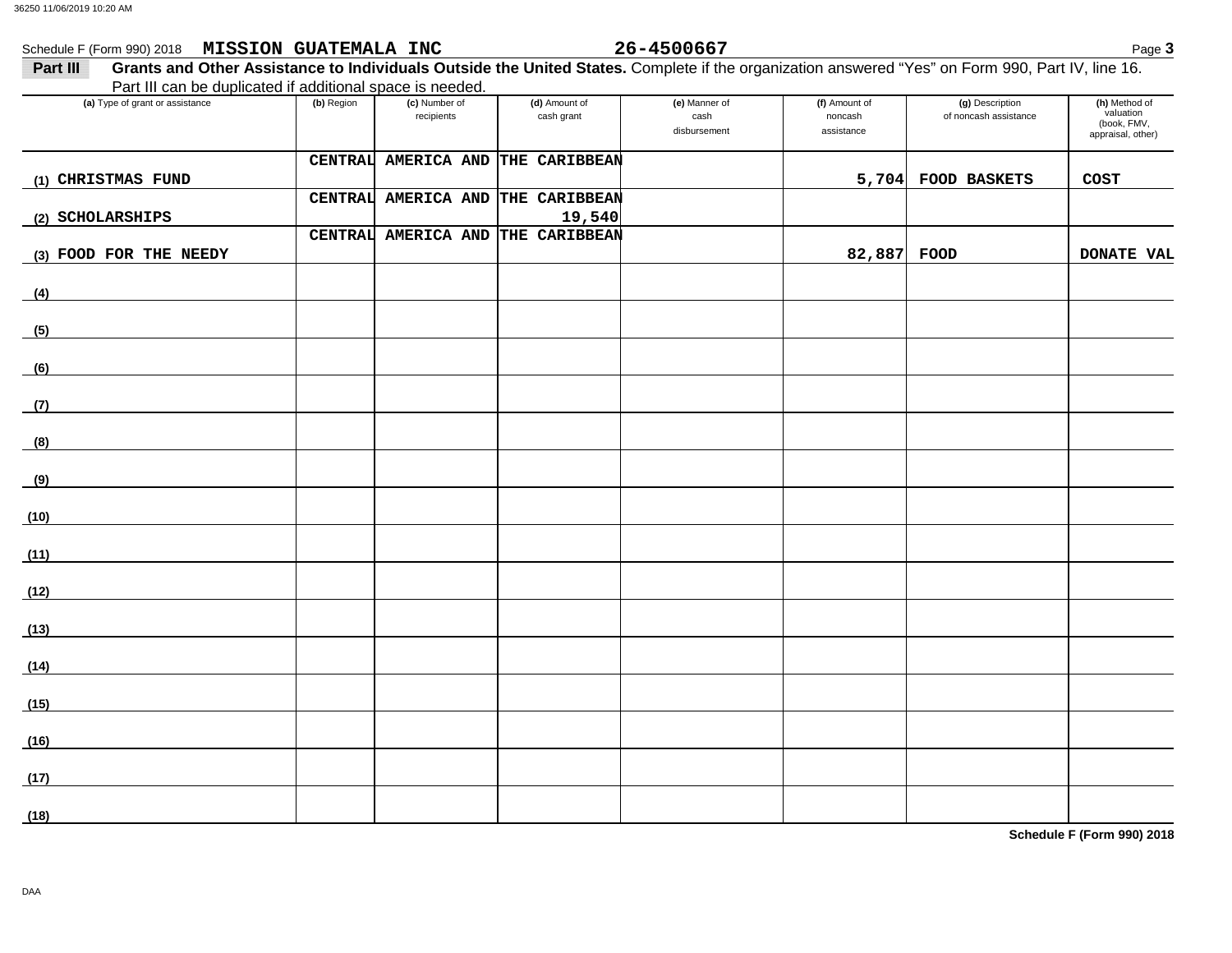|   | Schedule F (Form 990) 2018<br><b>MISSION GUATEMALA INC</b>                                                                                                                                                                                                                                                                        | 26-4500667 |            | Page 4               |
|---|-----------------------------------------------------------------------------------------------------------------------------------------------------------------------------------------------------------------------------------------------------------------------------------------------------------------------------------|------------|------------|----------------------|
|   | <b>Foreign Forms</b><br><b>Part IV</b>                                                                                                                                                                                                                                                                                            |            |            |                      |
| 1 | Was the organization a U.S. transferor of property to a foreign corporation during the tax year? If "Yes,"<br>the organization may be required to file Form 926, Return by a U.S. Transferor of Property to a Foreign                                                                                                             |            | Yes        | $ \mathbf{X} $ No    |
| 2 | Did the organization have an interest in a foreign trust during the tax year? If "Yes," the organization may<br>be required to separately file Form 3520, Annual Return To Report Transactions With Foreign Trusts and<br>Receipt of Certain Foreign Gifts, and/or Form 3520-A, Annual Information Return of Foreign Trust With a |            | Yes        | $ X $ No             |
| 3 | Did the organization have an ownership interest in a foreign corporation during the tax year? If "Yes,"<br>the organization may be required to file Form 5471, Information Return of U.S. Persons With Respect To<br>Certain Foreign Corporations (see Instructions for Form 5471)                                                |            | Yes        | X No                 |
| 4 | Was the organization a direct or indirect shareholder of a passive foreign investment company or a<br>qualified electing fund during the tax year? If "Yes," the organization may be required to file Form 8621,<br>Information Return by a Shareholder of a Passive Foreign Investment Company or Qualified Electing             |            | <b>Yes</b> | $ \mathbf{X} $ No    |
| 5 | Did the organization have an ownership interest in a foreign partnership during the tax year? If "Yes,"<br>the organization may be required to file Form 8865, Return of U.S. Persons With Respect to Certain<br>Foreign Partnerships (see Instructions for Form 8865) [11] Conserved Conserved Conserved Conserved Conserved Co  |            | Yes        | $ \mathbf{x} $<br>No |
| 6 | Did the organization have any operations in or related to any boycotting countries during the tax year? If<br>"Yes," the organization may be required to separately file Form 5713, International Boycott Report (see                                                                                                             |            |            |                      |

*Instructions for Form 5713; don't file with Form 990)* . . . . . . . . . . . . . . . . . . . . . . . . . . . . . . . . . . . . . . . . . . . . . . . . . . . . . . . . . . . . . . . . . . . . . . . . . . . . . .

**Schedule F (Form 990) 2018**

Yes  $\boxed{\mathbf{X}}$  No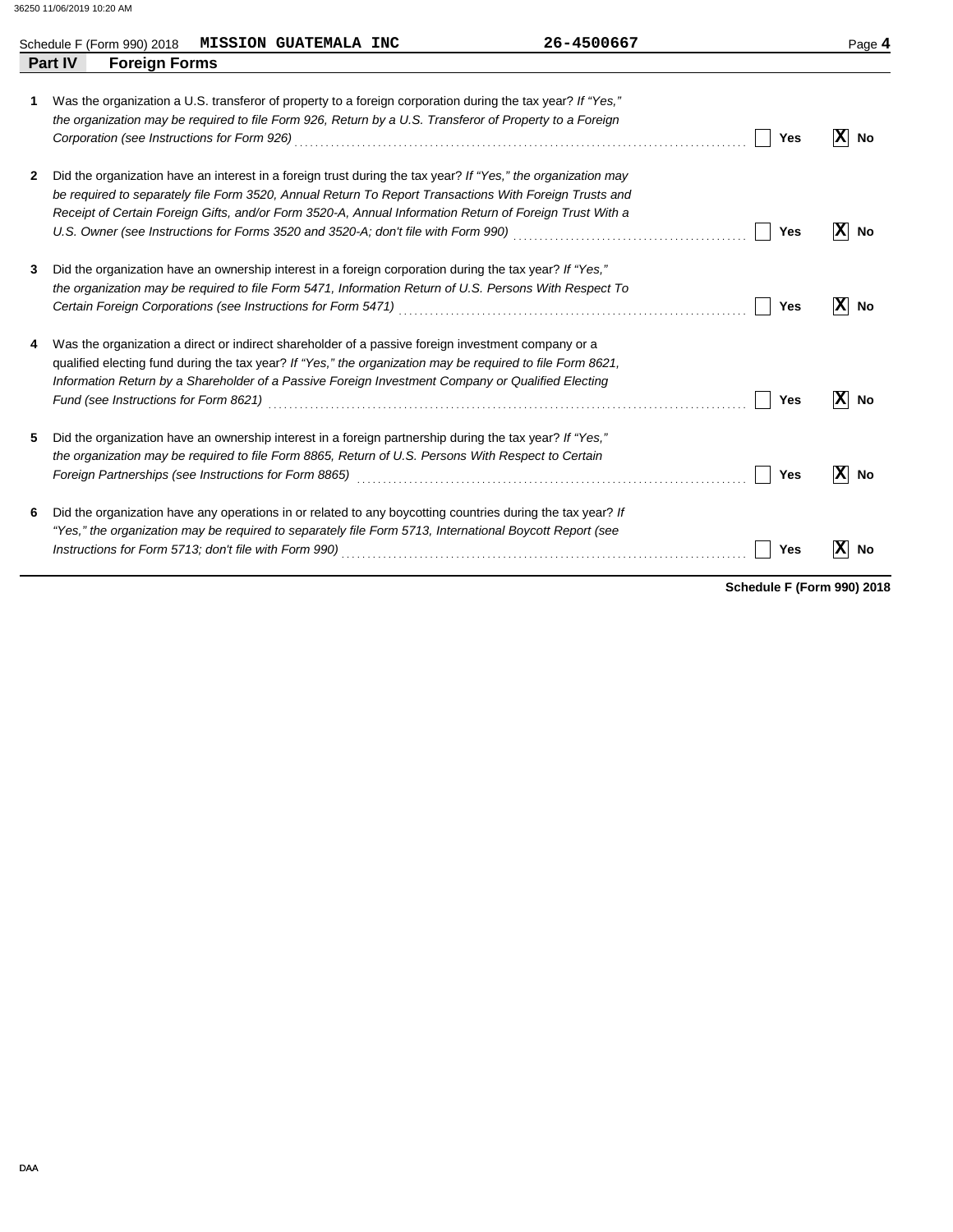|        | Schedule F (Form 990) 2018<br><b>MISSION GUATEMALA INC</b>                                                                                                                                                                                                                                                                                                                                                                                              | 26-4500667                                         |                         | Page 5                              |
|--------|---------------------------------------------------------------------------------------------------------------------------------------------------------------------------------------------------------------------------------------------------------------------------------------------------------------------------------------------------------------------------------------------------------------------------------------------------------|----------------------------------------------------|-------------------------|-------------------------------------|
| Part V | <b>Supplemental Information</b><br>Provide the information required by Part I, line 2 (monitoring of funds); Part I, line 3, column (f) (accounting method;<br>amounts of investments vs. expenditures per region); Part II, line 1 (accounting method); Part III (accounting method); and<br>Part III, column (c) (estimated number of recipients), as applicable. Also complete this part to provide any additional<br>information. See instructions. |                                                    |                         |                                     |
|        | Part I, Line 2 - Procedures for Monitoring the Use of Grant Funds                                                                                                                                                                                                                                                                                                                                                                                       |                                                    |                         |                                     |
|        | MISSION GUATEMALA HAS US EMPLOYEES WHO WORK ON THE GROUND IN GUATEMALA.                                                                                                                                                                                                                                                                                                                                                                                 |                                                    |                         |                                     |
|        | IN ADDITION, WE HAVE A TRAINED GUATEMALAN SOCIAL WORKER ON STAFF.                                                                                                                                                                                                                                                                                                                                                                                       |                                                    |                         | ΙN                                  |
|        | GENERAL, THE INDIVIDUAL/ORGANIZATIONAL NEED IS OBSERVED BY A MISSION                                                                                                                                                                                                                                                                                                                                                                                    |                                                    |                         |                                     |
|        | GUATEMALA STAFF PERSON.                                                                                                                                                                                                                                                                                                                                                                                                                                 | ON A FEW OCCASIONS, MISSION GUATEMALA IS SOLICITED |                         |                                     |
|        | FOR HELP BY THE INDIVIDUAL OR ORGANIZATION.                                                                                                                                                                                                                                                                                                                                                                                                             |                                                    | THE STAFF SOCIAL WORKER |                                     |
|        | FURTHER INVESTIGATES THE NEED AND REPORTS BACK TO THE SENIOR STAFF PEOPLE                                                                                                                                                                                                                                                                                                                                                                               |                                                    |                         |                                     |
|        | IN GUATEMALA.<br>BASED ON THE RECOMMENDATION OF THE SOCIAL WORKER, STAFF                                                                                                                                                                                                                                                                                                                                                                                |                                                    |                         |                                     |
|        | OBSERVATIONS, AND GENERAL KNOWLEDGE OF THE COUNTRY AND NEED, A DECISION IS                                                                                                                                                                                                                                                                                                                                                                              |                                                    |                         |                                     |
|        | REACHED ON WHETHER OR NOT TO ISSUE THE GRANT.                                                                                                                                                                                                                                                                                                                                                                                                           |                                                    |                         | <b>AGAIN, BECAUSE WE HAVE STAFF</b> |
|        |                                                                                                                                                                                                                                                                                                                                                                                                                                                         |                                                    |                         |                                     |
|        | ON THE GROUND, THERE IS USUALLY A FOLLOW UP VISIT(S) TO ENSURE THAT THE                                                                                                                                                                                                                                                                                                                                                                                 |                                                    |                         |                                     |
|        | GRANT IS BEING USED PROPERLY AND AS INTENDED.                                                                                                                                                                                                                                                                                                                                                                                                           |                                                    |                         |                                     |
|        |                                                                                                                                                                                                                                                                                                                                                                                                                                                         |                                                    |                         |                                     |
|        | Part I, Line 3 - Activities per Region                                                                                                                                                                                                                                                                                                                                                                                                                  |                                                    |                         |                                     |
| Region |                                                                                                                                                                                                                                                                                                                                                                                                                                                         | Expenditures                                       | Investments             |                                     |
|        | CENTRAL AMERICA AND THE CARIBBEAN                                                                                                                                                                                                                                                                                                                                                                                                                       | $$603,799$ \$                                      |                         | $\overline{0}$                      |
|        |                                                                                                                                                                                                                                                                                                                                                                                                                                                         |                                                    |                         |                                     |
|        |                                                                                                                                                                                                                                                                                                                                                                                                                                                         |                                                    |                         |                                     |
|        |                                                                                                                                                                                                                                                                                                                                                                                                                                                         |                                                    |                         |                                     |
|        |                                                                                                                                                                                                                                                                                                                                                                                                                                                         |                                                    |                         |                                     |
|        |                                                                                                                                                                                                                                                                                                                                                                                                                                                         |                                                    |                         |                                     |
|        |                                                                                                                                                                                                                                                                                                                                                                                                                                                         |                                                    |                         |                                     |
|        |                                                                                                                                                                                                                                                                                                                                                                                                                                                         |                                                    |                         |                                     |
|        |                                                                                                                                                                                                                                                                                                                                                                                                                                                         |                                                    |                         |                                     |
|        |                                                                                                                                                                                                                                                                                                                                                                                                                                                         |                                                    |                         |                                     |
|        |                                                                                                                                                                                                                                                                                                                                                                                                                                                         |                                                    |                         |                                     |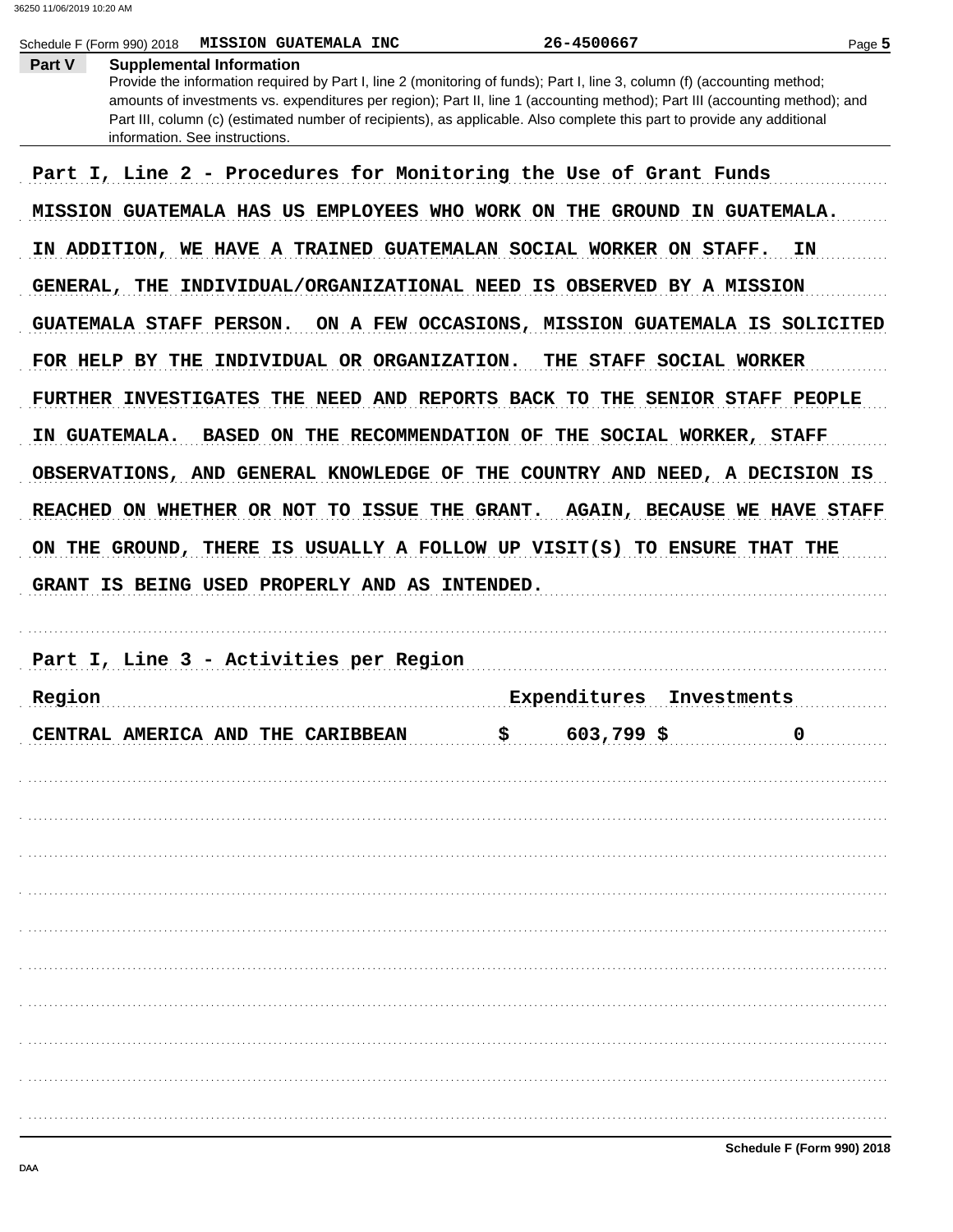**(Form 990)**

Department of the Treasury<br>Internal Revenue Service

## **SCHEDULE M Noncash Contributions**

 **Complete if the organizations answered "Yes" on Form 990, Part IV, lines 29 or 30.**

 **Attach to Form 990.**

 **Go to** *www.irs.gov/Form990* **for instructions and the latest information.**

**Inspection Open To Public**

OMB No. 1545-0047

**2018**

Name of the organization **Employer identification number Employer identification number** 

MISSION GUATEMALA INC
and 26-4500667

|             | <b>Types of Property</b><br>Part I                                                                                 |             |                            |                                             |                              |     |     |    |
|-------------|--------------------------------------------------------------------------------------------------------------------|-------------|----------------------------|---------------------------------------------|------------------------------|-----|-----|----|
|             |                                                                                                                    | (a)         | (b)                        | (c)                                         | (d)                          |     |     |    |
|             |                                                                                                                    | Check if    | Number of contributions or | Noncash contribution<br>amounts reported on | Method of determining        |     |     |    |
|             |                                                                                                                    | applicable  | items contributed          | Form 990, Part VIII, line 1g                | noncash contribution amounts |     |     |    |
| 1           | Art - Works of art                                                                                                 |             |                            |                                             |                              |     |     |    |
| $\mathbf 2$ | Art - Historical treasures                                                                                         |             |                            |                                             |                              |     |     |    |
| 3           | Art - Fractional interests                                                                                         |             |                            |                                             |                              |     |     |    |
| 4           | Books and publications                                                                                             |             |                            |                                             |                              |     |     |    |
| 5           | Clothing and household                                                                                             |             |                            |                                             |                              |     |     |    |
|             | goods                                                                                                              |             |                            |                                             |                              |     |     |    |
| 6           | Cars and other vehicles                                                                                            |             |                            |                                             |                              |     |     |    |
| 7           | Boats and planes                                                                                                   |             |                            |                                             |                              |     |     |    |
| 8           |                                                                                                                    |             |                            |                                             |                              |     |     |    |
| 9           | Securities - Publicly traded                                                                                       |             |                            |                                             |                              |     |     |    |
| 10          | Securities - Closely held stock                                                                                    |             |                            |                                             |                              |     |     |    |
| 11          | Securities - Partnership, LLC,                                                                                     |             |                            |                                             |                              |     |     |    |
|             | or trust interests<br>                                                                                             |             |                            |                                             |                              |     |     |    |
| 12          | Securities - Miscellaneous                                                                                         |             |                            |                                             |                              |     |     |    |
| 13          | Qualified conservation                                                                                             |             |                            |                                             |                              |     |     |    |
|             | contribution - Historic                                                                                            |             |                            |                                             |                              |     |     |    |
|             |                                                                                                                    |             |                            |                                             |                              |     |     |    |
| 14          | Qualified conservation                                                                                             |             |                            |                                             |                              |     |     |    |
|             | contribution - Other<br>                                                                                           |             |                            |                                             |                              |     |     |    |
| 15          | Real estate - Residential                                                                                          |             |                            |                                             |                              |     |     |    |
| 16          | Real estate - Commercial                                                                                           |             |                            |                                             |                              |     |     |    |
| 17          | Real estate - Other                                                                                                |             |                            |                                             |                              |     |     |    |
| 18          |                                                                                                                    |             |                            |                                             |                              |     |     |    |
| 19          |                                                                                                                    | $\mathbf x$ | 1                          | 73,133                                      |                              |     |     |    |
| 20          | Drugs and medical supplies                                                                                         |             |                            |                                             |                              |     |     |    |
| 21          | Taxidermy                                                                                                          |             |                            |                                             |                              |     |     |    |
| 22          | Historical artifacts                                                                                               |             |                            |                                             |                              |     |     |    |
| 23          | Scientific specimens                                                                                               |             |                            |                                             |                              |     |     |    |
| 24          | Archeological artifacts                                                                                            |             |                            |                                             |                              |     |     |    |
| 25          |                                                                                                                    |             |                            |                                             |                              |     |     |    |
| 26          |                                                                                                                    |             |                            |                                             |                              |     |     |    |
| 27          |                                                                                                                    |             |                            |                                             |                              |     |     |    |
| 28          | Other $\blacktriangleright$ (                                                                                      |             |                            |                                             |                              |     |     |    |
| 29          | Number of Forms 8283 received by the organization during the tax year for contributions for                        |             |                            |                                             |                              |     |     |    |
|             | which the organization completed Form 8283, Part IV, Donee Acknowledgement [                                       |             |                            |                                             | 29                           |     | Yes | No |
| 30a         | During the year, did the organization receive by contribution any property reported in Part I, lines 1 through     |             |                            |                                             |                              |     |     |    |
|             | 28, that it must hold for at least three years from the date of the initial contribution, and which isn't required |             |                            |                                             |                              |     |     |    |
|             |                                                                                                                    |             |                            |                                             |                              | 30a |     | X  |
| b           | If "Yes," describe the arrangement in Part II.                                                                     |             |                            |                                             |                              |     |     |    |
| 31          | Does the organization have a gift acceptance policy that requires the review of any nonstandard                    |             |                            |                                             |                              |     |     |    |
|             | contributions?                                                                                                     |             |                            |                                             |                              | 31  |     | X  |
| 32a         | Does the organization hire or use third parties or related organizations to solicit, process, or sell noncash      |             |                            |                                             |                              |     |     |    |
|             | contributions?                                                                                                     |             |                            |                                             |                              | 32a |     | X  |
| b           | If "Yes," describe in Part II.                                                                                     |             |                            |                                             |                              |     |     |    |
| 33          | If the organization didn't report an amount in column (c) for a type of property for which column (a) is checked,  |             |                            |                                             |                              |     |     |    |
|             | describe in Part II.                                                                                               |             |                            |                                             |                              |     |     |    |
|             |                                                                                                                    |             |                            |                                             |                              |     |     |    |

**For Paperwork Reduction Act Notice, see the Instructions for Form 990. Schedule M (Form 990) 2018**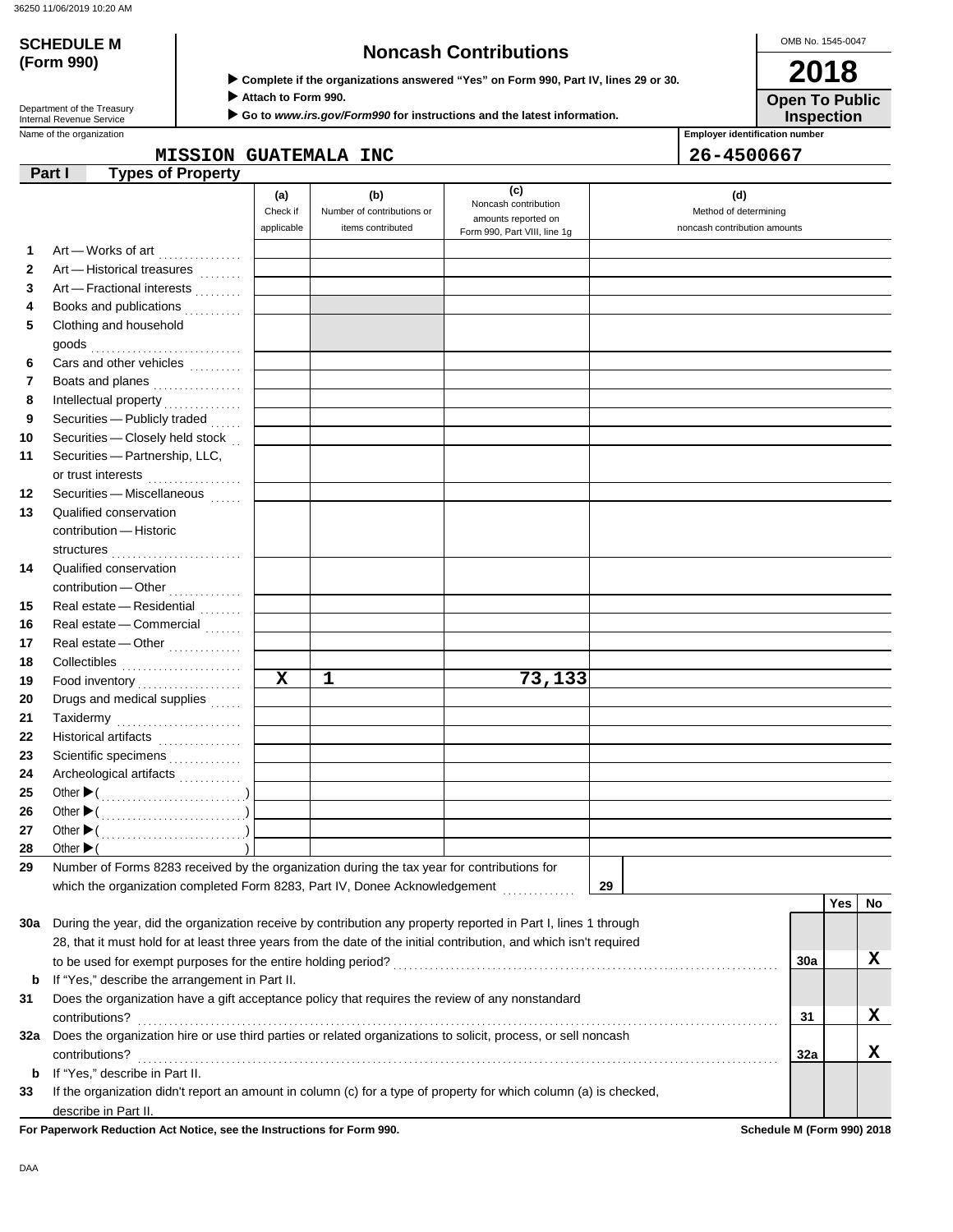|         |  | Schedule M (Form 990) 2018 MISSION GUATEMALA INC |  |                                                                                   | 26-4500667 |                                                                                                                                                                                                                              | Page $2$ |
|---------|--|--------------------------------------------------|--|-----------------------------------------------------------------------------------|------------|------------------------------------------------------------------------------------------------------------------------------------------------------------------------------------------------------------------------------|----------|
| Part II |  |                                                  |  |                                                                                   |            | Supplemental Information. Provide the information required by Part I, lines 30b, 32b, and 33, and whether<br>the organization is reporting in Part I, column (b), the number of contributions, the number of items received, |          |
|         |  |                                                  |  | or a combination of both. Also complete this part for any additional information. |            |                                                                                                                                                                                                                              |          |
|         |  |                                                  |  |                                                                                   |            |                                                                                                                                                                                                                              |          |
|         |  |                                                  |  |                                                                                   |            |                                                                                                                                                                                                                              |          |
|         |  |                                                  |  |                                                                                   |            |                                                                                                                                                                                                                              |          |
|         |  |                                                  |  |                                                                                   |            |                                                                                                                                                                                                                              |          |
|         |  |                                                  |  |                                                                                   |            |                                                                                                                                                                                                                              |          |
|         |  |                                                  |  |                                                                                   |            |                                                                                                                                                                                                                              |          |
|         |  |                                                  |  |                                                                                   |            |                                                                                                                                                                                                                              |          |
|         |  |                                                  |  |                                                                                   |            |                                                                                                                                                                                                                              |          |
|         |  |                                                  |  |                                                                                   |            |                                                                                                                                                                                                                              |          |
|         |  |                                                  |  |                                                                                   |            |                                                                                                                                                                                                                              |          |
|         |  |                                                  |  |                                                                                   |            |                                                                                                                                                                                                                              |          |
|         |  |                                                  |  |                                                                                   |            |                                                                                                                                                                                                                              |          |
|         |  |                                                  |  |                                                                                   |            |                                                                                                                                                                                                                              |          |
|         |  |                                                  |  |                                                                                   |            |                                                                                                                                                                                                                              |          |
|         |  |                                                  |  |                                                                                   |            |                                                                                                                                                                                                                              |          |
|         |  |                                                  |  |                                                                                   |            |                                                                                                                                                                                                                              |          |
|         |  |                                                  |  |                                                                                   |            |                                                                                                                                                                                                                              |          |
|         |  |                                                  |  |                                                                                   |            |                                                                                                                                                                                                                              |          |
|         |  |                                                  |  |                                                                                   |            |                                                                                                                                                                                                                              |          |
|         |  |                                                  |  |                                                                                   |            |                                                                                                                                                                                                                              |          |
|         |  |                                                  |  |                                                                                   |            |                                                                                                                                                                                                                              |          |
|         |  |                                                  |  |                                                                                   |            |                                                                                                                                                                                                                              |          |
|         |  |                                                  |  |                                                                                   |            |                                                                                                                                                                                                                              |          |
|         |  |                                                  |  |                                                                                   |            |                                                                                                                                                                                                                              |          |
|         |  |                                                  |  |                                                                                   |            |                                                                                                                                                                                                                              |          |
|         |  |                                                  |  |                                                                                   |            |                                                                                                                                                                                                                              |          |
|         |  |                                                  |  |                                                                                   |            |                                                                                                                                                                                                                              |          |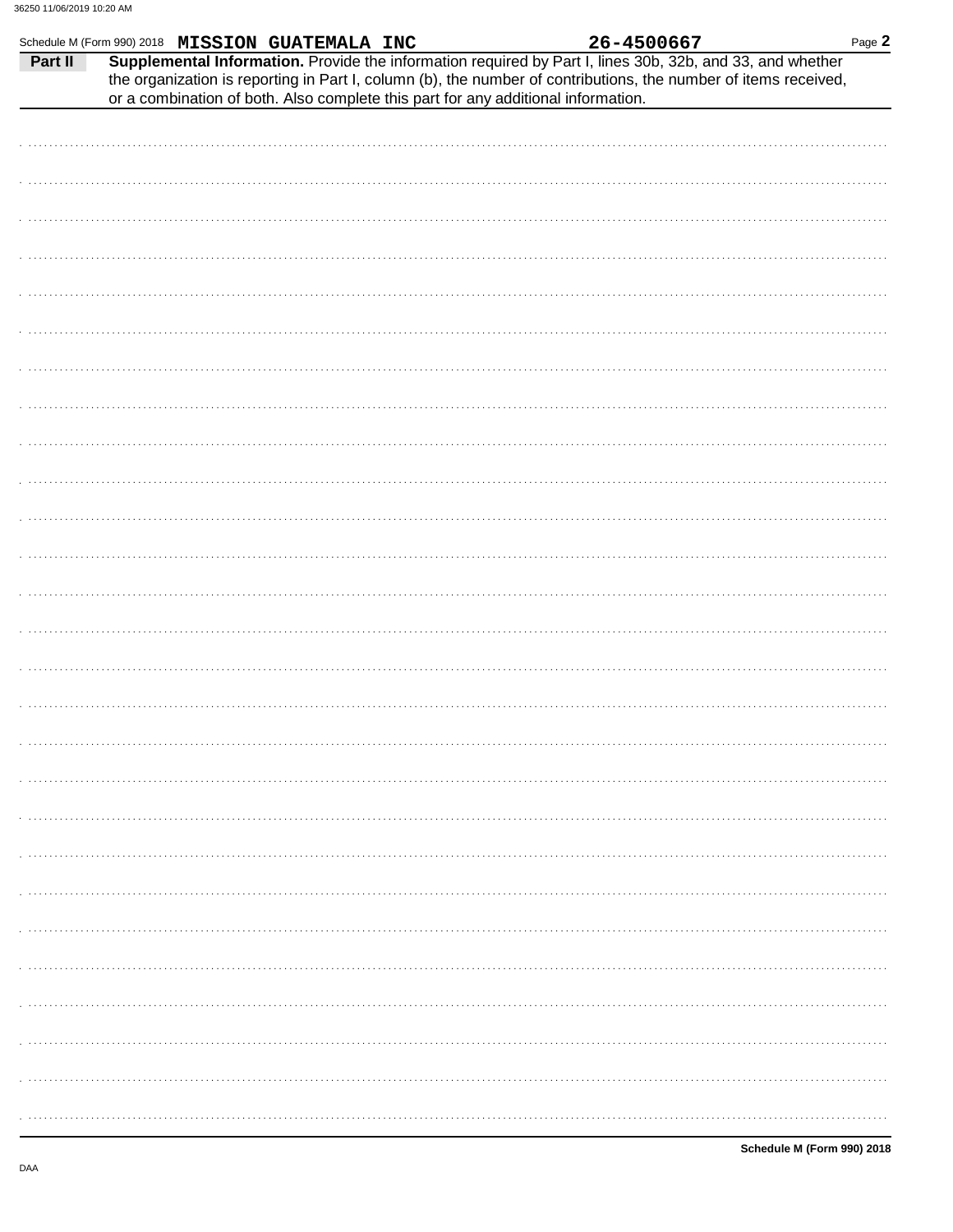**SCHEDULE O** (Form 990 or 990-EZ)

### Supplemental Information to Form 990 or 990-EZ

Complete to provide information for responses to specific questions on Form 990 or 990-EZ or to provide any additional information.

> Attach to Form 990 or 990-EZ. Go to www.irs.gov/Form990 for the latest information.



Department of the Treasury Internal Revenue Service Name of the organization

**MISSION GUATEMALA INC** 

Form 990, Part III, Line 4d - All Other Accomplishments

THE ORGANIZATION FOUNDED AND COORDINATES THE "BECAS CON MISIÓN" SCHOLARSHIP PROGRAM, WHICH HELPS UNDER-RESOURCED STUDENTS FROM RURAL COMMUNITIES IN THE AREA HAVE THE OPPORTUNITY TO CONTINUE THEIR EDUCATION BEYOND THE ELEMENTARY SCHOOL LEVEL. STUDENTS IN OUR "BECAS CON MISÍON" SCHOLARSHIP PROGRAM (SCHOLARSHIPS WITH A MISSION) ARE SELECTED BASED BOTH ON ECONOMIC NEED AND ON THEIR ACADEMIC PERFORMANCE AT THE 6TH GRADE LEVEL. ONCE ACCEPTED INTO THE SCHOLARSHIP PROGRAM, STUDENTS HAVE THE OPPORTUNITY TO CONTINUE IN THE PROGRAM THROUGHOUT MIDDLE SCHOOL AND HIGH SCHOOL, AS LONG AS THEY MAINTAIN A SET GPA AND MEET OTHER STANDARDS AND REQUIREMENTS OF THE PROGRAM. THE SCHOLARSHIP PROGRAM COVERS COSTS INCLUDING INSCRIPTION AND TUITION, SCHOOL SUPPLIES AND SCHOOL UNIFORMS. OVER 60 STUDENTS RECEIVED SCHOLARSHIPS IN THE PAST YEAR.

Form 990, Part V, Line 4b - Financial Accounts in Foreign Countries Guatemala

Form 990, Part VI, Line 11b - Organization's Process to Review Form 990 Copies of Form 990 is given to and reviewed by the Board of Directors prior to filing.

Form 990, Part VI, Line 12c - Enforcement of Conflicts Policy Board members, officers, volunteers, staff memeber, and key stakeholders must file an annual statement disclosing any conflicts of interest of which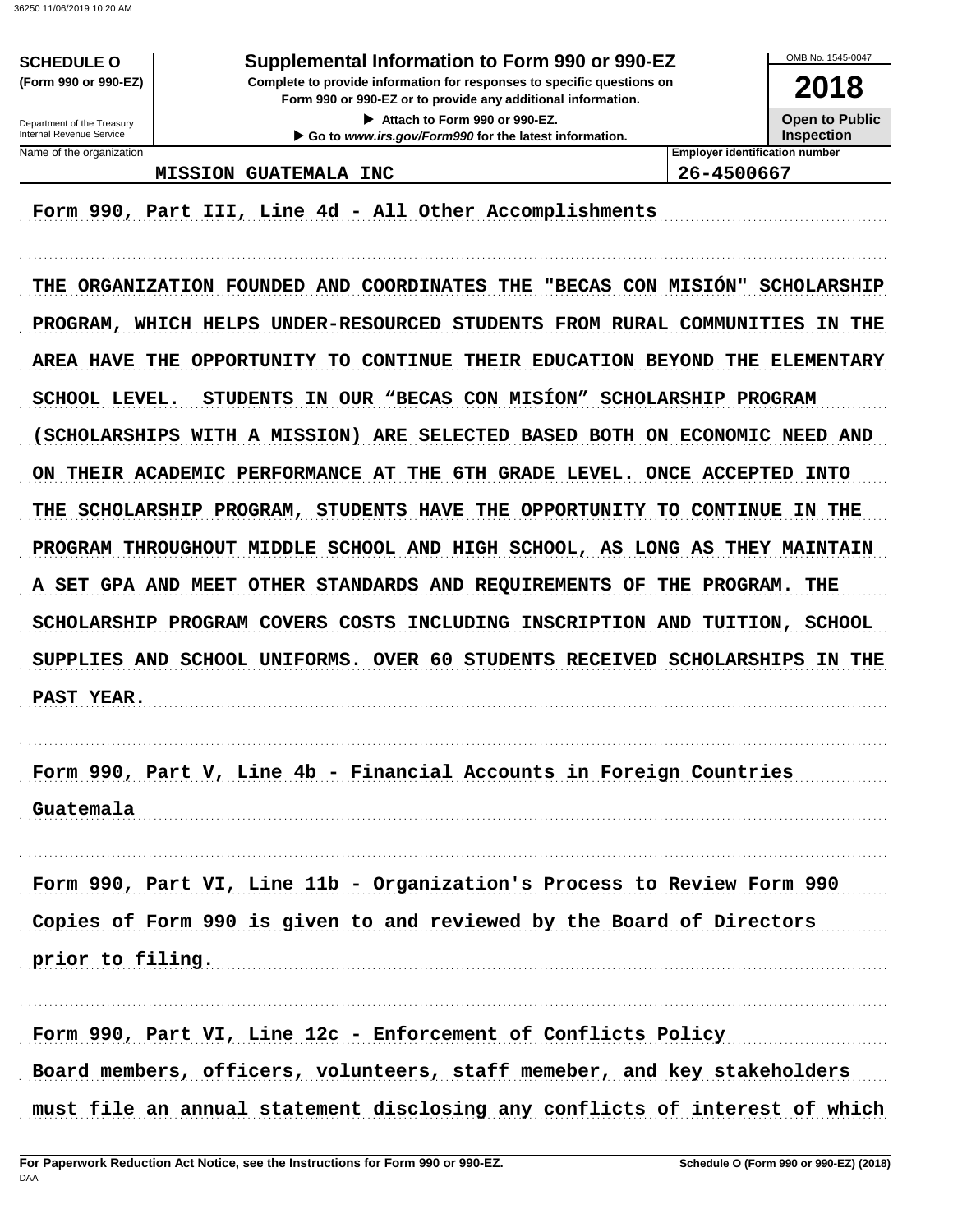| Schedule O (Form 990 or 990-EZ) (2018)                                      | Page 2                                              |
|-----------------------------------------------------------------------------|-----------------------------------------------------|
| Name of the organization<br><b>MISSION GUATEMALA INC</b>                    | <b>Employer identification number</b><br>26-4500667 |
| they are aware.                                                             |                                                     |
| Form 990, Part VI, Line 15a - Compensation Process for Top Official         |                                                     |
| EXECUTIVE DIRECTOR'S COMPENSATION IS APPROVED BY THE BOARD OF DIRECTORS AND |                                                     |
| DOCUMENTED IN THE MINUTES.                                                  |                                                     |
| Form 990, Part VI, Line 19 - Governing Documents Disclosure Explanation     |                                                     |
| All governing documents and information returns are available at            |                                                     |
| www.missionguatemala.com, and may be viewed by selecting "Disclosures."     |                                                     |
|                                                                             |                                                     |
|                                                                             |                                                     |
|                                                                             |                                                     |
|                                                                             |                                                     |
|                                                                             |                                                     |
|                                                                             |                                                     |
|                                                                             |                                                     |
|                                                                             |                                                     |
|                                                                             |                                                     |
|                                                                             |                                                     |
|                                                                             |                                                     |
|                                                                             |                                                     |
|                                                                             |                                                     |
|                                                                             |                                                     |
|                                                                             |                                                     |
|                                                                             |                                                     |
|                                                                             |                                                     |
|                                                                             |                                                     |
|                                                                             |                                                     |
|                                                                             | Page 1 of 1                                         |

Schedule O (Form 990 or 990-EZ) (2018)